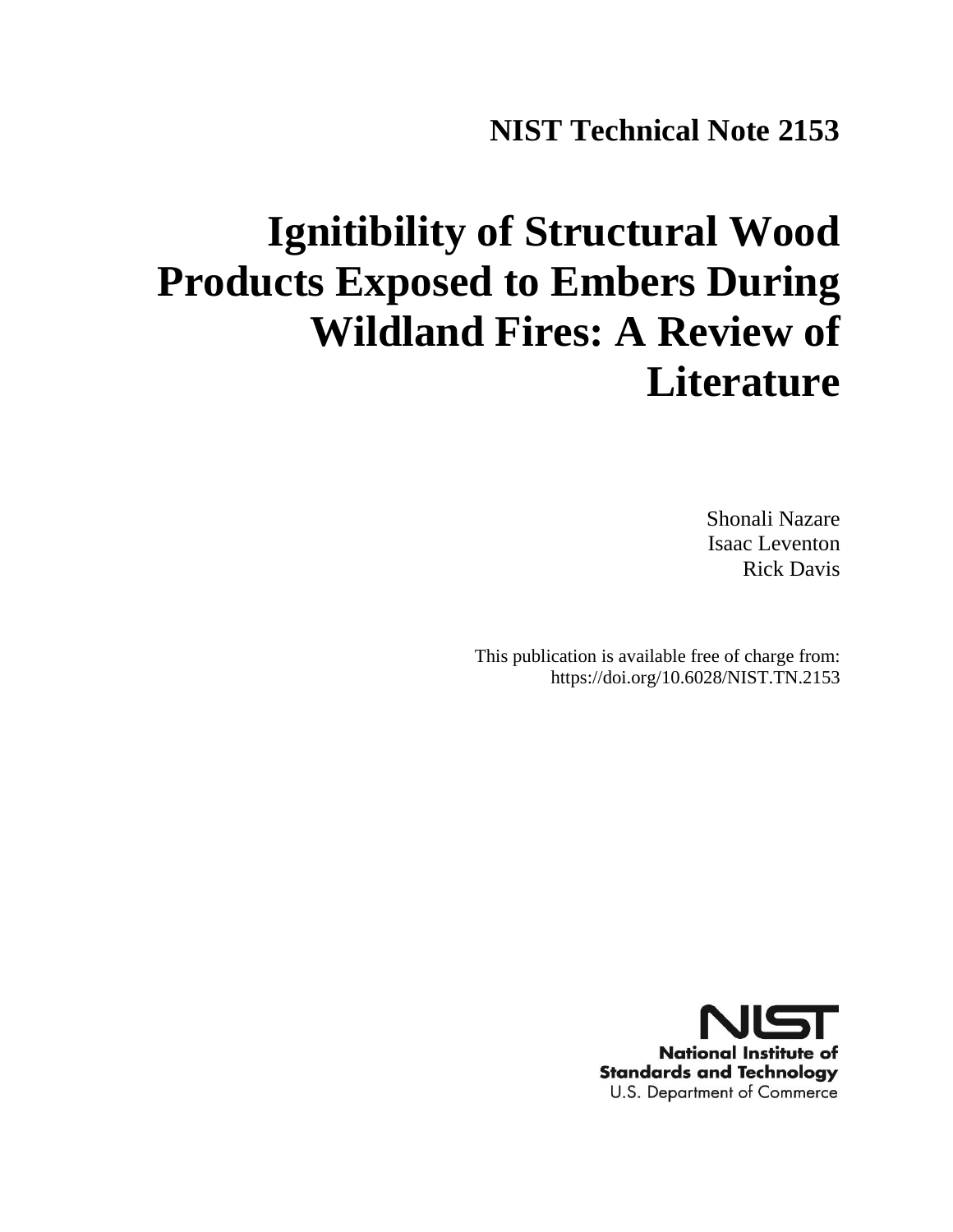# **NIST Technical Note 2153**

# **Ignitibility of Structural Wood Products Exposed to Embers During Wildland Fires: A Review of Literature**

Shonali Nazare Isaac Leventon Rick Davis *Fire Research Division Engineering Laboratory* 

This publication is available free of charge from: https://doi.org/10.6028/NIST.TN.2153

April 2021



U.S. Department of Commerce *Gina M. Raimondo, Secretary*

National Institute of Standards and Technology *James K. Olthoff, Performing the Non-Exclusive Functions and Duties of the Under Secretary of Commerce for Standards and Technology & Director, National Institute of Standards and Technology*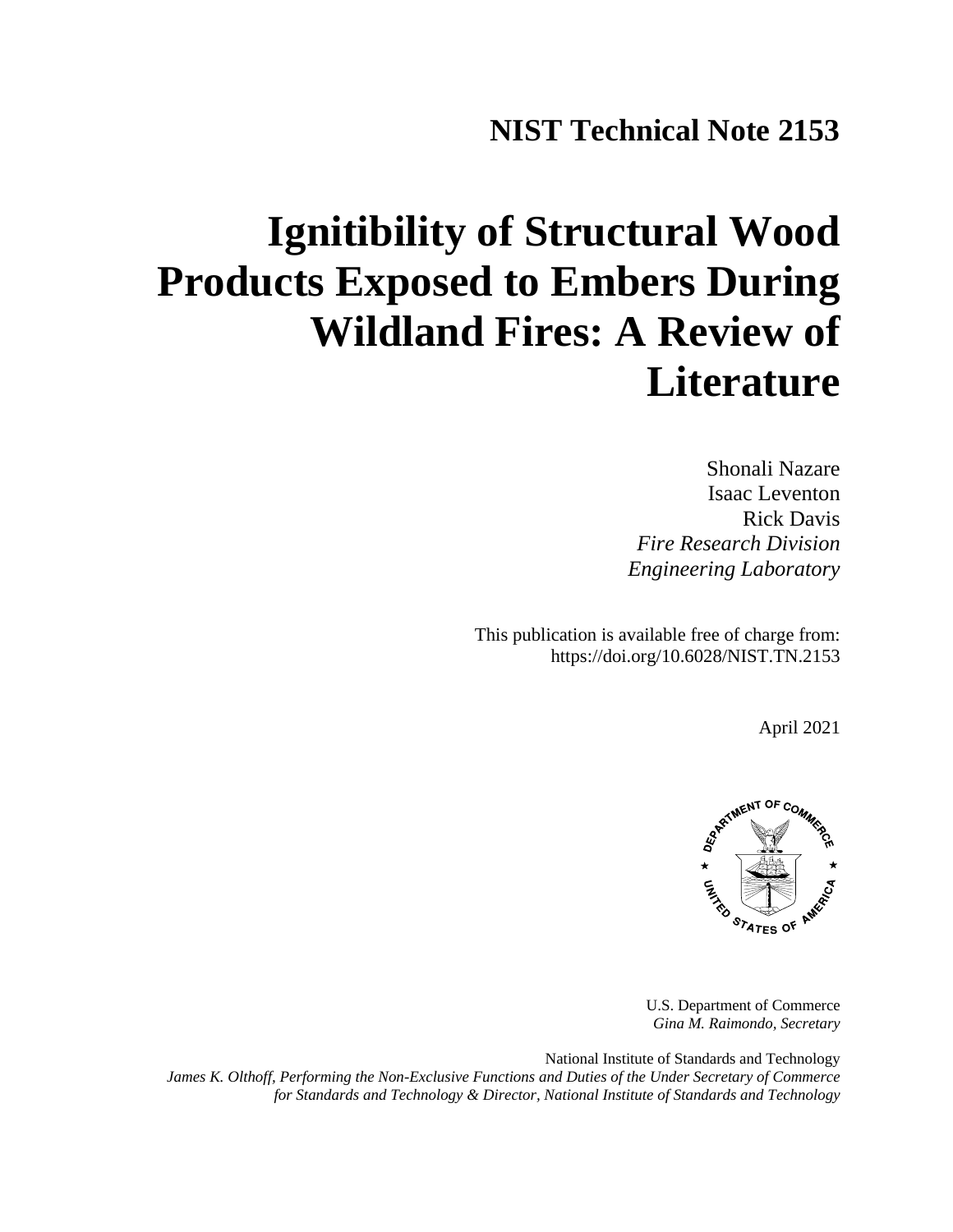Certain commercial entities, equipment, or materials may be identified in this document in order to describe an experimental procedure or concept adequately. Such identification is not intended to imply recommendation or endorsement by the National Institute of Standards and Technology, nor is it intended to imply that the entities, materials, or equipment are necessarily the best available for the purpose.

**National Institute of Standards and Technology Technical Note 2153 Natl. Inst. Stand. Technol. Tech. Note 2153, 55 pages (April 2021) CODEN: NTNOEF**

> **This publication is available free of charge from: https://doi.org/10.6028/NIST.TN.2153**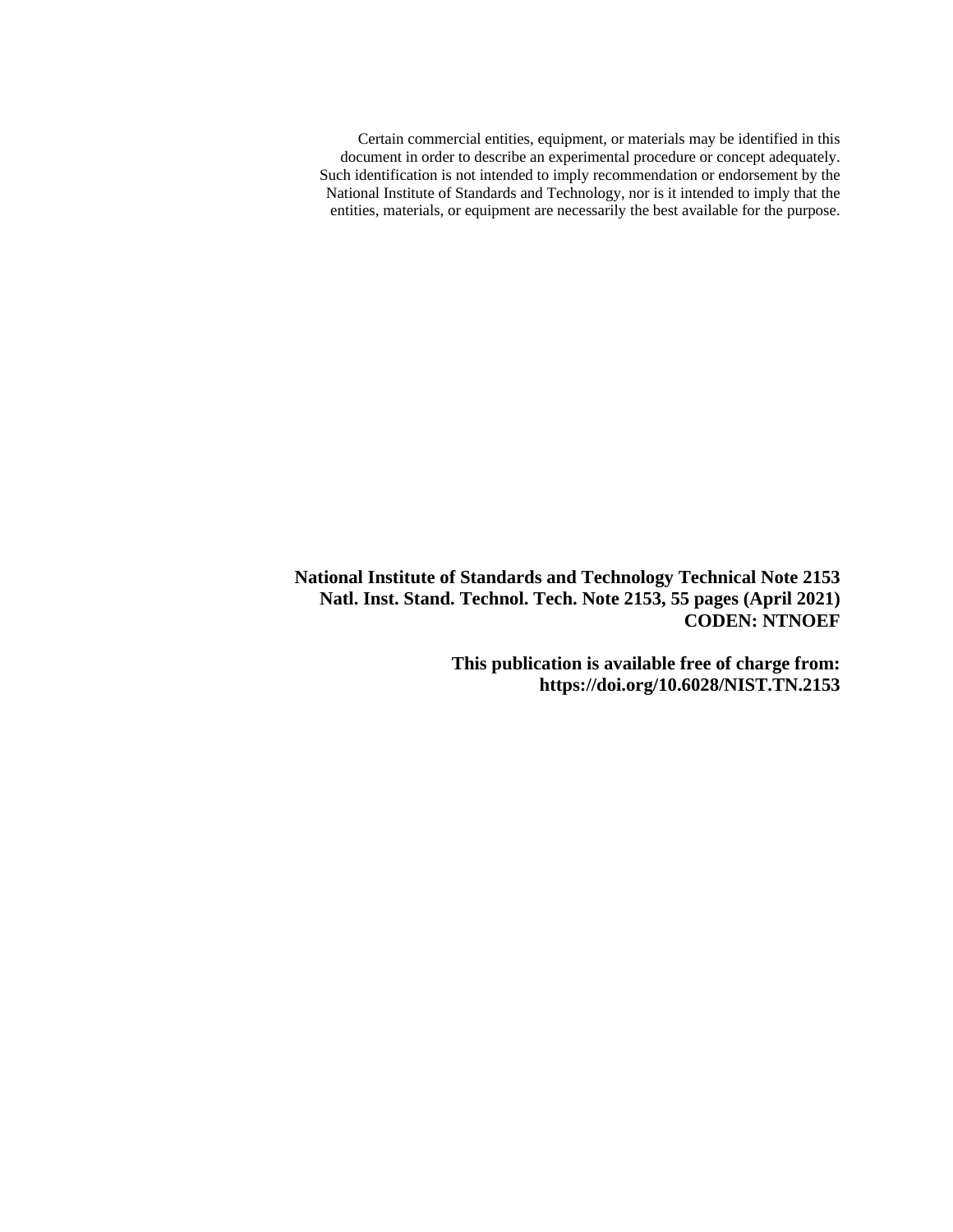#### **Abstract**

The ignitability of structural components due to ember attack is a common cause of the structural fires in wildland-urban interface (WUI) communities. To fire-harden structures in WUI communities, it is important to be able to quantitatively predict the ignitability of wooden substrates in response to ember exposure. To commence this effort, in this manuscript, past studies have been compiled and analyzed to identify the knowledge gaps. Key topics are reviewed, including ignition of structures in WUI fires, measurement of thermal response of solid wood products used in residential structures, controlling mechanisms of ignition and sustained smoldering of wood, measurement of ember properties, real-scale and bench-scale experiments assessing ember ignitability of structural components, and surrogate ignition sources for assessing smoldering propensity of the wooden substrates. Existing standard test methods have also been reviewed in the light of their ability to represent common exposures observed in the WUI environment.

The experimental data from past studies have provided guidance in developing building codes and standards for reducing the susceptibility of structures to WUI fires. Relationships have been developed between ember size, fuel moisture content, and ignition frequency of common structural components. However, most of these data are qualitative, and the studies largely report on ignition probabilities of the fuels studied under specific test conditions. Advanced experiments have been designed to quantify the thermal characteristics of embers (i.e., ember temperature and heat transfer as well as factors and conditions that affect each one) thus providing information on net heat flux, peak heat flux, and heat flux and temperature distributions of ember piles. These studies also assess wind conditions and heating times required for initiation of smoldering and subsequent transitioning to flaming combustion, and provide an initial understanding of selected factors affecting ember ignitability of wood-based materials. Despite these efforts, available empirical data on the ember ignition of solid wood substrates are limited and is not sufficient to predict the ignitability and sustained smoldering of wood products exposed to an arbitrary set of conditions they may face in the WUI. Without the ability to quantitatively predict the ember ignitability of wooden substrates outside of specific, pre-defined experimental conditions, it is difficult to develop a system for risk assessment and tools to reduce structural losses from wildland fires.

A comprehensive review of alternative ignition sources as surrogates for an ember or pile of embers has indicated that electrical resistance heaters are capable of initiating smoldering ignition in solid wooden substrates. The power output of such heaters can be carefully controlled to generate well-defined heat transfer conditions comparable to those measured for piles of real embers, which may develop in WUI fires. It is anticipated that the use of surrogate ignition sources will provide a robust, accurate, and efficient approach to validate the performance of computational models designed to quantitatively predict the smoldering behavior of a combustible solid based on simulation of the chemical and physical mechanisms controlling this behavior and knowledge of the material's thermophysical properties.

# **Key words**

Ember ignition; smoldering; structure ignitions; surrogate ignition source; wildland urbaninterface fires.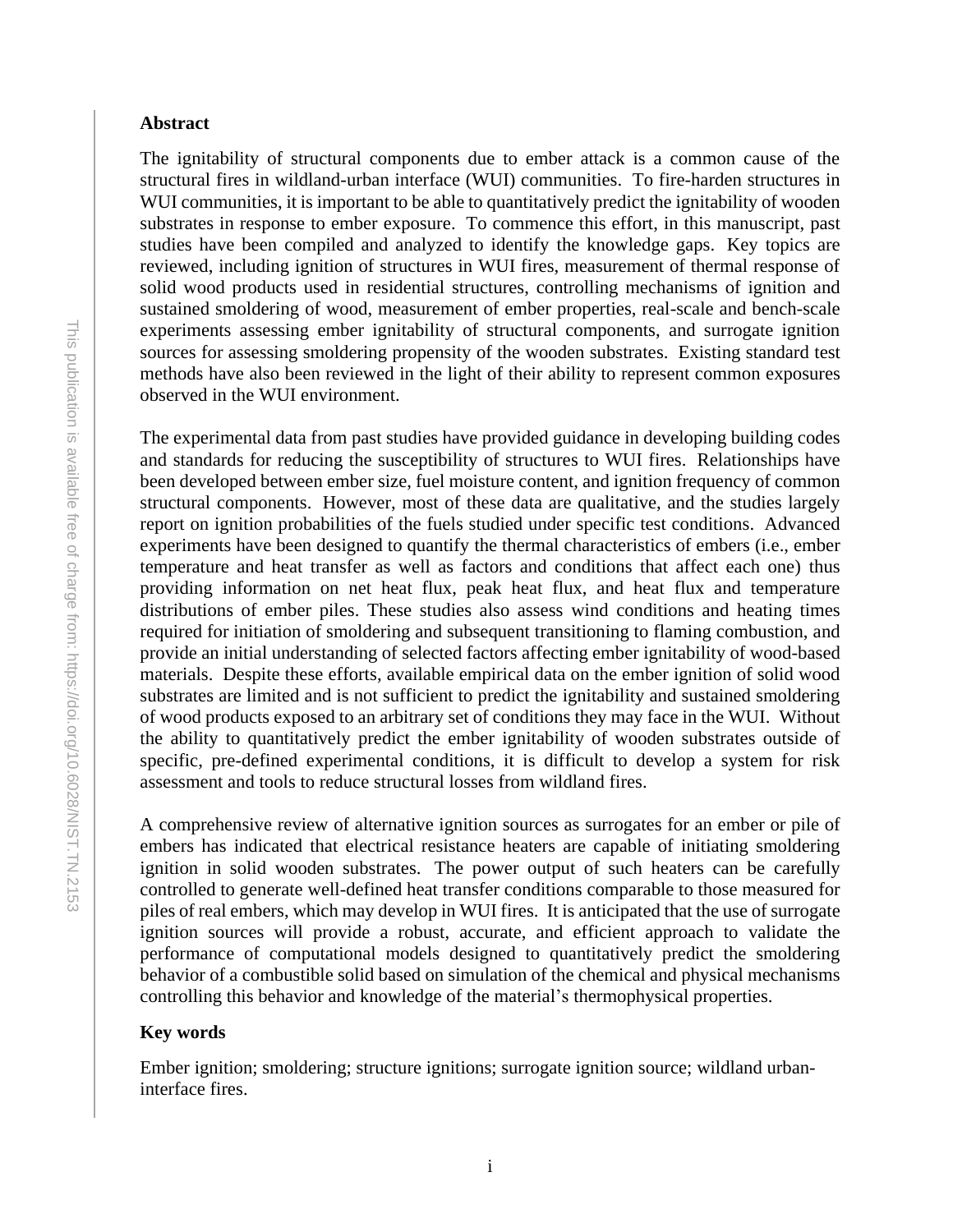# **Table of Contents**

| 1. |     |                                                                                    |  |  |  |  |  |  |
|----|-----|------------------------------------------------------------------------------------|--|--|--|--|--|--|
| 2. |     |                                                                                    |  |  |  |  |  |  |
| 3. |     |                                                                                    |  |  |  |  |  |  |
|    | 3.1 |                                                                                    |  |  |  |  |  |  |
|    | 3.2 |                                                                                    |  |  |  |  |  |  |
|    | 3.3 |                                                                                    |  |  |  |  |  |  |
|    | 3.4 |                                                                                    |  |  |  |  |  |  |
| 4. |     |                                                                                    |  |  |  |  |  |  |
|    | 4.1 | Controlling Mechanisms of Smoldering or Glowing Combustion 12                      |  |  |  |  |  |  |
|    | 4.2 |                                                                                    |  |  |  |  |  |  |
|    | 4.3 |                                                                                    |  |  |  |  |  |  |
|    | 4.4 |                                                                                    |  |  |  |  |  |  |
|    | 4.5 |                                                                                    |  |  |  |  |  |  |
|    | 4.6 | Experimental Investigation of Smoldering in Response to Radiative Heating  18      |  |  |  |  |  |  |
|    | 4.7 | Experimental Investigation of Smoldering in Response to Direct Contact Heating. 19 |  |  |  |  |  |  |
|    | 4.8 |                                                                                    |  |  |  |  |  |  |
| 5. |     | <b>Experimental Studies of Ember Ignition of Structural Components  21</b>         |  |  |  |  |  |  |
|    | 5.1 |                                                                                    |  |  |  |  |  |  |
|    | 5.2 |                                                                                    |  |  |  |  |  |  |
| 6  |     | Existing Test Methods for Assessing Ignitability of Structural Components in WUI   |  |  |  |  |  |  |
|    |     |                                                                                    |  |  |  |  |  |  |
|    | 6.1 |                                                                                    |  |  |  |  |  |  |
|    | 6.2 |                                                                                    |  |  |  |  |  |  |
|    | 6.3 |                                                                                    |  |  |  |  |  |  |
|    | 6.4 |                                                                                    |  |  |  |  |  |  |
|    | 6.5 |                                                                                    |  |  |  |  |  |  |
|    | 6.6 |                                                                                    |  |  |  |  |  |  |
| 7  |     |                                                                                    |  |  |  |  |  |  |
| 8  |     |                                                                                    |  |  |  |  |  |  |
|    |     |                                                                                    |  |  |  |  |  |  |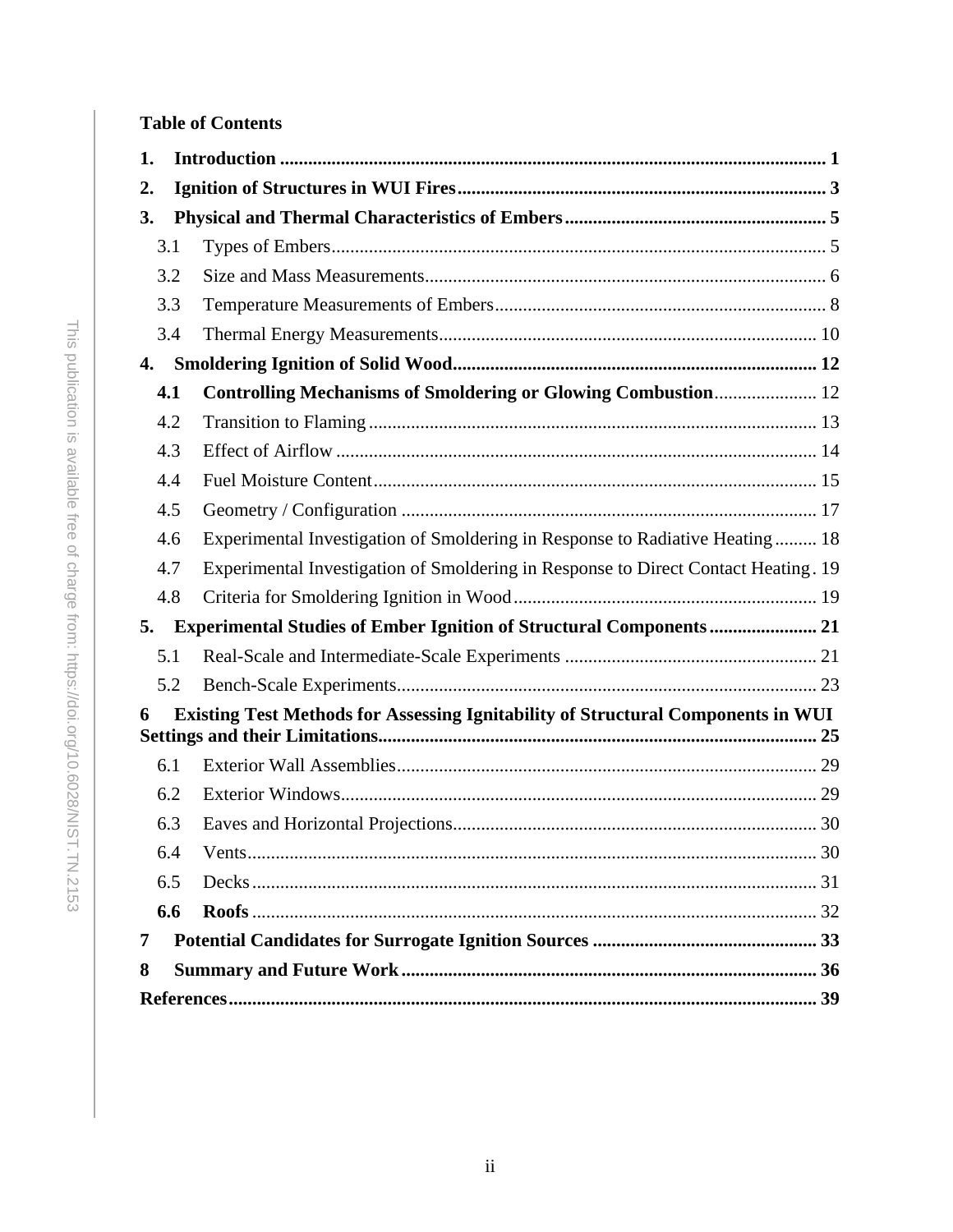# **List of Tables**

| Table 1. Standard test methods for assessing ignitability of structural components in WUI |  |
|-------------------------------------------------------------------------------------------|--|
|                                                                                           |  |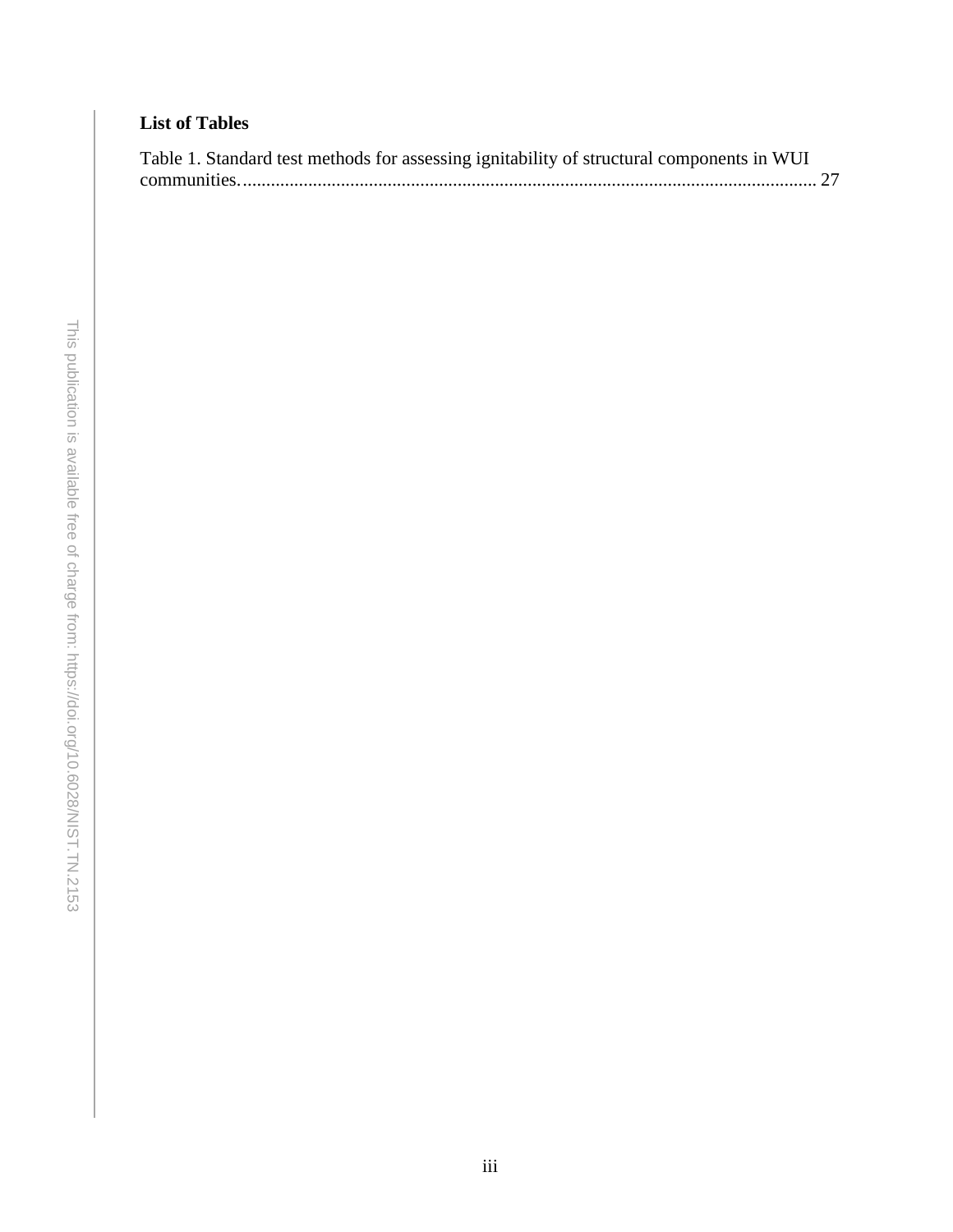## <span id="page-6-0"></span>**1. Introduction**

Spot fires or spotting fires have been reported as one of the major causes of loss of residential structures in wildland-urban interface (WUI) areas [1-6]. These are defined as secondary fires that occur when embers or firebrands attack structures ahead of the leading edge of a wildland fire. These secondary spotting fires may start off as outdoor structural ignitions after breaching the structure envelope by firebrands or as small interior fires that have the potential to grow until flashover occurs and destroys the whole structure. Embers and firebrands are practically similar objects that act as ignition sources in WUI fires, and the terms are often used interchangeably. However, according to Babrauskas [7], embers refer to small hot particles, whereas firebrands have characteristic aerodynamic properties (shape and mass) that keep them airborne over large distances. For the purpose of this review, all hot, glowing particles are addressed as embers.

Generally, spotting fires occur on porous vegetative fuel; however, structure ignitions from embers are also very common. Structural fires tend to generate additional embers that have the potential to ignite nearby structures or cause additional vegetative spotting fires. Roof-toroof fire spreads by embers are more common in structural fires within WUI communities as opposed to structures getting engulfed by flames from the exterior. This is partly attributed to ease of ignition of common roofing materials, the extensive surface area exposed to an ember shower, and capability of subsequent ember production from burning roofs [8]. Vulnerabilities of buildings to wildfire exposures have been recognized and reported by Manzello et al. [9]. It is difficult to control wildfires directly; however, it is certainly feasible to reduce structural fires by fire hardening the structures located in the WUI communities.

Several methods for mitigating structural losses have been implemented by providing homeowner education on the suitable treatment of fuel in the structure ignition zones and adoption of building codes and standards [10], including design modifications [11]. These methods are largely based on best practices guidelines when applied to vegetative fuels (e.g., thinning fuels within a certain distance from the structure) [12]. Building codes and standards for structural components and design considerations have been developed based on engineering judgment and knowledge gained by qualitative evaluations of structural performance in past WUI fires. Section 6 of this report describes widely used standard test methods for structural components, including those found in Chapter 7A of the California Building Code. Many of these standards evaluate flaming and radiant heat exposures [13]; however, non-flaming smoldering embers may land on the combustible substrate and accumulate for a long time. A pile of smoldering embers, under optimal conditions (e.g., pile size and mass, incident heat flux, and environmental conditions), can act as an ignition source for the underlying and/or adjacent fuel. This kind of exposure – where a combustible solid substrate is in direct contact with a smoldering ignition source – is not included in the existing test methods (except for roofing and decking materials). This is notable because burned structures within the WUI communities have been lost long after they might be considered safe from direct flaming exposures [3,6, 8, 9, 14-16]. Accumulation of embers in a corner or crevice configurations is very likely, and the probability of ignitions in such configurations is very high [11,17]. The need to develop measurement science tools to assess ignition propensity of structural components when exposed to a pile of smoldering embers recently gained momentum following focused workshops on *Structure Ignition in Wildland*-*Urban Interface (WUI) Fires* [13, 18, 19] and is under experimental research and development.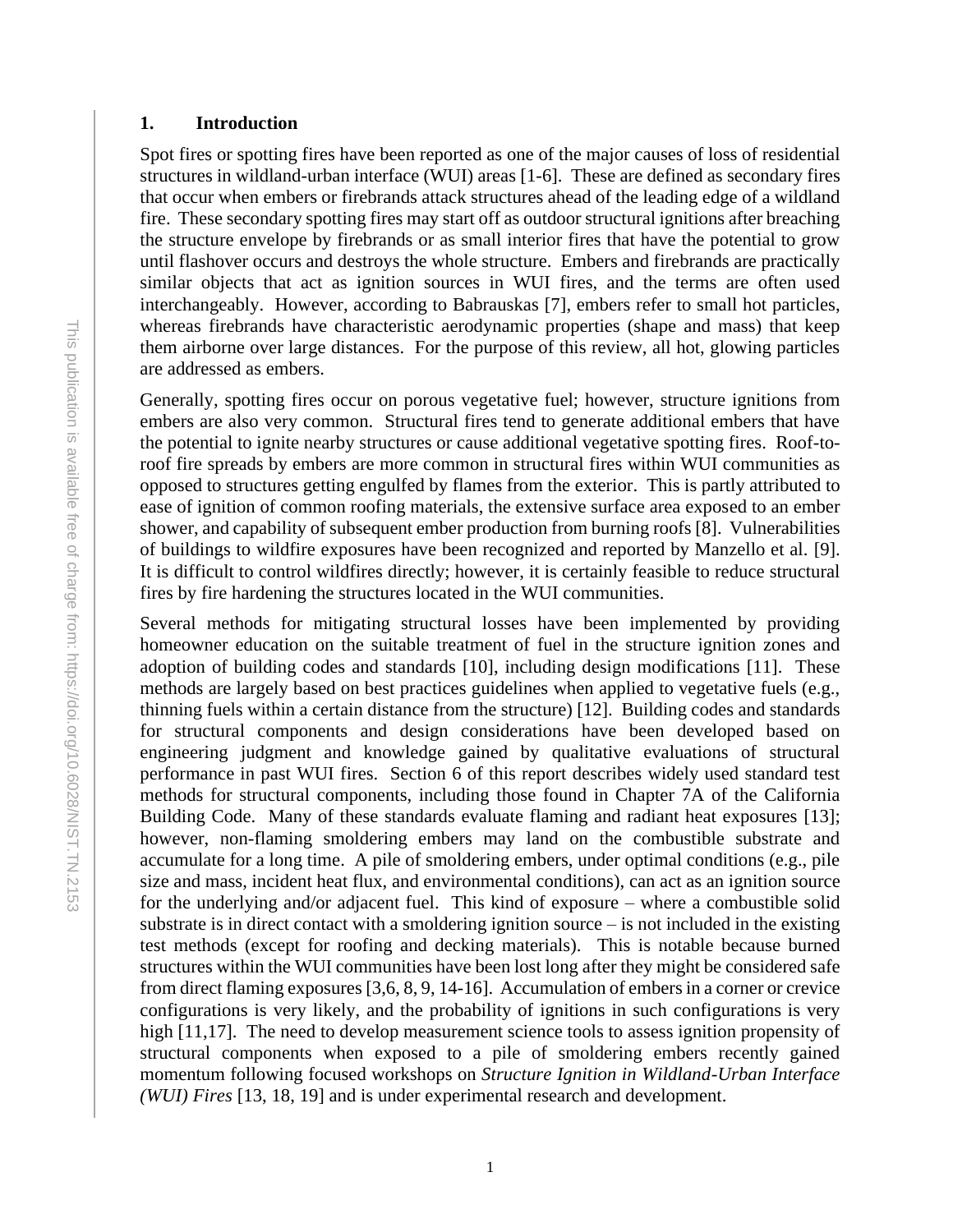This publication is available free of charge from: https://doi.org/10.6028/NIST.TN.2153 This publication is available free of charge from: https://doi.org/10.6028/NIST.TN.2153

Several studies on the ignition probabilities of structural components using embers produced under controlled laboratory conditions are reported in the literature [20-26]; however, none of these studies have quantified the ignition strength of the embers. In the very early studies, Waterman and Takata [20] reported on the ignitability of a range of structural materials in an urban residential setting. Embers used in their study were fabricated in the laboratory and were typical of those produced by common roofing materials. The ignitibility of various fuels by embers was studied under typical wildland fire conditions. More recently, Manzello's pioneering work on the development of experimental apparatus to generate embers led to a full-scale and reduced-scale facility with a unique capability of generating continuously fed wind-driven embers with size and mass similar to those generated in actual WUI fires [27]. The wind speed was varied to study its effects on the ignitibility of the substrate fuel. Experimental data from these studies have provided guidance in developing building codes and standards for reducing the susceptibility of structures to WUI fires [28]. Relationships have been developed between ember size, fuel moisture content, and ignition frequency of common structural components. However, most of these data are qualitative, and the studies largely report on ignition probabilities of the fuel studied. Very recently, the research groups at the University of Edinburgh [23], University of Maryland [29-32], University of California Berkeley [33], and others [34] performed advanced experiments to study thermal characteristics of embers (e.g., ember temperature and heat transfer as well as factors and conditions that affect each one) and identify conditions under which the wooden substrate would ignite. These experiments provide insights into measurement techniques and associated uncertainties. These studies also facilitated quantification of thermal properties of ember piles including net heat flux, peak heat flux, heating times, and wind conditions required for initiation of smoldering and subsequent transitioning to flaming combustion. In general, these studies provided an initial understanding of selected factors affecting ember ignitability of wood-based materials.

Ember ignitability of wooden substrates is a complex problem as it requires knowledge of thermal characteristics of embers and also the material properties of the substrate fuel that control its thermal, physical, and chemical response to heating, in addition to environmental conditions. Extensive literature [35-50] is available on pyrolysis and combustion of wood exposed to radiant heating; however, systematic theoretical studies on wood ignition by embers and its subsequent burning are inadequate. Limited empirical data available on the ember ignition of the solid wood substrate are not sufficient to predict ignitability and sustained smoldering. Without the ability to quantitatively predict the ember ignitability of wooden substrates, it is difficult to develop a system for risk assessment and tools to reduce structural losses from wildland fires. In order to commence with this effort, it is important to integrate past studies and identify knowledge gaps. The goal of this literature review is thus to compile and analyze previous research findings on:

- ignition of structures in WUI fires,
- measurement of thermal response of solid wood products used in residential structures,
- controlling mechanisms in the ignition and sustained smoldering of wood,
- measurement of ember properties,
- real-scale and bench-scale experiments, and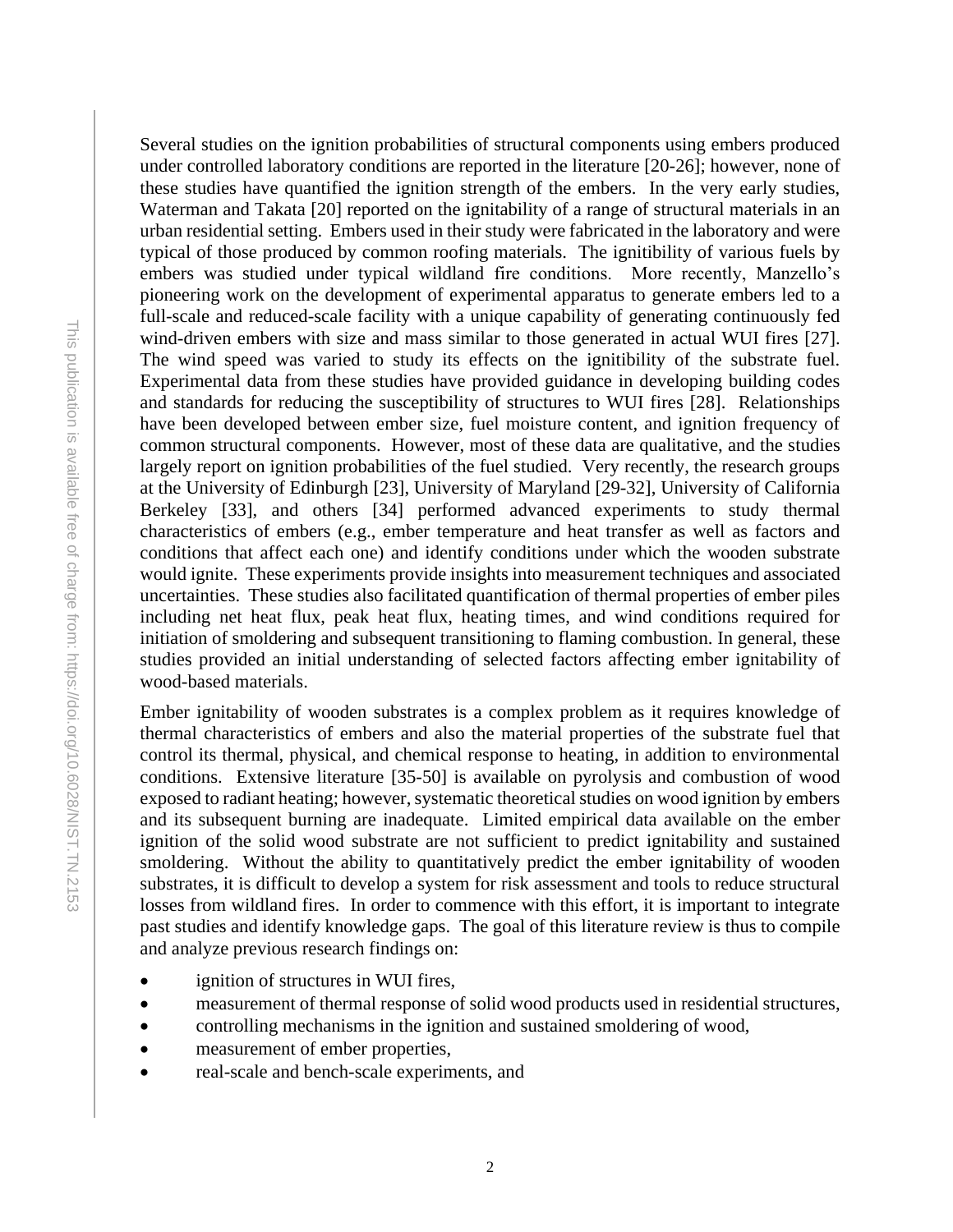surrogate ignition sources for assessing the smoldering propensity of the wooden substrate.

The knowledge gained from this review will be helpful in developing a surrogate ignition source, standard test methods, and effective approaches for limiting the ignition of wood-based structural components in general.

# <span id="page-8-0"></span>**2. Ignition of Structures in WUI Fires**

In early 1990, during the study of the Oakland Hills fire in California and its impact on wooden structures, Sketchler et al. [51] identified three sources of structural ignition and fire spread within WUI residential communities: direct flame impingement, ember exposure, and thermal radiation from flames. However, over the past three decades, WUI researchers have noted that ember exposure or combined exposure scenarios (i.e., embers *and* other exposures) are always reported as a significant cause of ignition and/or fire spread in WUI communities [7, 9, 52-57]. In this section, various structural ignition and fire spread mechanisms in WUI communities are reviewed.

As a wildfire approaches the perimeter of WUI communities, flame contact with and flame radiation to structures, especially roofs, occurs largely due to the burning of vegetative fuel (potentially by high-intensity crown fires). Wind-driven flames from burning of ornamental residential vegetation at a distance of 1.5 m (5 ft) from the primary structure may ignite flammable components of the structure and cause some damage to the exterior. However, it has been reported that such ignitions are very unlikely to cause total destruction of a structure until an opening is formed and flames and/or embers penetrate into the interior [52]. Intermittent flaming exposure from vegetative fires at a distance of 3 m (10 ft) to 3.6 m (12 ft) is not capable of producing sufficient heat to ignite the wooden exterior of a structure [53, 58]. However, it is very likely that the intense flaming exposure from a burning structure at a distance of 3 m (10 ft) can set the neighboring structure on fire. Such structure-to-structure fires are very common in WUI areas since in many cases, the structural fuel load is larger than the fuel load of adjacent ornamental vegetation surrounding a structure or wildland fuel load [59]. Cohen [53] has also shown that high-intensity fires from structures can spread to tree canopies and subsequently to the adjacent structures.

Maranghides and Mell [54] characterized structural ignitions in three categories using visual evidence (from homeowners and first responders including police and firefighters), digital images before and after the WUI fires, and a timeline of the events. Category A (uninterrupted vegetative fire or ember ignitions) was defined as potential structure ignition due to the uninterrupted spread of fire through vegetation to the structure. By definition, all the structures at the perimeter of the WUI community belong to this category. Category B (vegetative fire or ember ignition) was defined as structure ignitions due to the burning of vegetative fuel in the periphery of the structure. The authors assumed that the ignition of peripheral vegetative fuel might have occurred by ember exposures since the fire front had not approached yet. Category C (ember ignitions) was defined as structure ignitions solely by ember exposure, primarily due to ember intrusion into the structure and igniting the combustibles within the structure. This type of exposure can be identified by the presence of unburned vegetation surrounding the structure and absence of direct wildfire exposure.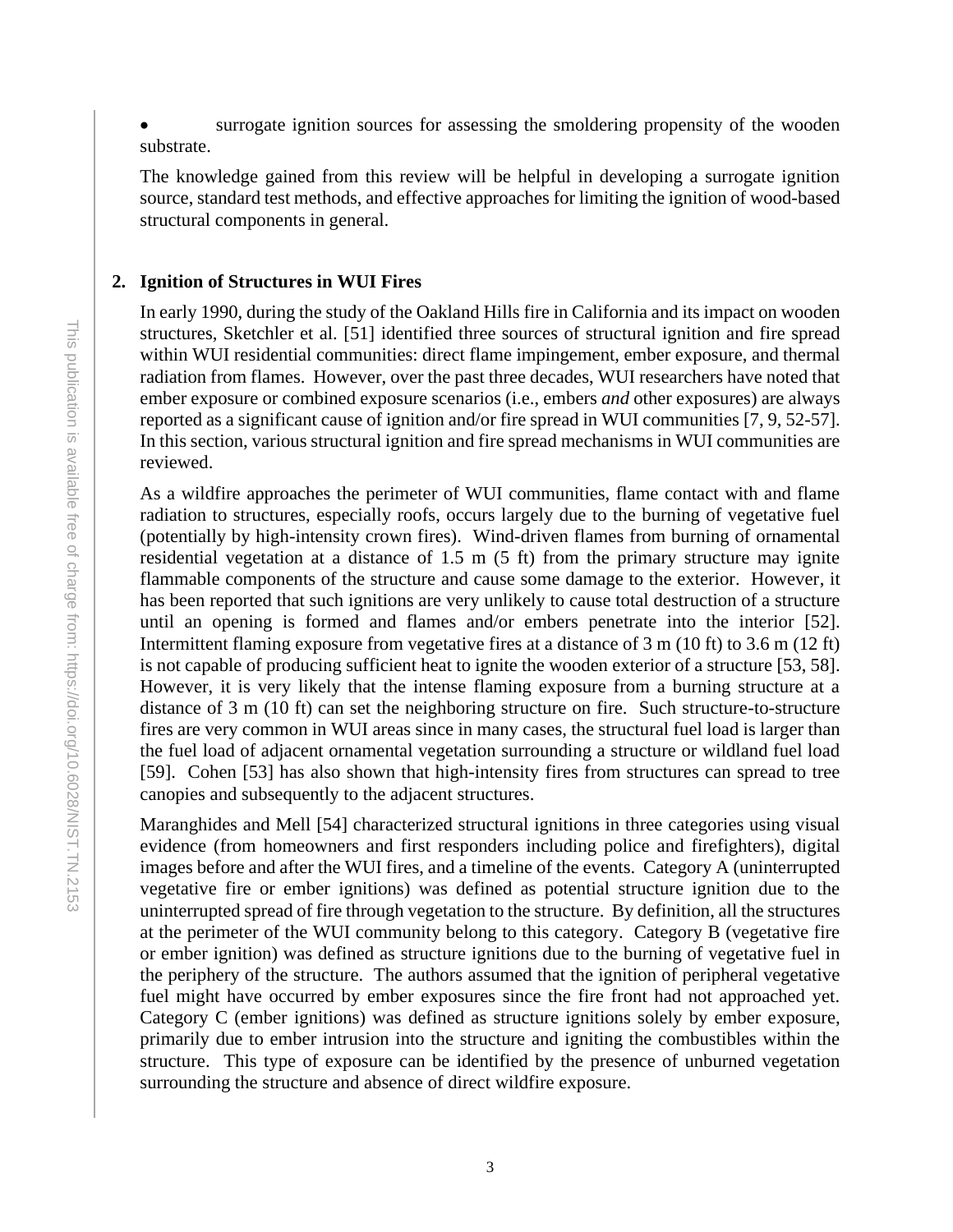The majority of structural fires in WUI communities are known to generally start from small ignitions caused by ember penetration inside the structures, and if these small fires are not extinguished in time, they could grow until flashover occurs to bring the whole structure down [60]. Recent reviews [7, 9, 55, 56] on exposure conditions and structure ignitions in WUI communities confirm that indoor ignitions usually occur due to embers entering through openings such as eaves or attic vents and igniting highly flammable soft furnishing products. Babrauskas [7] highlighted a study in Australia that reported 70 % of structures destroyed in WUI fires were caused by ember ignition. Maranghides and McNamara [61] reported that embers generated from the burning of adjacent combustibles such as fences, decks, landscape timbers, mulch beds, attached outdoor stairs, and piles of firewood were generally responsible for igniting the interior of residential structures. They identified secondary structures such as sheds and garages to be a major source of ember generation, exposing primary structures to increased hazardous conditions. As more structures are ignited, ember flux increases in the WUI area [59], thus furthering fire spread. As mentioned earlier, a large number of houses are also known to be have their roofs ignited due to ember exposure. The likelihood of roof ignition by embers is much higher for wooden shingle roofs. Larger exposed surfaces and buildup of vegetative fuel are generally associated with the fire spread on roofs [8].

The modes of ignition and fire spread within WUI residential communities include radiant heating of structures from the spreading wildland fire and/or from other nearby burning houses. While flaming embers generated by an intensely burning structure are capable of igniting structures that are 1000 m away [59], intense radiant heat from a burning structure can easily ignite a structure that is  $\sim$ 10 m (30 ft) apart [62]. The radiative heat flux generated by a fire decreases with the square of the distance away from the flame front [6]. Thus, structure separation distance is extremely crucial in controlling structure-to-structure fire spread. Generally, such fire spread occurs by breaking windows, thereby exposing interior combustible materials to an intense heating source. The breaking of windows may occur due to high winds, thermal damage of window panes or deformation of window frames. Vinyl window frames, for example, can melt and deform due to radiant heat exposure from an adjacent fully-involved structure fire, thereby releasing the windowpane and forming an opening. A vinyl soffit can melt when exposed to low incident heat flux of around 8 kW/m², and breakage of a single thickness unhardened glass window can occur from 8 kW/m² to 20 kW/m² [6] and form an opening to expose the interior of the structure to embers or direct flames. Although it is evident from the surveys of several WUI fires that the majority of structural fires are ignited within the structures by embers [56], these studies demonstrate that radiant heat exposures can be sufficiently high to ignite some exterior combustibles [6, 62], to initiate smoldering combustion, or to act in a complementary manner to facilitate ignition by embers. Due to the rapid developing nature of WUI fires and their sensitivity to several contributing factors (e.g., topography and weather), it is very difficult to isolate the cause of structure ignitions.

In addition to describing structural fire spread mechanisms, several post-fire investigations of structural fires in WUI communities within the US [2, 10, 51, 53, 59-63] and Australia [64-66] have concluded that the chance of a house surviving the passage of a wildland fire was determined by defensible space, the distance between structures, non-combustible roofing and siding, type of roof constructions, types of soffit, presence of deck/balcony, exterior cladding, percent wood exterior, and environmental conditions [63]. Laranjeria and Cruz [56] have recently shown that residential structures in WUI areas of Mediterranean countries are less vulnerable to ignition and fire spread due to non-combustible construction materials used in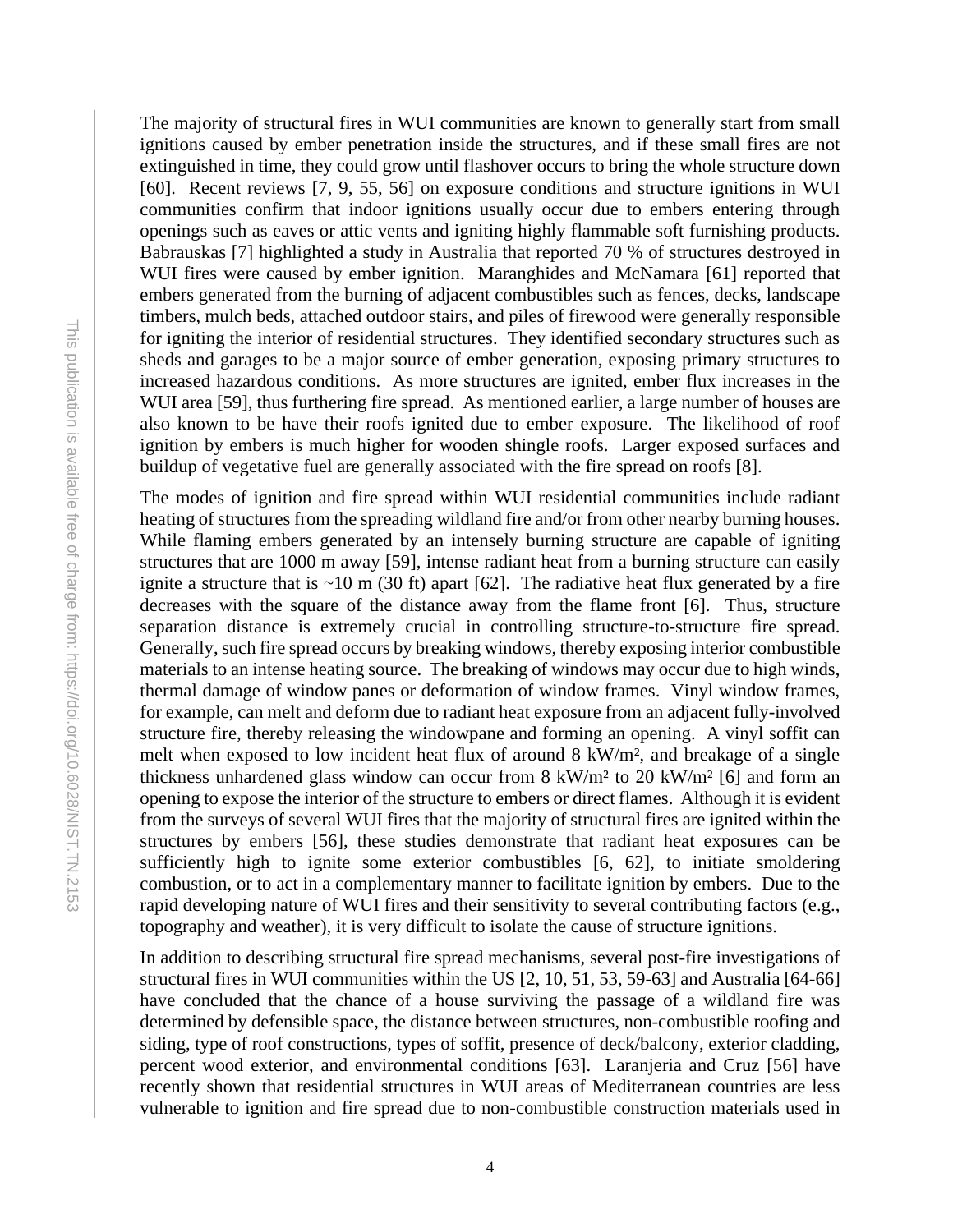the building envelope. Wood and wood products are commonly used in US residential buildings, but wood is highly prone to smoldering when exposed to heat and fire, particularly in wildfire exposures. It is therefore important to understand the vulnerabilities of structural components in US homes, particularly, to ember exposures.

# <span id="page-10-0"></span>**3. Physical and Thermal Characteristics of Embers**

For an ember to be a potential ignition source to start a new fire, it must have conditions suitable for self-sustained smoldering or flaming, including a critical mass of fuel and sufficient oxygen supply. Upon landing of the ember, some of the heat generated by the smoldering or flaming combustion is transferred to the substrate. The amount of heat transferred and hence the spotting potential strongly depends on the characteristics (porous/solid) and configuration (crevice/corner/gaps, with or without fine fuel such as litter or vegetative debris) of the substrate [67].

In this section, shape, size, mass, burning behavior, thermal characteristics, and spotting potential of embers (or a pile of embers) are reviewed. In the literature, several studies have characterized embers or firebrands in terms of physical and thermal properties. Physical properties include dimensions, mass, and types of embers. In this context/review, thermal characteristics include ember temperature, mass loss rate, burning rate, heat flux from the burning ember, and amount of heat transferred to the substrate. The shape and size are important physical properties that govern burning [22, 32] as well as transport [68] of embers while the ignition probabilities or spotting potential of embers depend upon their thermal properties.

# <span id="page-10-1"></span>**3.1 Types of Embers**

Embers can be produced from burning of vegetative fuels including the bark of trees, twigs, needles, leaves, and pinecones [69]. Embers can also be produced from burning structural wooden components such as wood shingles, sheathing materials including plywood and OSB, framing lumber including door frames and window sills, and wooden fences [8, 20, 24, 70, 71]. Manzello et al. [24] have shown that different species of wood generate different sizes and shapes of embers. For example, burning of a redwood fence produced larger embers compared to a Western redcedar fence. Waterman and Tankata study [20] concluded that wood-shingled roofs had the highest potential to produce embers amongst the variety of materials (wood shingles, plywood, dimensional sheathing, and framing lumber) tested. Significantly large amounts of embers from structural components are generated following a structural collapse. Embers produced from structural components are typically larger and have higher densities compared to embers produced from wildland fuel, making them effective ignition sources for starting spotting fires [20].

Embers landing on fuel beds may be found in two possible states; flaming or glowing. It has been reported that when embers land on fuel beds, they are most likely in a glowing state and not flaming [8, 72]. However, these glowing embers have the potential to reignite and transition to flaming. Studies  $\left[22, 73-75\right]$  have shown that the flaming embers almost always result in ignition of a porous vegetative fuel bed, whereas glowing embers may or may not lead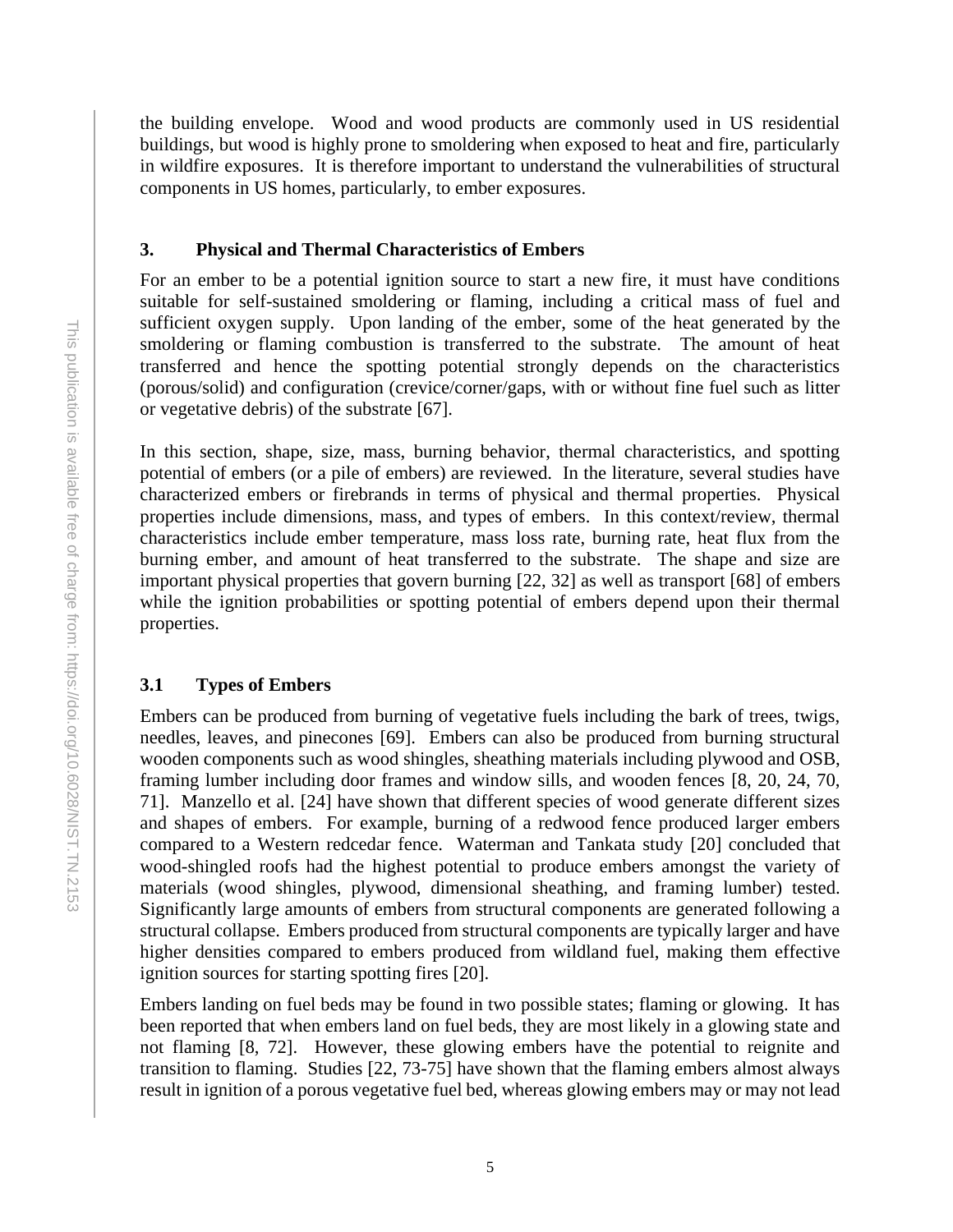to ignition. Ganteaume et al. [73] investigated the flammability of fuel beds and the propensity of embers to ignite vegetative fuel beds commonly found in southern Europe. Testing of embers suggested that the capability of embers to ignite porous vegetative fuel beds was higher when embers landed in the flaming mode in the absence of wind than when glowing embers landed in the presence of wind.

In a separate study, Ganteaume et al. [68] performed an extensive characterization of embers in their laboratories. They studied flammability characteristics of embers including ignitability, combustibility, and sustainability. Coupled together, these three flammability properties of the embers were reported to quantify ember efficiency in ignition of spot fires. Ignitability was assessed by the time to ignition or frequency of ignition of forest fuel fragments while sustainability was quantified as the duration of flaming in the embers. The combustibility of embers produced from vegetative fuel was assessed by measuring the gross heat of combustion. Depending on their physical and flammability characteristics, embers were classified into three different types. Heavy embers (e.g., pinecones) could sustain flames for longer duration and could be the most efficient embers in spotting fires. Light embers with high surface-to-volume ratio had a lower ability to sustain flames. These embers were consumed very quickly and were less efficient in causing spotting fires. Light embers with low surface- to-volume ratio sustained flaming and were efficient for short-distance spotting fires. Moghtaderi et al. [76] studied extinction and re-ignitability of embers in wildfires and reported that thermally thick embers were less susceptible to extinction and more prone to reignition.

Matvienko et al. [77] proposed a 3-D mathematical model of vegetative porous fuel bed ignition by glowing embers during wildland fires. They measured ignition times for single pine bark and pine twig embers and found that the pine bark was not able to ignite the pine litter. The mathematical model suggested that a single pine bark ember less than 5 cm long and less than 800 °C was not capable of igniting the fuel bed. However, pine twigs were able to ignite pine litter. To investigate this phenomenon, Warey [72] studied the influence of thermal contact between a glowing ember and the target fuel on the resultant heat transfer into the fuel bed. Two types of ember shapes were studied, a disk-shaped ember similar to tree bark and a cylindrical ember resembling a twig. The study concluded that higher temperatures were observed in the fuel bed for the cylindrical embers in spite of poor contact, compared to the disk-shaped ember. This was attributed to a higher magnitude of the radiation heat flux from the cylindrical ember compared to conduction heat transfer from the disc shaped ember. The findings are in agreement with those of Tao et al. [32] and Matvienko et al. [77] discussed above.

### <span id="page-11-0"></span>**3.2 Size and Mass Measurements**

Ember size (i.e., mass and shape) controls its duration of burning and its aerodynamics during travel while its size and mass at landing determine the possible energy transfer to the substrate [8, 23, 78]. Distance traveled by an ember is affected by the type of vegetation, moisture content, intensity of the fire, and wind speed [79]. Wind has competing effects on the mass of the embers. Higher wind speeds can generate larger embers but can also result in a higher burning rate, thereby consuming more mass during transport [78]. Higher wind speeds could also extinguish the embers. Laboratory characterization of embers, which often limits wind speed and the dimensions of the test chamber, has shown weak inverse correlations between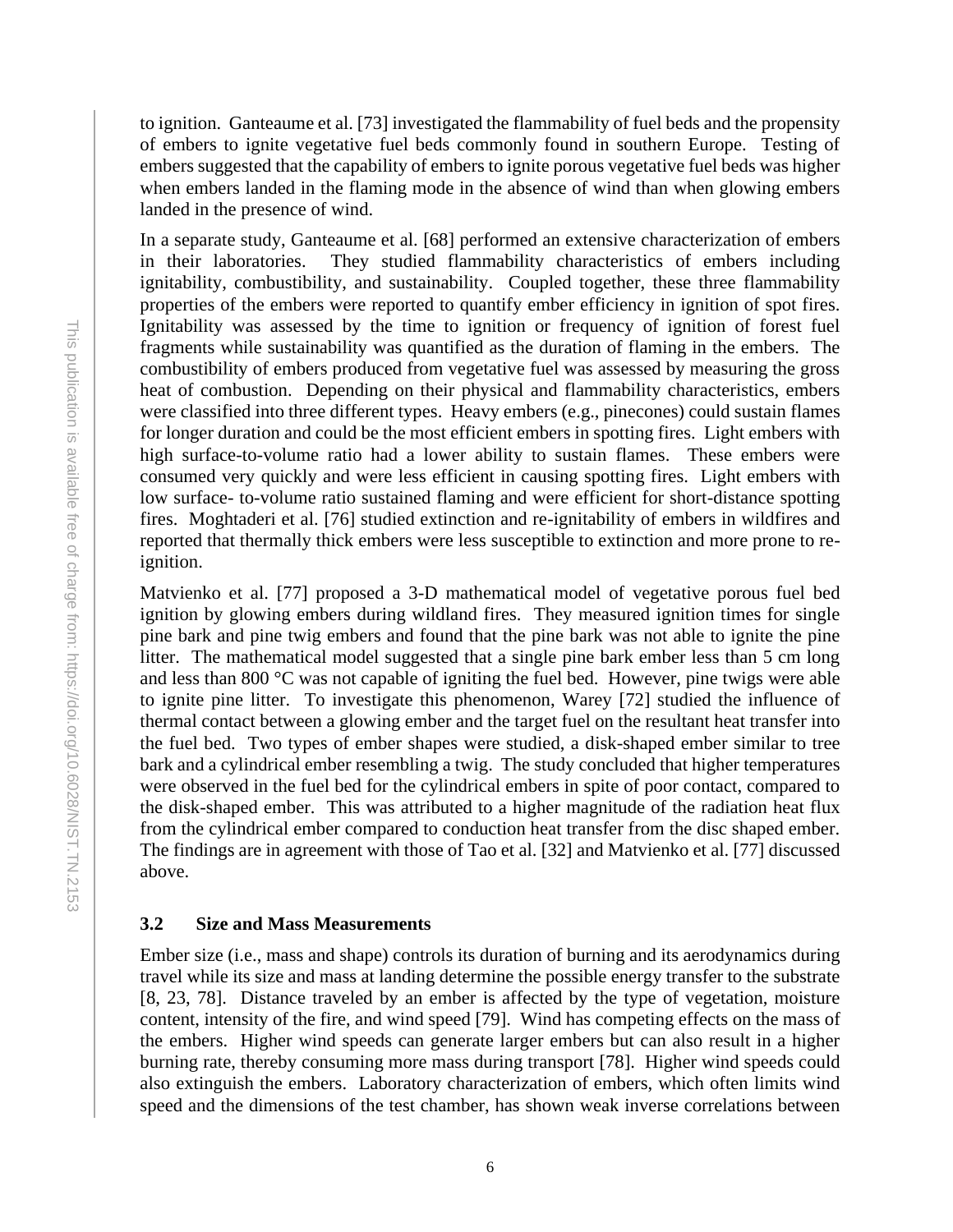mass and traveling distance as well as projected area and traveling distance. With respect to full forest-scale studies on wildfires, the researchers found it difficult to characterize ember production and transport given the many uncertainties associated with the process of placing collectors and analyzing the sources of the embers [79].

Manzello and Suzuki have reported extensively on ember production from real-scale building components [80-82]. They measured the size and mass of embers generated from building components made from wood-based materials under different wind speeds. Woycheese [83] reported that disc shaped embers were more likely to be produced from structural components as compared to spherical, cylindrical, and cone-shaped embers produced from vegetative fuels. In Ref [81] Suzuki and Manzello have provided a review of studies on the quantification of embers from building components and real WUI fires. Important findings from their review and experimental work are listed below:

- 1. Very small embers with projected areas of less than 25 mm² dominated the size distribution.
- 2. Mass distribution of an individual ember varied from 0.1 g to 1 g.
- 3. The projected area and mass of embers decreased with increasing lofting distance.
- 4. The projected area of the embers was linearly proportional to the mass of the ember [82].
- 5. Embers had larger projected area and higher mass as the wind speed increased.
- 6. The type of materials used in the construction of houses had a significant impact on the size and mass of embers generated [80].

In most studies, the size of embers was determined by measuring holes in the polyurethane sheets on which the embers were collected or by catching embers in aluminum pans with or without water. More recently, Hedayati et al. [78] developed an automated image processing algorithm to measure the projected area of the embers collected in water pans. Based on projected area, travelling distance, and wind speed the authors predicted the mass of embers. Bouvet et al. [84], for the very first time, have developed a tool to characterize time-resolved fluxes and size distribution of airborne embers during WUI fires. The newly developed threedimensional (3D) measurement diagnostic tool uses two imaging techniques: 3D Particle Tracking Velocimetry (3D-PTV), allowing for time-resolved mapping of firebrand trajectories and 3D Particle Shape Reconstruction (3D-PSR) to build 3D models of individual firebrands based on the Visual Hull concept.

In their experiments, Fateev et al. [85] concluded that the increase in particle size led to a decreased mass loss rate and increased smoldering time. This was in agreement with the findings of Waterman and Takata [20] who reported that the larger brands with an area greater than 645 mm<sup>2</sup> (1 in<sup>2</sup>) formed from sheathing lumber constituted the most hazardous embers compared to those generated from cedar shingles. They attributed this to the fact that lumber had five times higher density than cedar shingles and that higher density lumber had inherent ability to self-reinforced glowing combustion.

While size and mass measurement of an individual ember provided significant insight into what range of sizes should be produced by an ember generator for the ignitibility of porous fuels, the size of individual embers is not the key factor of interest when studying ignitability of structures by ember exposures after the embers land. As mentioned earlier, embers tend to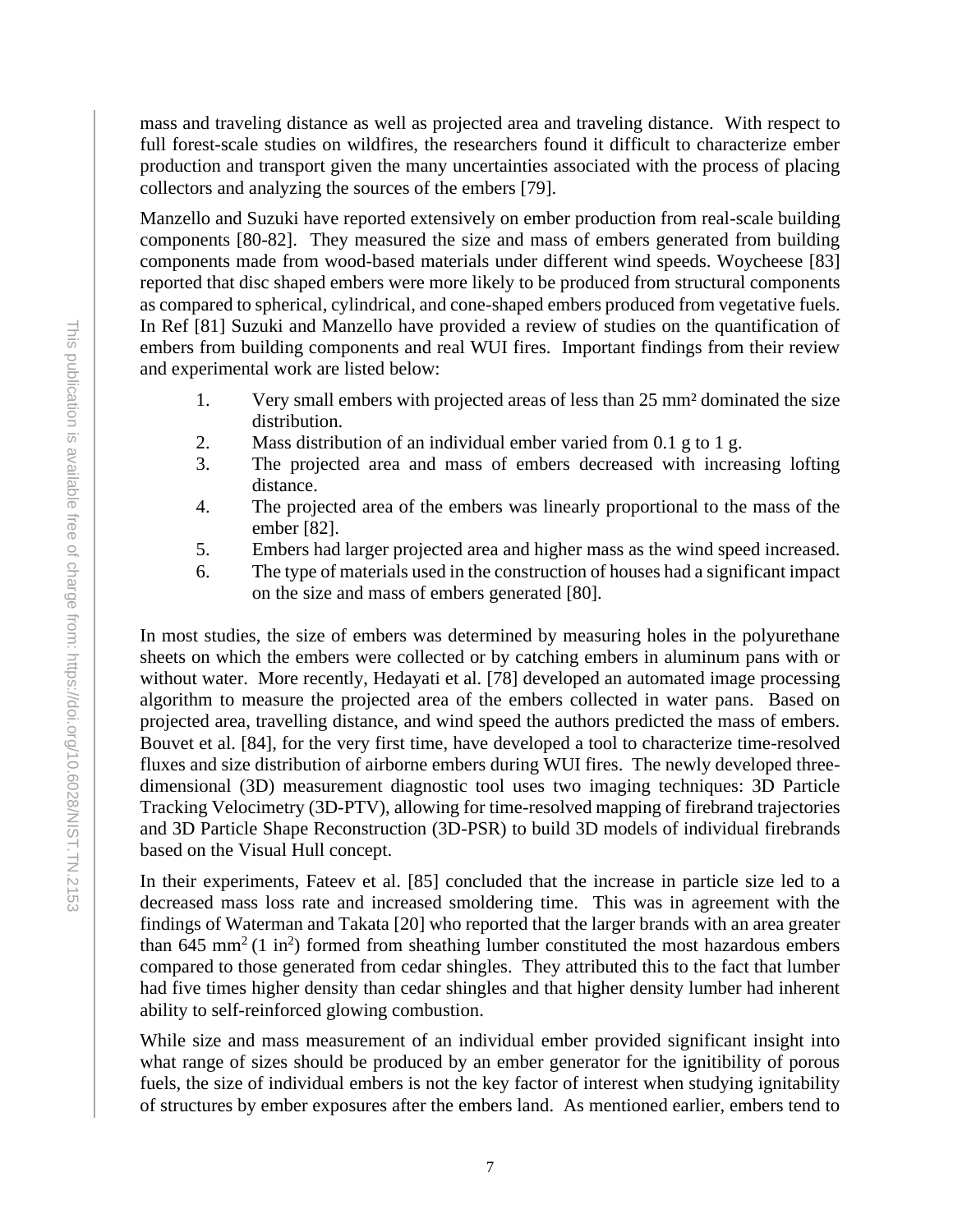accumulate on solid substrates, particularly into gaps or re-entrant corner spaces. Hakes et al. [29] and Salehizadeh [31] reported a drastic increase in heating from a pile of embers as compared to heating from individual embers; the effect of individual ember diameter was reported to be negligible while studying thermal characteristics of the pile of embers [29, 32].

Manzello and Suzuki [28] reported on ember pile mass necessary to produce ignition of decking materials. In their limited number of experiments, they recorded a range of pile mass (85 g to 283 g) necessary for ignition of various wood species. They claimed that the accumulation of embers in larger piles resulted in self-sustaining smoldering and subsequent transitioning to flaming ignition of decking materials. Further studies [86] showed that the mass of embers required for flaming ignitions under a wind speed of 8 m/s was considerably less compared with the mass required under a wind speed of 6 m/s. The authors attributed this phenomenon to higher surface temperatures of the accumulated embers at higher wind speed. Since the onset of smoldering ignition was somewhat ambiguous, no correlation between time to ignition and mass of ember piles was reported.

In a more recent study, Santamaria et al. [23] reported flaming ignition of solid wood substrate by 24 g of piled embers. Sixteen grams of smoldering embers was not able to initiate flaming ignition in flat wooden substrate under a no-wind condition. The ember pile mass was estimated by assuming approximately 60 % mass reduction of embers after burning. They claimed that ember accumulation of 98 g/m<sup>2</sup> in actual field experiments corresponded very well with the critical ember mass determined for ignition of a wooden substrate in small-scale experiments. It was assumed that total possible mass collected in a critical location was not needed to be scaled for the small-scale experiments since it was expected that all the embers falling in relatively large areas would accumulate in a small area considered in their smallscale experiments.

The above studies indicate that although physical characteristics of individual embers (e.g., size, shape, and mass) influence ember transport and spotting fires in porous vegetative fuels (e.g., pine needle beds), individual embers do not typically ignite combustible solids and these physical properties are not the key characteristics of interest when studying ember piles. Thus, when assessing the ignition of structural components (e.g., solid wooden substrates), properties of ember piles such as total mass, bulk density, pile height, and geometry of the deposited pile - in addition to wind speed [23, 29, 31, 32, 34] - play more decisive roles in influencing the thermal behavior (i.e., temperature and heat transfer) of smoldering embers and thus the response of the combustible solids upon which they land.

# <span id="page-13-0"></span>**3.3 Temperature Measurements of Embers**

Fateev et al. [85] defined the minimum temperature of a smoldering ember as the minimum temperature that maintained its thermal decomposition. During this period the ember continued to lose mass however, heat transfer to the underlying substrate might be negligible. In thermograviametric (TGA) tests on pine bark samples (conducted in 94 % of air at a heating rate of 10 K/min), Fateev et al. measured a minimum smoldering temperature of 190 °C. Thermal analysis data suggested that the oxidation of resinous components occur at around 190 °C. In a separate experiment, they measured temperatures of a smoldering ember using 3 infrared cameras. High temperatures in the range of 700 °C to 800 °C were recorded during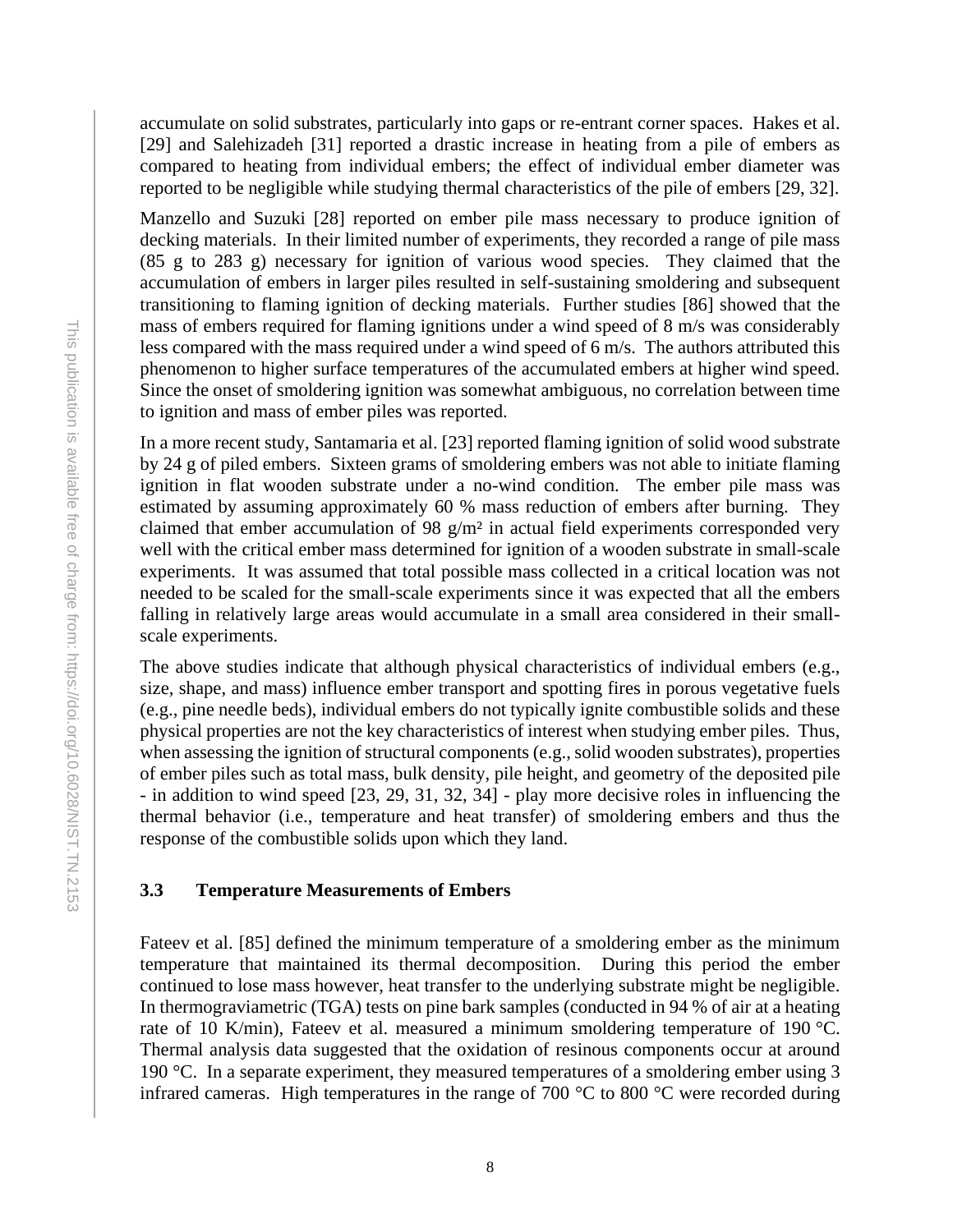initial smoldering of the ember with a gradual decrease in temperature following thermal decomposition of the ember. They reported excessive fluctuation of temperatures (up to 200  $\degree$ C) due to the release of pyrolysis products and subsequent combustion thereof, followed by the formation and ablation of ash.

Preliminary studies [21, 85] on temperature measurement of glowing embers used infrared cameras and thermocouples. Manzello et al. [21] measured the top surface temperature from the center of glowing embers by simultaneously using an infrared camera and a thermocouple. They adjusted the emissivity of the IR camera until the temperature measurements converged with those recorded by the thermocouple. The average top surface temperatures of the embers were measured over 15 min period under different wind conditions. For an airflow of 1.3 m/s, the average temperature of embers varied from 525 °C to 600 °C and for airflow of 2.4 m/s, the average temperature varied from 650  $\degree$ C to 700  $\degree$ C.

Addressing the limitations of infrared thermography associated with its dependency on surface emissivity, Urban et al. [33] recently used color pyrometry to measure temperature of an ember placed in a wind tunnel. They compared color pyrometry with infrared thermography measurements taken simultaneously and concluded that the color pyrometry was more accurate and appropriate for ember temperature measurements than infrared thermography. Using color pyrometry, they reported mean temperature in the range of 750  $\degree$ C (at 1 m/s wind speed) to 950 °C (at 4 m/s wind speed) and maximum ember temperature (at ignition and before burnout) up to 1100 °C. Kim and Sunderland [30] reported similar temperatures using a similar technique.

Hakes et al. [29] and Salehizadeh [31] measured temperatures in a pile of embers using type K thermocouples and thin skin calorimeters. They recorded higher temperatures with larger piles and at the center of the pile. Higher temperatures at the center were attributed to reradiation within the ember pile. Measured peak temperatures of 400 °C and 700 °C were reported for ember piles of 4 g and 16 g, respectively. Lower temperatures of smaller piles compared to larger piles were attributed to poor contact and coverage between the sensors and the embers. Larger piles also resulted in prolonged heating times. Tao et al. [32] measured temperatures of the ember pile in three regions including upstream, center, and downstream regions of the pile/substrate interface. They reported that the peak temperatures were recorded at the center of the pile and that the downstream temperatures were always higher than in the upstream region.

It is evident from the above studies that the temperature of an ember or pile of embers is a transient property that varies spatially. The temperature of an ember is strongly affected by the wind speed such that the surface temperature increases with increasing wind speed. Temperature data can provide insight into thermal properties of embers, but caution should be used with these measurements as ember temperature is highly non-uniform spatially, and significant uncertainties can arise due to poor thermal contact (thermocouples) or unknown/varying emissivities (infrared thermography). Moreover, thermocouples could act as unintended heat sinks, thereby lowering the local temperature and interrupting the ignition process.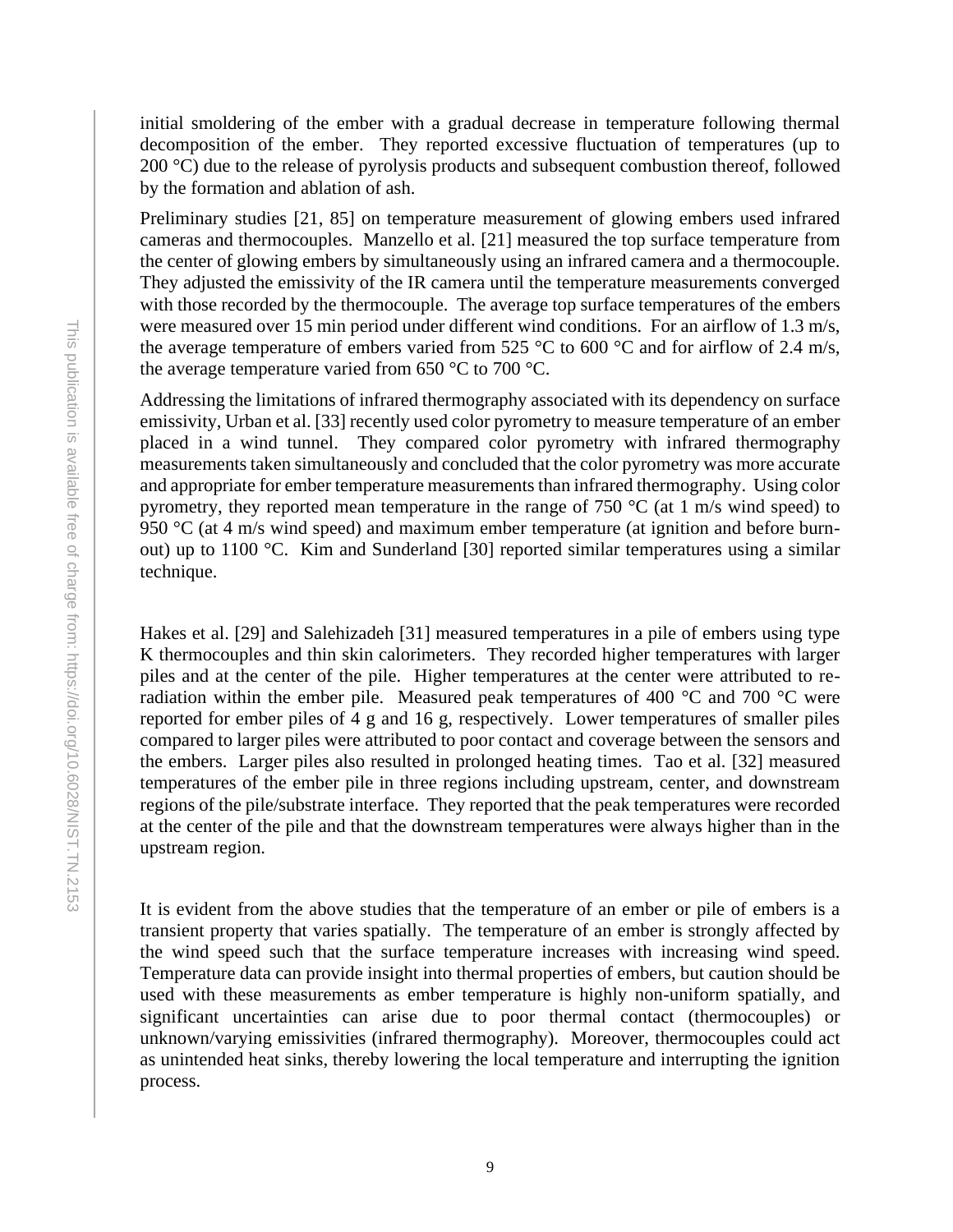# <span id="page-15-0"></span>**3.4 Thermal Energy Measurements**

The temperature measurements discussed above can be used to qualitatively infer how much heat is being released by an ember. However, it is the heat transfer from the ember to the combustible substrate it lands on that determines the ignition propensity of the substrate. Following the pioneering work by Manzello et al. [21] and researchers [29, 31, 32] at the University of Maryland, recent studies [34, 87] have reported on high resolution heat flux measurements from smoldering embers.

For a cylindrical ember exposed to an airflow of 1.3 m/s, Manzello et al. [21] estimated heat flux of 23.4 kW/m². The calculated heat flux for an ember exposed to higher airflow increased to 34.2 kW/m² for an airflow of 2.4 m/s. Ember heat fluxes have been measured by Hakes et al. [29] using thin skin calorimeters and water-cooled heat flux gauges. They measured heat fluxes from laboratory-fabricated smoldering embers and examined the effects of ember diameter (6.35 mm to 12.75 mm), deposited pile mass (2.7 g to 9.6 g), and wind (1.8 m/s). For individual embers, high heat fluxes were measured over longer duration for embers with larger diameters when compared to embers with smaller diameters. This was attributed to larger contact area of larger embers with the sensor. However, for ember piles, the heat flux dependence was not as crucial as heat transfer via re-radiation. Experiments with larger piles revealed that the larger piles generated higher peak heat fluxes at the center of the pile, highlighting the role of re-radiation within the pile of embers. Moreover, the sensors remained more completely surrounded by embers thus preventing convective cooling by the wind. Average heat fluxes were reported in the range of 15 kW/m² to 25 kW/m² with peak heat flux values ranging approximately between 20 kW/m<sup>2</sup> and 60 kW/m<sup>2</sup>. They concluded that the pile mass was the most important variable affecting the net heat flux imparted on to the substrate. They reported the largest pile mass of 9.6 g for the longest semi-steady period of heat flux.

Salehizadeh [31] extended the work of Hakes et al. [29] and measured heat fluxes from ember piles with deposited masses of 4 g, 8 g, and 16 g having bulk densities of 38.3 kg/m<sup>2</sup>, 46.8 kg/m<sup>2</sup>, and 54 kg/m<sup>2</sup> respectively. An increase in ember pile mass from 4 g to 8g, deposited on same area of approximately 100 mm x 100 mm, showed an increase in peak heat flux; however, a further increase in pile mass of 16 g did not show a linear increase in the peak heat flux values. An average heat flux fluctuated between 10 kW/m<sup>2</sup> and 15 kW/m<sup>2</sup> for a pile mass of 16 g exposed to 0.5 m/s wind speed. An increase in duration of heating was, however, reported for increasing pile sizes and lower wind speeds. The average and the peak heat flux values measured by Salehizadeh were very similar to those reported by Hakes. His experiments suggested that higher heat fluxes were produced at the center of the pile. Higher heat fluxes seen by the substrates were attributed to re-radiation amongst the embers in the pile.

Using the same technique as Hakes et al. [27] and Salehizadeh [29], Tao et al. [32] measured heat fluxes from piles of artificially made embers (wooden pins, discs, and dowels) and embers made from naturally occurring fuels (eucalyptus sticks and pine bark flakes). Keeping the mass of the deposited pile constant at 4 g, they measured different bulk densities of the piles which were attributed to the type of embers and the way they assembled in the pile. Ember piles made from eucalyptus sticks and pine bark flakes had lower bulk densities and higher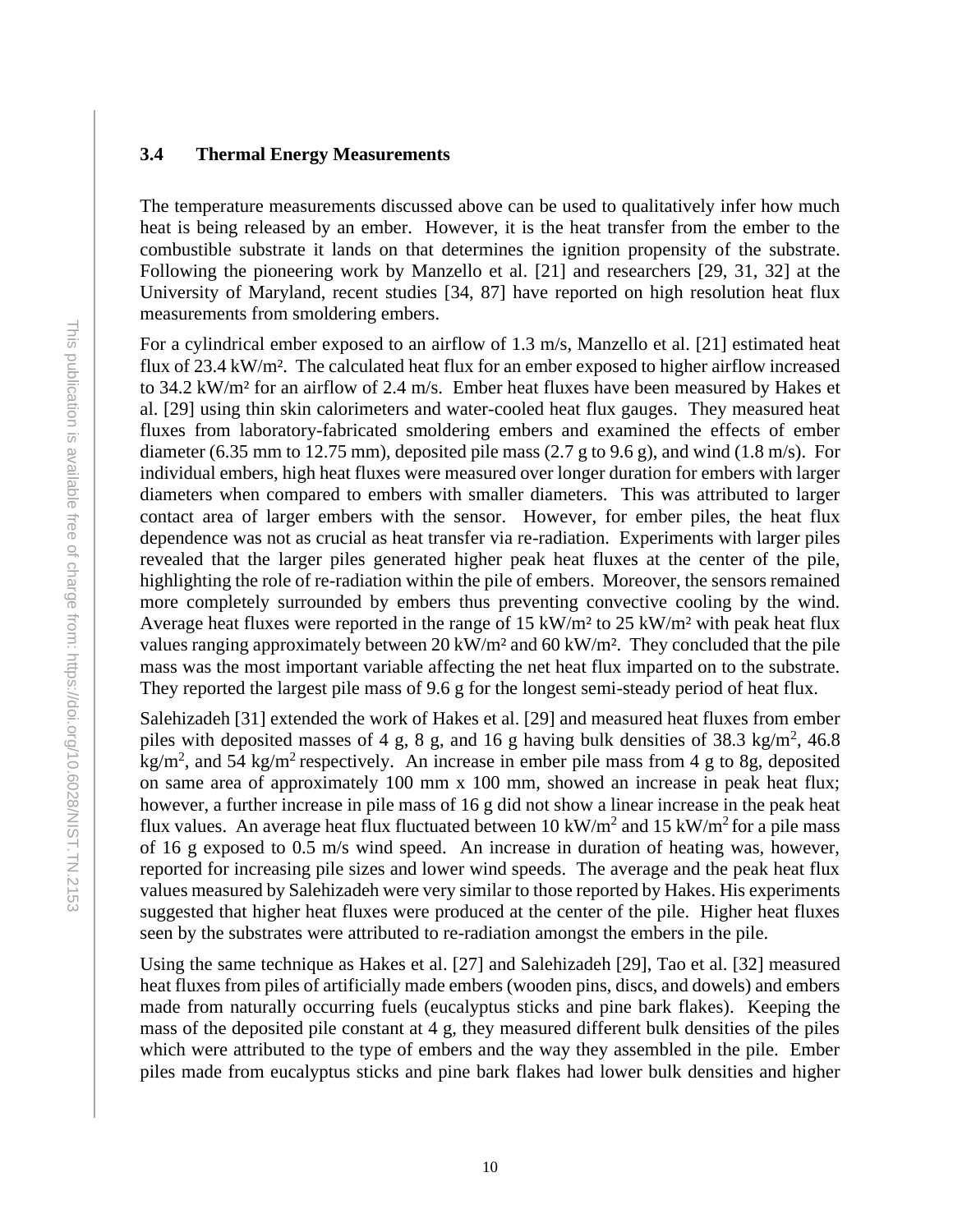peak heat fluxes compared to ember piles composed of pins and discs. The average heat fluxes varied between 5 kW/m<sup>2</sup> and 25 kW/m<sup>2</sup> depending on the type of embers.

Lattimer et al. [34] used an inverse heat transfer method using IR thermography of a stainless steel plate to quantify high resolution heat flux distributions from an individual ember on a horizontal surface. In addition to the effects of wind and ember shape on the heat flux, they quantified the effects of ember orientation with respect to wind direction and ember contact with the surface on the heat flux distribution. Embers fabricated from oak wood were varied in geometries that resulted in different surface contact areas with the substrate. The wood pieces were allowed to burn for 40 s and lost about 40 % to 50 % of their initial mass before being placed on the substrate. Heat fluxes from individual embers were measured under a nowind condition, with wind direction parallel to the long axis of the ember, and wind direction perpendicular to the long axis of the ember. In the absence of wind, peak heat flux values in the range of 30 kW/m² to 90 kW/m² were recorded. Embers with maximum contact with the substrate resulted in higher heat flux while embers with added notches at the bottom resulted in lower peak heat flux and rapid decay in heat flux. The addition of wind resulted in higher peak heat fluxes (55 kW/m² to 85 kW/m²) that remained at an elevated level for a longer period of time, and a characteristic double peak was reported in the temporal profile of the heat flux. The airflow around the embers with notches generated higher heat fluxes compared to embers with direct contact with the plate. This observation was attributed to additional surfaces exposed to wind experiencing further oxidation. The study also looked at spatial distribution of heat flux in an ember exposed to wind. It was shown that higher heat fluxes were generated at the leading edge of an ember where the wind initially encountered the ember.

Since the heat flux from the embers can vary over a wide range, their ability to ignite the substrate very much depends on minimum smoldering time and their thermal energy. The minimum smoldering time of an ember is the time over which it retains its ignition potential. As noted from the above discussion, the heat flux from an ember is not always steady and increases in the presence of wind. Salehizadeh [29] estimated critical heat flux for smoldering ignition from critical smoldering temperatures but concluded that the critical heat flux parameter only provided a point value to describe an ignition condition and was unable to account for cumulative heating effect leading up to ignition.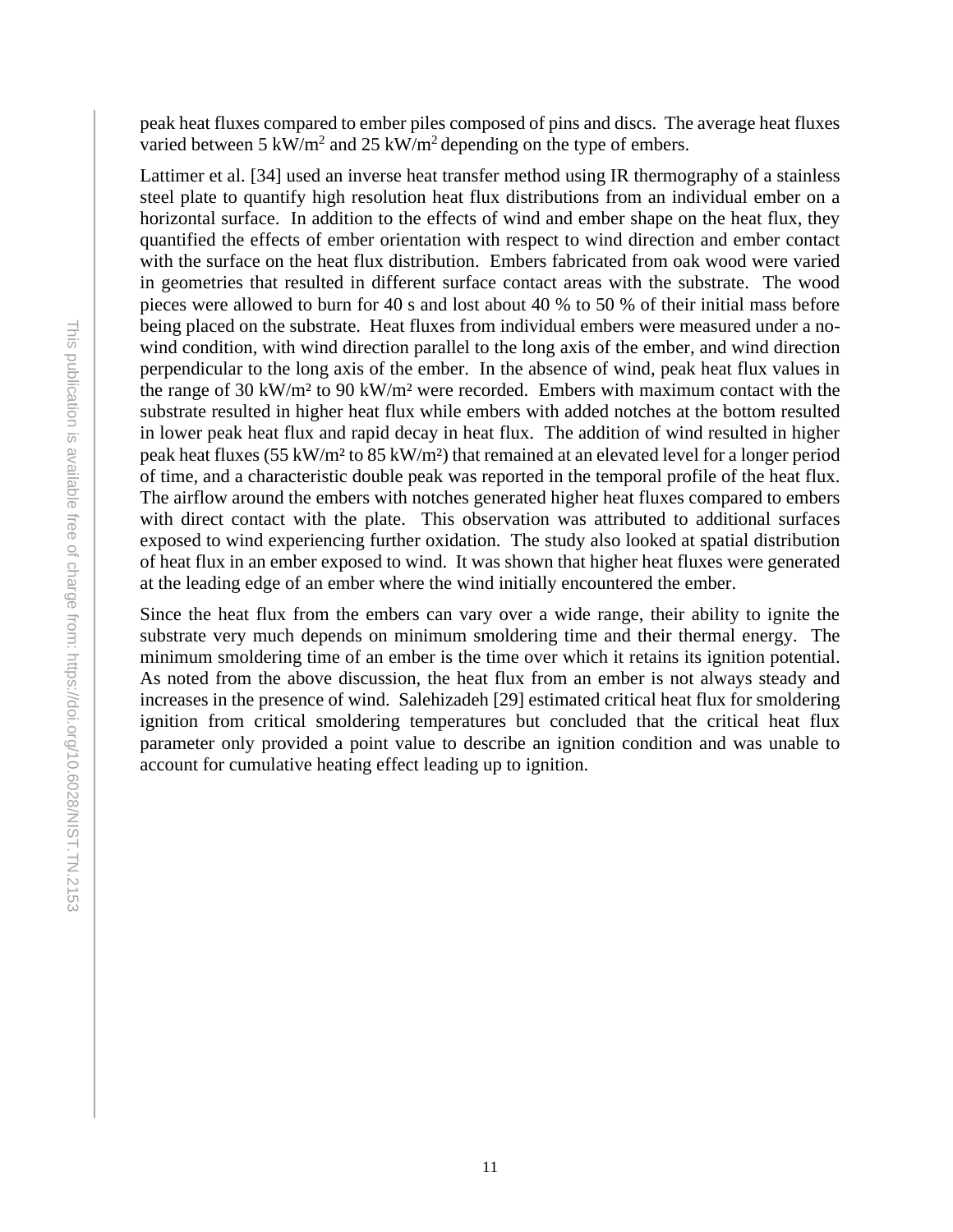#### <span id="page-17-0"></span>**4. Smoldering Ignition of Solid Wood**

In this section, the onset of smoldering in a solid wood slab using different modes of heating is reviewed. Since the transition from smoldering to flaming ignition is a major cause of concern in WUI fires, the studies investigating mechanisms causing the transition have also been reviewed. Also reviewed in this section are the effects of airflow, moisture content, and sample configuration on the smoldering behavior of solid wood substrate.

# <span id="page-17-1"></span>**4.1 Controlling Mechanisms of Smoldering or Glowing Combustion**

Smoldering combustion is a relatively slow, low temperature, flameless, exothermic reaction. Smoldering is particularly hazardous because it allows for the ignition of fuels and provides a "pathway to flaming" that can be initiated under conditions that could not directly cause flaming ignition (e.g., by weaker ignition sources) [88, 89]. Multiple thorough review papers describe the key physical and chemical mechanisms controlling smoldering behavior [90, 91]; a brief summary of the key processes is presented here.

In smoldering combustion, oxidation occurs at the surface of the condensed phase fuel. Thus, sustained smoldering requires a porous combustible solid (or permeable aggregate) that allows for oxygen transport through the fuel bed and provides a large surface area to volume ratio, which promotes oxidation of the fuel directly at its surface. This process is exothermic, and when the heat generation within the sample exceeds heat losses to the surrounding, the combustion is characterized to be self-sustained. From this point forward, smoldering can propagate without any external heat input. In many wood species, self-heating has been found to occur at about 160  $\degree$  C [92]. Smoldering reaction rate depends on local heat transfer and oxygen availability, both of which are strongly influenced by the rate of convection to the reaction zone. Consequently, the permeability of the medium can have competing effects: greater permeability can increase oxygen availability, which will increase reaction rate, but sufficiently high airflow can increase cooling, thus decreasing reaction rate. Other key factors that strongly influence smoldering behavior and rate include: fuel moisture content (endothermic, heat sink); fuel size and configuration (internal heating and heat storage propensity; buoyancy induced convection); and ambient conditions such as airflow (oxygen availability), relative humidity, temperature, and external heating exposures (all of which can impact local heating and reaction rate at the smoldering front).

There have been several recent computational modeling studies that provide detailed multiphysics representations of the chemical and physical mechanisms controlling smoldering behavior [93-96]. Much is known about the fundamental mechanisms controlling smoldering combustion and propagation, and correspondingly these models demonstrate qualitative agreement with observed spatial distributions of species and temperature around the smoldering front, charring patterns, and the dependence of smoldering propagation on oxygen availability. However, open questions remain regarding the ability of state-of-the-art computational models to quantitatively predict behaviors such as ignition time, smoldering propagation rate, and transition to flaming under a range of configurations and heating scenarios. Further study is also needed to develop a robust, accurate, and efficient approach to determine and validate the relevant model input parameters (e.g., material thermophysical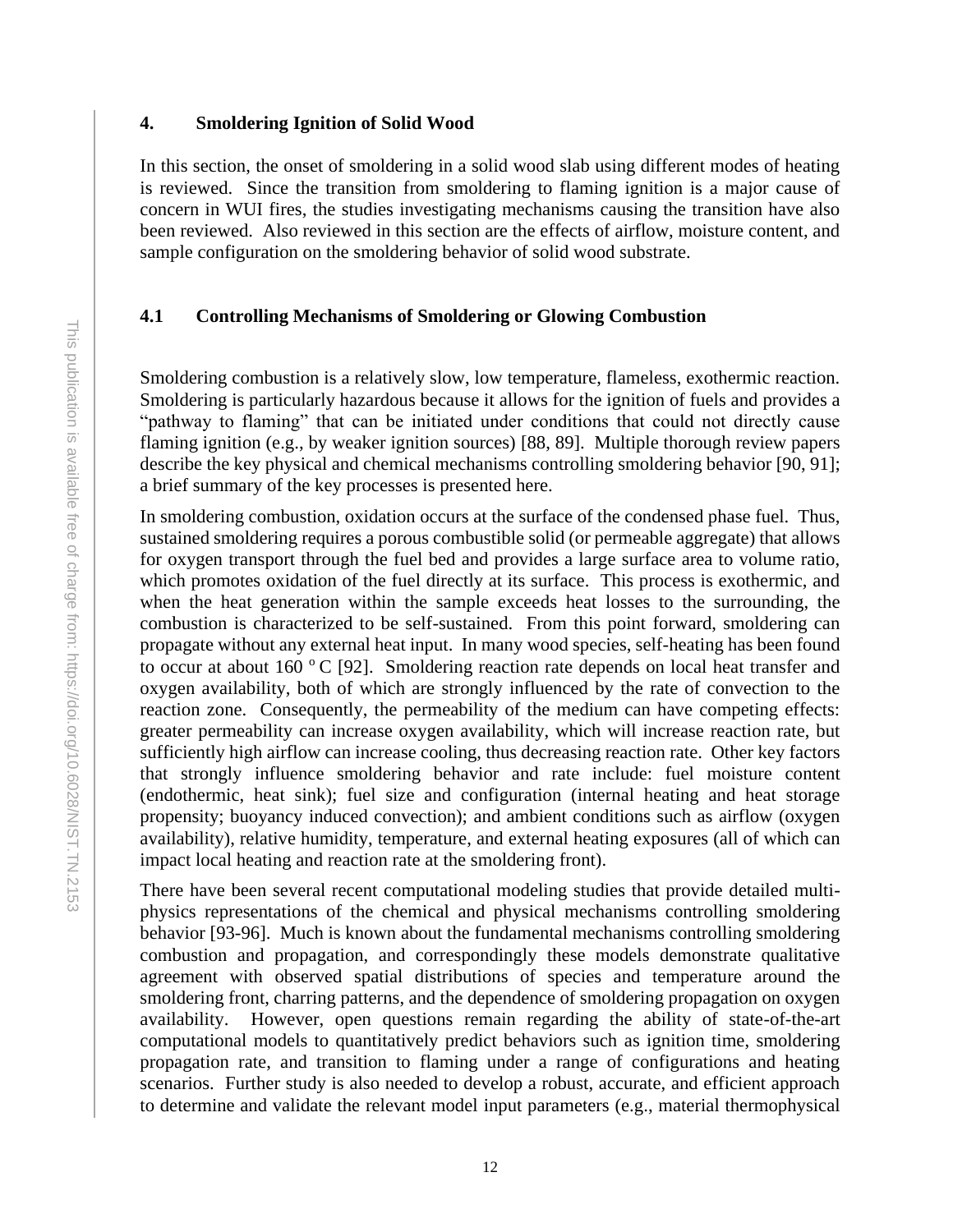properties) controlling smoldering behavior and to ensure that they're broadly applicable. Notably – an accurate determination of the kinetics and energetics of oxidative decomposition, especially with explicit considerations for sample surface area and oxygen availability, will strongly impact the fidelity of such simulations.

In the light of the above controlling mechanisms, wood presents as an ideal fuel for the occurrence of self-sustained smoldering. Furthermore, the poor thermal conductivity of wood limits heat dissipation away from the point of smoldering initiation, thereby supporting sustained smoldering. Moreover, wood char invariably cracks as it is formed [97]. Air permeates through the cracks, and the reaction can be self-sustaining in the presence of a sufficient amount of fuel, enough oxygen, and limited heat losses. Thus, the cracks in wood have a noticeable influence on the propagation of the smoldering process. Similarly, the presence of gaps between the structural components was noted to have a significant influence on sustained smoldering [98]. In the context of WUI fires, self-sustained smoldering can be characterized as the ignition of the substrate by embers to the point where the substrate continues to smolder well after embers have ceased smoldering.

# <span id="page-18-0"></span>**4.2 Transition to Flaming**

The transition from smoldering to flaming is one of the important mechanisms of fire spread in WUI fires [8]. Such flame spread mechanism where glowing embers initiate smoldering which quickly transitions to flaming combustion is commonly seen in mulch beds. The flames from the burning of mulch have been found to eventually ignite wall sidings [99] and fences [24]. The other example where the transition from smoldering to flaming combustion is frequently seen is with wooden decks. Decks present a unique challenge in WUI fires and are known to be a major cause of structural losses [17]. Manzello et al. [28] have shown that glowing embers accumulate within the gaps of the deck boards which can result in selfsustaining smoldering of the boards that eventually transition to flaming ignition.

Santoso et al. [14] define the transition from smoldering to flaming combustion as a quick initiation of homogeneous gas-phase ignition following smoldering combustion. During smoldering combustion, the fuel undergoes rapid oxidation followed by a sharp temperature rise. The oxygen supply to the reaction zone is important at this stage. If the amount of volatile products released during smoldering is sufficient to form a combustible mixture and the temperature of combustible mixture is sufficiently high, then the flaming ignition of the gas phase occurs and smoldering combustion transitions to flaming combustion [77]. Hagen [100] showed that to get the transition to a flaming fire, smoldering and secondary char oxidation must coexist. Secondary char oxidation is defined as oxidation of char produced during the initial smoldering of the solid fuel. This usually occurs in presence of excess oxygen and results in higher temperatures due to high heats of combustion of the char. They also suggested that the time to the onset of secondary char oxidation is important for the transition to occur. For the transition to occur, secondary char oxidation must occur while uncombusted solid fuel is still producing sufficient pyrolysis gases. Flaming combustion does not occur if the secondary char oxidation occurred after the sample was consumed completely by the smoldering front and production of gaseous fuel had ceased [101]. Essentially, the transition needs both (a) production of gaseous pyrolyzates in sufficient rates/quantities/local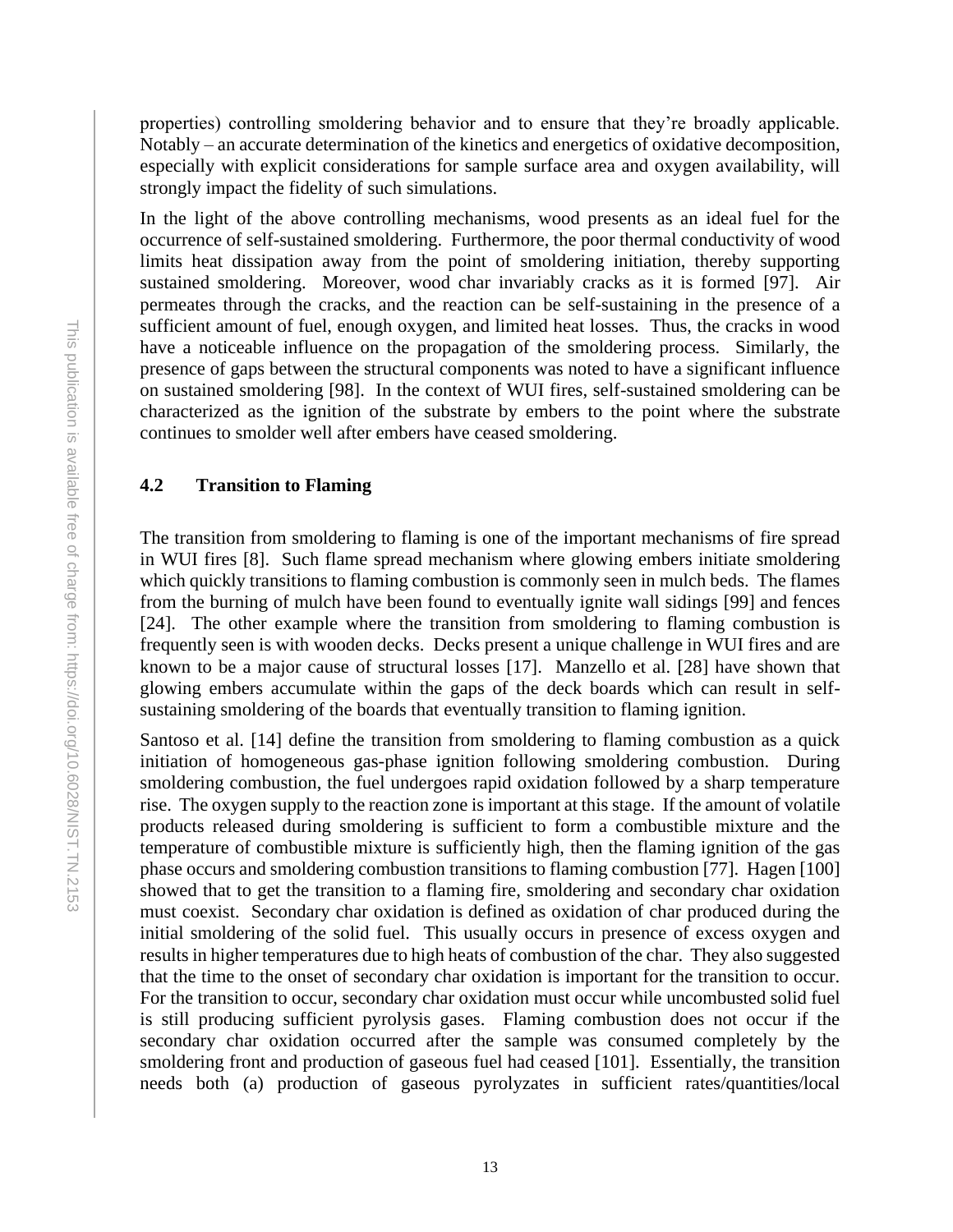concentrations for ignition in the gas phase and (b) an ignition source, hence the need for glowing in the solid phase where those pyrolyzates are released.

The role of embers in transitioning from smoldering to flaming process is not well understood but is apparently affected by ember size and composition, wind velocity, and the moisture content, spatial arrangement, and continuity of the fuel bed [102, 103]. The velocity of smoldering and the peak temperature are the key parameters for smoldering to transition to flaming combustion. Salehizadeh [31] studied the probability of transition to flaming in smoldering ember piles and reported that a higher wind speed was required for smaller pile mass to transition to flaming as compared to a lower wind speed for larger pile mass. Despite similar contact area with the wooden substrate, smaller pile mass needed more oxygen for more heat production to cause the transition from smoldering to flaming combustion compared to larger pile mass.

## <span id="page-19-0"></span>**4.3 Effect of Airflow**

Most studies on ember generation, transport, and ignition of the substrate have examined the effects of wind velocity. These studies [8, 78, 79] have shown that wind is the most critical factor in determining the ember hazard during the wildfires and that it plays an important role in the ignition of fuel substrate. Within the scope of this review, only the effects of wind on the ignition of fuel substrate are reviewed.

Several studies have reported on effects of wind speed on smoldering ignition of substrate fuels including porous fuels [104, 105], and solid wooden substrates [14, 21, 29, 31, 32, 97, 98]. It is generally concluded that airflow has two competing effects on the smoldering combustion of fuel substrate. The increased supply of oxygen can enhance char oxidation and pyrolysis reaction rates resulting in greater heating and greater production of pyrolyzates to facilitate early flaming ignition. Alternatively, the surface temperatures can remain low by convective cooling, and the airflow can dilute flammable gas mixtures thereby delaying flaming ignition. However, Salehizadeh [31] indicated that the effect of increased rates of oxidation in solid fuel substrates is considerably larger than the cooling effects under a wind speed range from 0.5 m/s to 2.5 m/s.

In the presence of airflow, a larger amount of oxygen supply to the surface of the heated fuel substrate promotes char oxidation reactions generating sufficient heat to overcome heat losses to the surroundings and accelerate the rate of pyrolysis until a flammable fuel–air mixture is formed [105]. Manzello et al. [21] have shown that no ignitions of solid wood products exposed to smoldering embers occurred at a lower wind speed of 1.3 m/s; however, ignitions were noted at the wind speed of 2.4 m/s. On the contrary, Torero et al. [106] suggested that the forced convective flow under higher wind speed generally dilutes flammable gases, resulting in longer times to flaming ignition. They also pointed out that once ignition occurred, more complete combustion of the fuel occurred due to improved mixing conditions with higher wind speed. The likelihood of smoldering combustion transitioning to flaming was also noted in the presence of high wind speeds. In their experimental studies, Salehizadeh [31] and Kasymov [107] noted that smoldering rate increased with wind speed and became more repeatable at higher wind speeds, while lower wind speeds exhibited more stochastic behavior, i.e., flaming ignition behavior was found to be more variable and the probability of flaming combustion was low, especially for high-density fuel substrates.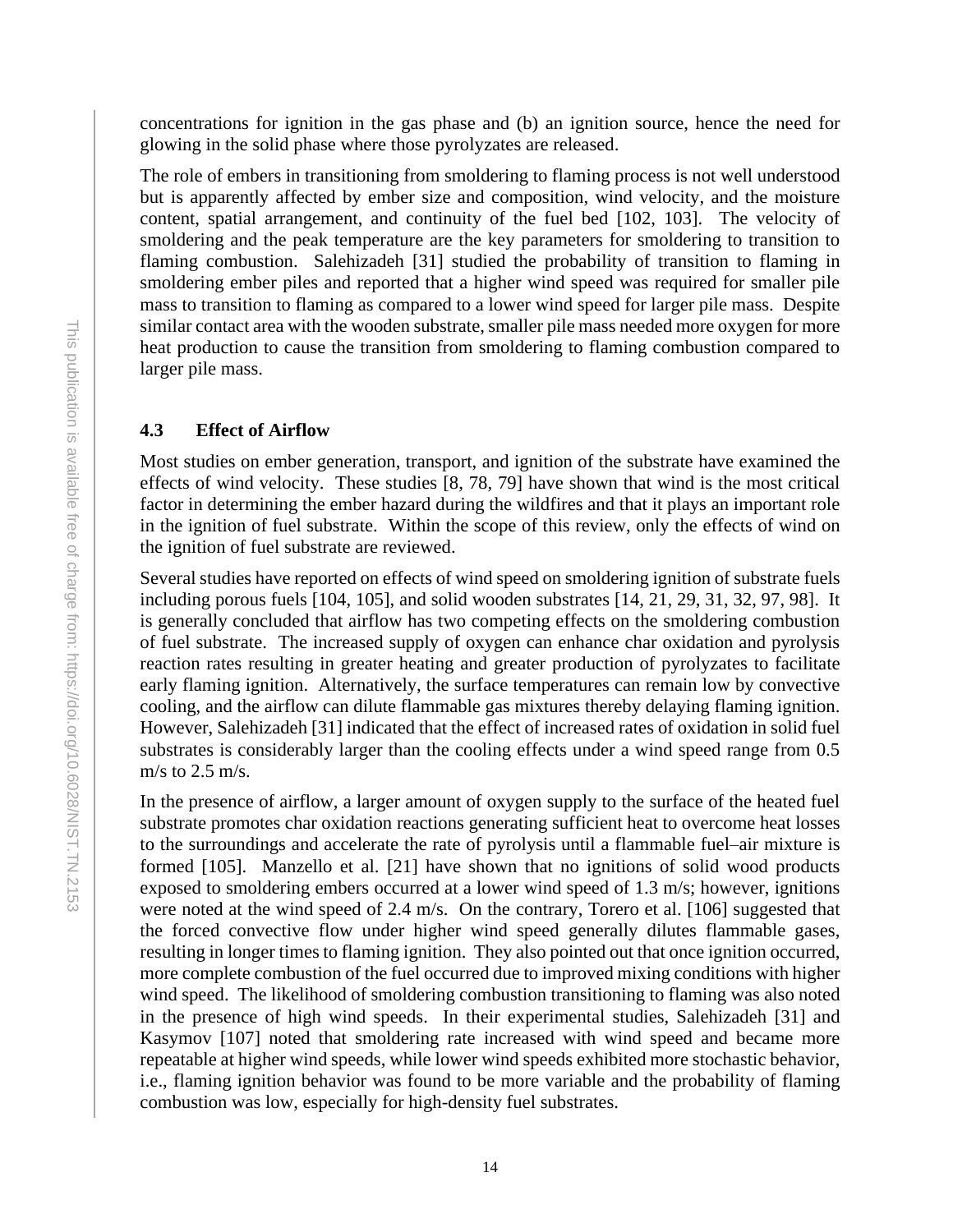Bilbao et al. [38] studied the effects of wind speeds on smoldering and flaming ignition of pinewood exposed to different radiant heat fluxes. In general, when comparing the results for different wind speeds, larger differences in times to flaming ignitions were observed than in times to smoldering. This was explained on the basis that flaming ignition, as a gas-phase process, is affected more than smoldering by convection. As has been mentioned earlier, the wind speed can affect the heat losses, oxygen concentration at the surface of the sample, and indirectly, the smoldering temperature. The effect of wind speed on flaming ignition is much more direct, affecting the temperature and the concentration of the combustible gaseous mixture.

Salehizadeh [31] reported a considerable effect of wind speed on heating duration, peak heat flux, and peak temperature of ember piles. Under high wind speeds, an increase in the rate of oxidation resulting in higher temperatures and heat fluxes in glowing embers was noted. The effect of wind speed on peak heat flux is anticipated as higher wind speeds produce higher temperatures as a result of increased surface oxidation. Increased oxidation will invariably increase heat fluxes to the surface. As heat is released at a higher rate, embers burn out faster, resulting in a reduced duration of heating. At lower wind speed, the oxidation rate of the embers is relatively small, allowing ash layer growth to insulate the embers. Under these conditions, minimal degradation of the fuel substrate was observed in porous cellulosic insulation [105].

Rein et al. [93] have shown that the direction of airflow with respect to the direction of smolder propagation has a significant influence on the heating process in polyurethane foam. They noted that in backward smoldering where the air flows in the direction opposite to that of smolder propagation, airflow carries the heat away from the smoldering zone to the ash layer, thereby reducing the amount of heat supplied for heating the fuel. In forward smoldering where the oxidizer flows in the same direction as the smolder propagation, the airflow transfers heat from the smoldering zone to the unreacted fuel, resulting in a more efficient fuel heating process.

# <span id="page-20-0"></span>**4.4 Fuel Moisture Content**

It is well-established that the thermophysical properties of wood or any cellulosic fuel strongly depend on its moisture content and that the moisture generally retards the process of pyrolysis and ignition of wood. A review of recent WUI fire investigations by Maranghides et al. [6, 54, 61, 63] have indicated that the largest structural losses in WUI fires are associated with prolonged drought, high local temperatures (30 °C to 45 °C), low relative humidity (5 % to 10 %), and very high winds (8 m/s to 25 m/s). Generally, researchers have tested three typical conditions for ember ignition of fuel: 1) testing at normal laboratory condition, 2) oven-dry samples, and 3) samples with 50 % moisture. The oven-dry samples provide the worst-case scenario while the normal laboratory conditions of 20 °C and relative humidity of 40 % to 60 % reflects the normal seasonal moisture retention properties of the wood product tested [108]. On a typical wildfire day, atmospheric conditions of 40°C and 10 % relative humidity have been noted, and the moisture content of wood exposed to such atmospheric conditions for more than 10 days is reported to be 5 % [109]. Similarly, multiple studies have shown that such atmospheric conditions can similarly reduce moisture contents in local vegetation and increase the severity of the fire hazard [8, 15, 56, 74].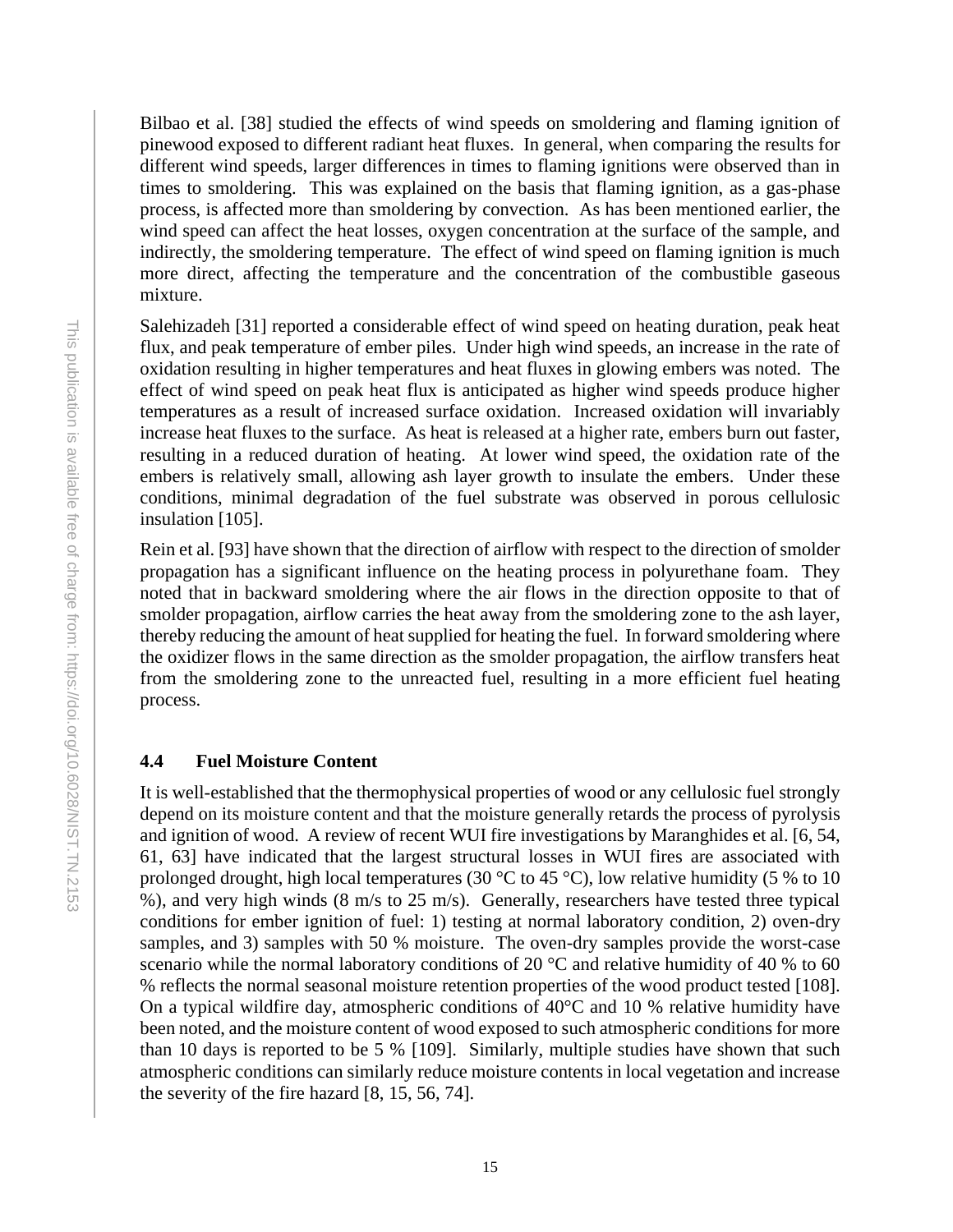The moisture content in the substrate fuel is as important as the moisture content of the fuel from which embers are generated. The moisture content in the fuel from which the ember is generated affects the time to ignition, thermal degradation, combustion and flaming duration, and hence the heat transfer of an ember to the substrate [68]. Likewise, the moisture content in the substrate fuel affects its ignitability and subsequent flame spread during wildfires. Several researchers [46, 49, 68, 110-112] suggested a linear relationship between time to ignition and fuel moisture content, mainly by experimental means and simple regression analysis.

The majority of studies [67, 73-75, 102, 104, 111-117] reporting largely on the effects of moisture content on ember ignitability of substrates focus on porous vegetative fuels including pine needles, mulch, leaves, and grass. While the ignitability of porous vegetative fuel is not the focus of this review, some findings from these studies can provide useful insights on the effects of moisture content on the ignitability of solid wood substrates.

In their field experiments, Davies and Legg [113] have shown that certain shrubland vegetation with a moisture content of 70 % and above failed to ignite with spot (drip-torch) and line (2) m long ) ignition sources while a moisture content of 60 % or less tends to develop fires very rapidly. However, laboratory experiments by Grishin et al. [112] have reported that the critical value for moisture content for cedar needles ignited by individual embers is about 13 %. This difference in results could be due to the presence of wind which was not mentioned or discussed in either study or due to difference in fuel composition. The size of embers also has a significant impact on critical moisture content for the ignition of the fuel. Larger embers with high heat energy are capable of igniting vegetative fuel bed with a higher moisture content of about 40 % [116]; however, the largest surrogate ember used in the study [109] was unable to ignite the solid wood with a moisture content of 17 % or more. This disparity in ignitability of fuel substrates can be attributed to the ease of moisture evaporation. Moisture evaporation is much easier in case of porous fuel bed compared to solid wood substrate. Compared to porous vegetative fuel, higher heat energy is required to evaporate moisture from solid wood and thus less heat energy is available for pyrolysis and subsequent ignition [114]. Grishin et al. [58] reported that timber with a moisture content of about 37 % was not ignited by radiant and convective heat fluxes, in the absence of embers. These studies clearly indicate that fuel moisture content determines a limiting condition for the ignition of fuel and that the critical moisture content depends on the type of fuel and the ignition source.

Recently, Bartlett et al. [114] extensively reviewed the role of moisture content on the burning behavior of solid wood under radiant heating conditions, and their findings are of more relevance to this review since heat transfer from embers is predominantly radiative. Under radiant heat fluxes, the ignition temperature is significantly affected by the moisture content [49]. Earlier studies [35, 41, 46, 49, 109, 110] have shown that the samples containing moisture have increased ignition temperature and reduced smoldering velocity. Kuznetsov and Filkov [46] quantified the effect of moisture content on the ignition of various wood species and reported that an increase in moisture content in wood by a factor of 10 resulted in increasing its ignition time by more than 50 %. In the presence of moisture, the smoldering propagation can decrease by a factor of two and transitioning to flaming combustion can be prevented. The reduction in the rate of smoldering is often attributed to the vaporization of moisture [118]. This process absorbs heat which, in a dry sample, would otherwise pyrolyze the fuel. Swann et al. [41] studied the effect of preheating on the smoldering ignition of maple plywood. They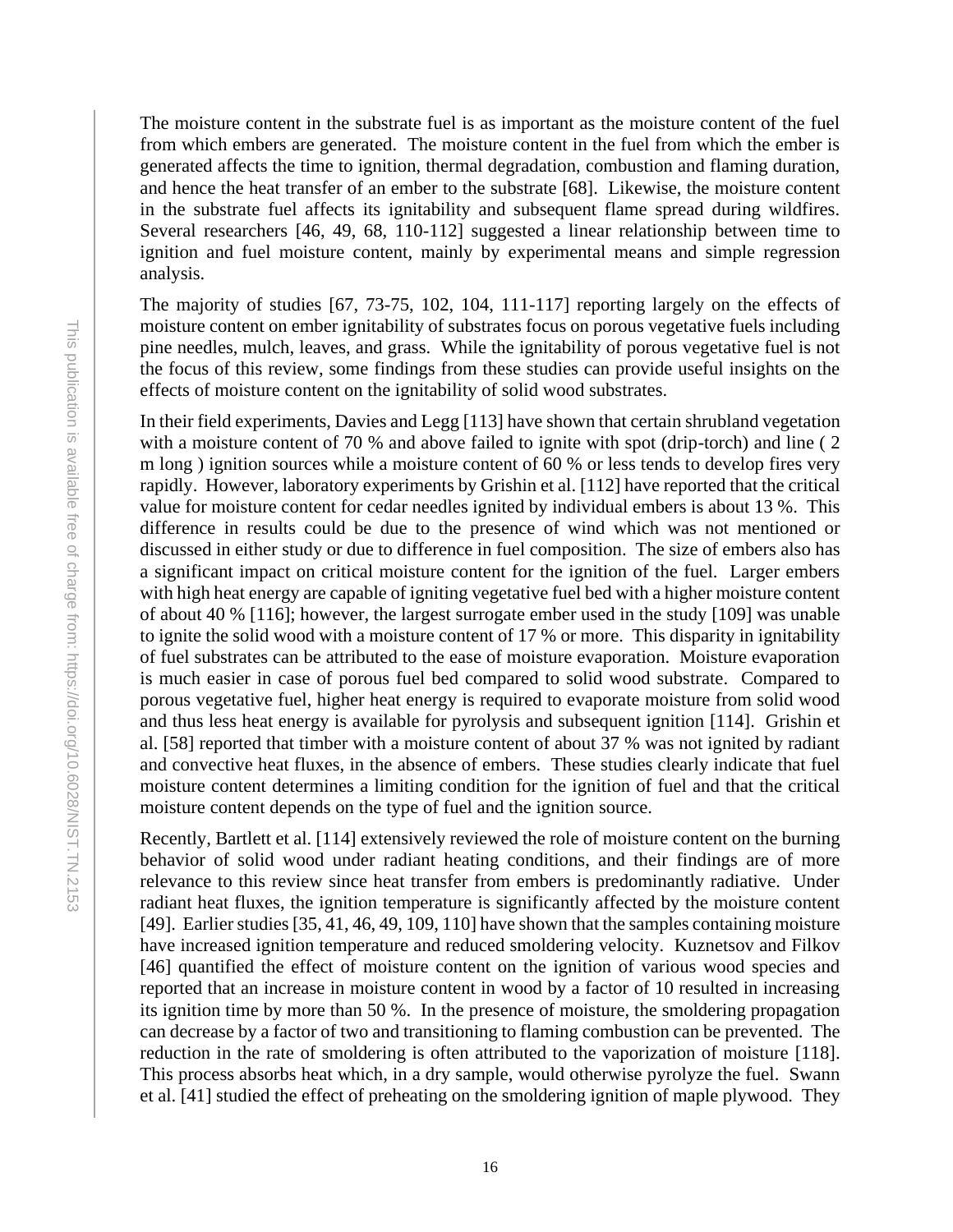concluded that the preheating of the wood had little effect on the minimum heat flux for ignition and the ignition temperature; however, the time to ignition was markedly reduced by the prolonged preheating that essentially removed moisture from the plywood.

Collectively, these results indicate that, while a single 'critical moisture content' may not exist for all scenarios, ambient conditions in regions prone to wildfires can induce low moisture contents in local vegetation and wood products, and this reduced moisture content in combustible solids has been widely demonstrated to significantly increase the likelihood of ignition and rate of flame spread [109, 110]. Thus, in the context of assessing the ember ignitability of structures or structural components, testing of oven-dry samples represents the worst-case scenario.

# <span id="page-22-0"></span>**4.5 Geometry / Configuration**

The onset and development of smoldering is greatly influenced by sample size, geometry, and configuration. The effect of sample orientation (horizontal and vertical) on the pyrolysis and ignition of wood exposed to radiant heat has been studied by several researchers [35, 36, 43- 45, 119, 120]. These studies concluded that the heat transfer, the pyrolysis gas plume, and the ignition mechanism are affected by sample orientation. Generally, the critical heat flux and surface temperature for piloted ignition of wood in vertical orientation were reported higher than that required for horizontal orientation in the cone calorimeter experiment. This was attributed to the differences in radiation attenuation in horizontal and vertical sample orientations owing to the difference in the structure of the pyrolysis gas plume and the fact that radiation absorption by pyrolysis gas was significantly different in the two configurations. Yang et al. [120] reported that for horizontal samples, absorption of radiation by pyrolysis gas is stronger, and hence the net incident heat flux into the sample surface is less than for vertical samples. Thus, in the presence of a piloted ignition source, the ignition times of horizontal samples are slightly longer than the ones of vertical samples, despite the same distance between the sample and the radiant heater. In the vertical orientation, fuel gases flow away quickly upwards under the buoyant force, so the concentration of fuel gases near the sample surface is lower. However, the pyrolysis gases would mix with air and form a flammable mixture to ignite fairly quickly in the presence of the ignition source [119]. The autoignition ignition times for vertically oriented samples are, however, longer than those recorded for horizontally oriented samples [43]. This can be attributed to the fact that the thickness of the gas layer is thinner for vertically oriented samples due to stronger buoyant convection, and it takes longer time for the combustible mixture to reach the critical flammability limit for autoignition to occur.

In the case of ember exposures, embers generally tend to accumulate on solid substrates, particularly in gaps or re-entrant corner spaces. Re-entrant corner configurations, crevices, and gaps within structural components are most vulnerable to the accumulation of embers and subsequent smoldering from ember exposure [21, 23, 28, 98, 109]. Ignition potential of common building materials including plywood and oriented strand board (OSB) was investigated by placing multiple embers in the crevice configuration of wood-based materials [21]. Based on the results, Manzello et al. concluded that a critical angle between two wooden planks forming a crevice must be between 90° and 135° for ignition to occur. This critical angle facilitated sufficient heat transfer from the embers to the wooden substrate for the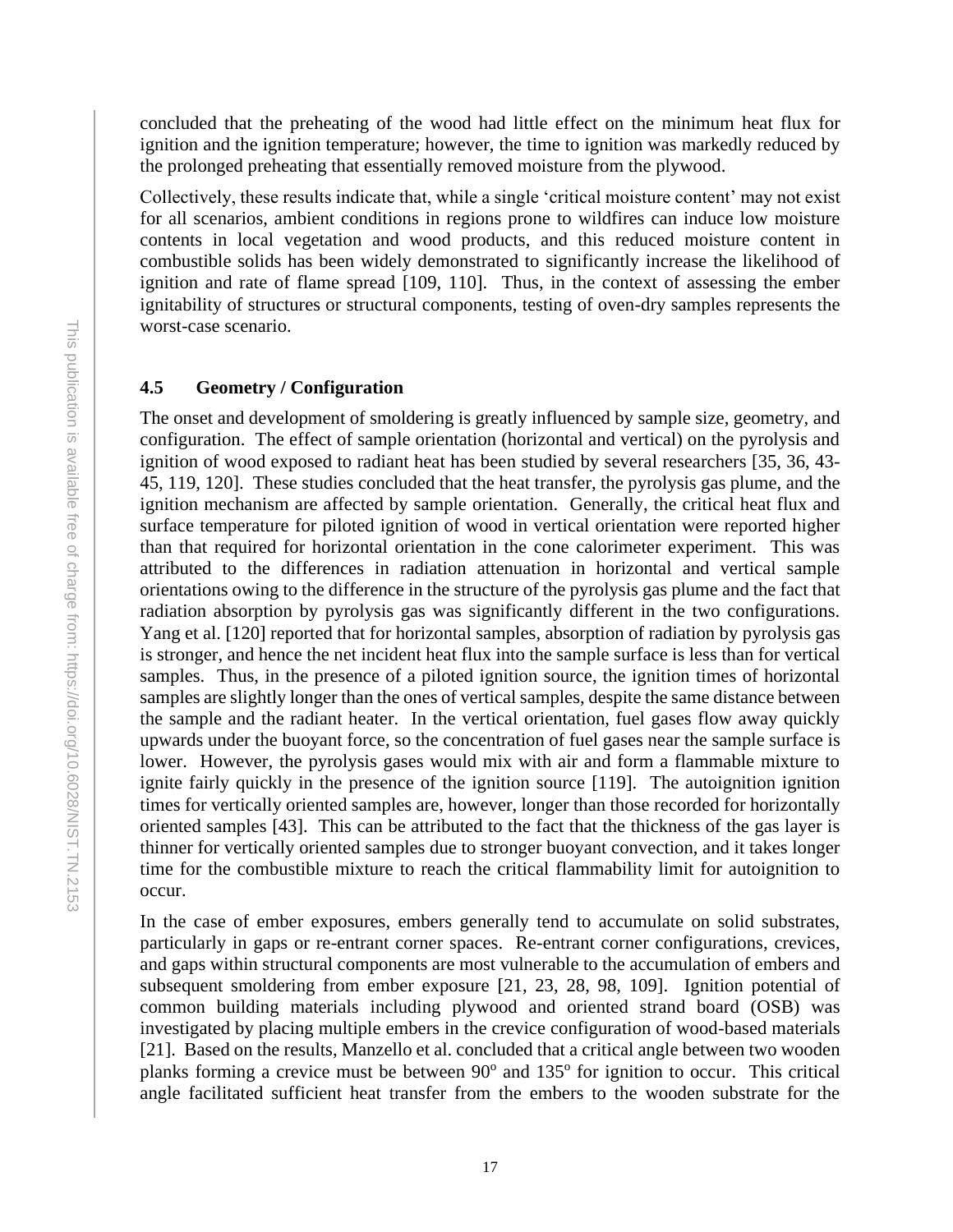ignition of the latter to occur. It was indicated that re-radiation was a dominant mode of heat transfer in crevice or re-entrant corner configuration. The transition from smoldering to flaming is generally observed to occur in gaps or voids [17, 24, 97, 98, 100, 121]. When lodged in the corner or gap, for example, gaps in decking planks, the heat losses from the embers are minimal. An increased flow of air into the reaction zone due to the gap, results in increased heat production, causing glowing and in some cases transition to flaming.

#### <span id="page-23-0"></span>**4.6 Experimental Investigation of Smoldering in Response to Radiative Heating**

Several researchers [38, 39, 41, 42, 44, 45] have studied the smoldering behavior of various wood species under radiant heat flux ranging from 7 kW/m<sup>2</sup> to 60 kW/m<sup>2</sup> in the cone calorimeter. It is important to review these studies since it provides insight into the thermal conditions under which wooden substrates exhibits smoldering and/or flaming ignition.

Depending on the experimental conditions and duration of testing, different studies reported different critical heat flux values for glowing ignition in wood specimens. Bilbao et al. [38] studied the influence of convection on smoldering and flaming ignition of wood using different air flows over a sample. The main objective of this work was to predict the time at which the sample started to deteriorate. Smoldering time was defined as the time at which glowing of the sample occurred from the time of sample exposure. Tests were conducted for 900 s, and smoldering was observed only at applied heat fluxes between 20 kW/m<sup>2</sup> and 40 kW/m<sup>2</sup>. The authors reported that smoldering was not observed in the samples exposed to heat fluxes greater than  $40 \text{ kW/m}^2$  since flaming ignition occurred almost spontaneously under such high heat fluxes. Heat flux of 40 kW/m<sup>2</sup> was therefore suggested as the maximum heat flux for smoldering to occur in wood sample. The surface temperature of the sample under  $40 \text{ kW/m}^2$ was 525 °C which was considered as the critical surface temperature for spontaneous ignition to occur. The critical heat flux of 20 kW/m<sup>2</sup> for smoldering was reported for a limited heating period of 900 s. The critical surface temperature of 300  $\degree$ C and time to smoldering ignition of 423 s were reported. Boonmee and Quintiere [42, 44] reported that glowing ignition temperature increased from 317 °C to 400 °C as the incident heat flux increased from 10 kW/m<sup>2</sup> to 30 kW/m<sup>2</sup>. Depending on the incident heat flux, surface temperatures from 200  $\degree$ C to 400 °C were reported by other studies [35, 39, 42, 44, 45].

Gratkowski et al. [39] studied glowing ignition in maple wood exposed to heat fluxes closer to critical heat flux between 6 kW/m<sup>2</sup> and 15 kW/m<sup>2</sup>. The minimum heat flux for smoldering ignition was experimentally determined to be 7.5  $kW/m<sup>2</sup>$  with smoldering ignition time in excess of 2 h. The surface temperature of the sample was recorded to be at  $270^{\circ}$ C. The authors also investigated the role of self-heating in smoldering ignition whereby slow exothermic oxidation reactions propagates within the fuel bed without any external heat input. Using detailed thermocouple measurements through the sample thickness, they showed that the depth at which glowing occurs was reduced with increasing incident heat flux.

Generally, researchers concluded that the process of smoldering was controlled by many physical and chemical mechanisms and that the surface temperature at ignition depended not only on the material properties but also strongly on the experimental conditions (irradiation and sample configuration). The ignition time was found to be directly proportional to the thermal inertia of wood, ignition temperature, and external heat flux.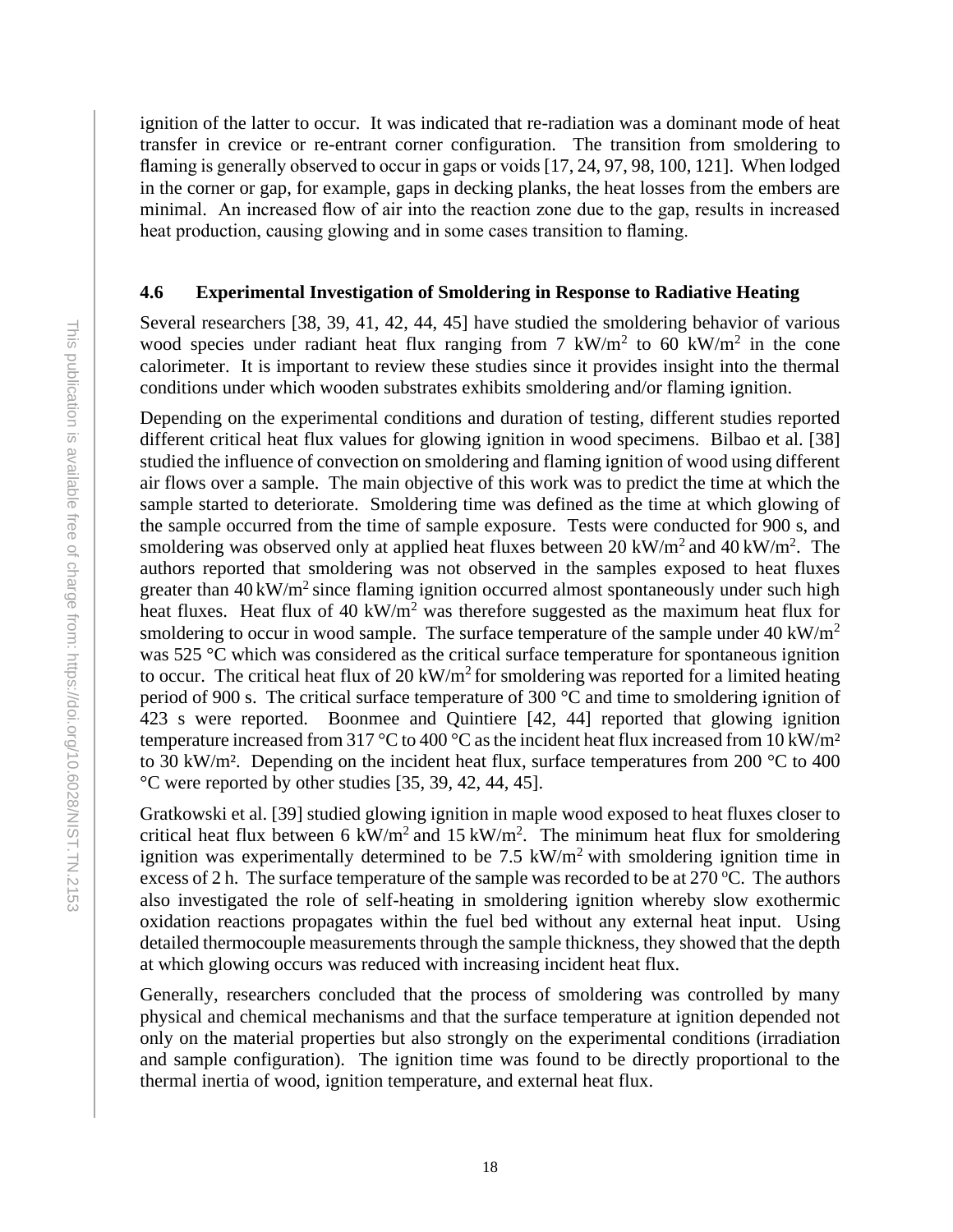#### <span id="page-24-0"></span>**4.7 Experimental Investigation of Smoldering in Response to Direct Contact Heating**

Significant number of studies [21, 23, 26, 28, 29, 31, 86, 97-99, 110, 122-124] have reported on smoldering of solid wood due to direct contact heating. A majority of the studies by Manzello et al. address the ignition probability of wooden components exposed to smoldering embers while limited studies have attempted to measure heat transfer from the embers or surrogate embers to the wooden substrate. Heat transfer from smoldering embers to a wooden substrate can occur by conduction, convection, or radiation. For conductive ignition, a hot object has to be in direct contact with the fuel. The geometry of the hot object has been shown to affect the ignition temperature for smoldering combustion [102]. The contact between the ember and the substrate is critical in determining the mode of heat transfer and probability of ignition. Heat transfer is most likely to occur via conduction if the contact between the embers and the substrate is fairly good. If the contact between embers and the substrate is not perfect, i.e., the heat flow is distorted, heat transfer is more likely to occur via radiation [31]. The conduction heat transfer from the ember to the substrate also depends on the porosity of the fuel and the temperature difference between the ember and the substrate. Yang et al. [42] have shown that ignoring the influence of pyrolysis and volatile transfer, thermal conduction is faster in low-density wood species. The inherent chemical composition of the different wood samples, however, has no influence upon thermal conduction [125]. Studies [72, 126] have also shown that heat conduction can initiate smoldering with the lowest heat flux. Nonetheless, radiation between the solid surfaces of the oxidizing char has been shown to be the dominant heat transfer mode [29, 31, 32, 97].

# <span id="page-24-1"></span>**4.8 Criteria for Smoldering Ignition in Wood**

The most widely used criterion for ignition in wood exposed to radiant heating is the critical ignition temperature, followed by the critical heat flux for ignition, and mass loss rate. For a thermally thick solid exposed to constant radiant heat flux, the critical temperature criterion calculates the time to ignition based on the assumption of a surface ignition temperature. The mass loss rate criterion assumes that at the point of ignition, the concentration of combustible gases has reached the lower flammability limit and has sufficient energy for ignition to occur [38, 42, 127]. The critical heat flux criterion represents the lowest value of constant heat flux under which ignition is observed. The critical heat flux criterion for ignition is unique in that it defines critical boundary conditions and is not a critical response or behavior of the substrate. These criteria are applicable to both smoldering and flaming ignition occurrences such that at higher incident heat fluxes, the maximum values for smoldering ignition approaches minimum values for flaming ignition. Bilbao et al. [38] have experimentally shown that for heat fluxes over 40 kW/m<sup>2</sup> and at surface temperatures above 300 °C, spontaneous flaming ignition is observed and therefore can be considered as maximum heat flux and maximum surface temperature, respectively, for smoldering to occur. Similarly, Boonmee and Quintiere [43] have shown that as the incident heat flux decreases, the piloted flaming ignition mass flux for solid wood decreases and asymptotically approaches the theoretical glowing ignition mass flux of 1 g/m<sup>2</sup>/s to 4 g/m<sup>2</sup>/s. Wessis et al. have shown that there is a wide range of values between 1  $g/m^2$ /s and 10  $g/m^2$ /s for mass flux at flaming ignition, dependent on material and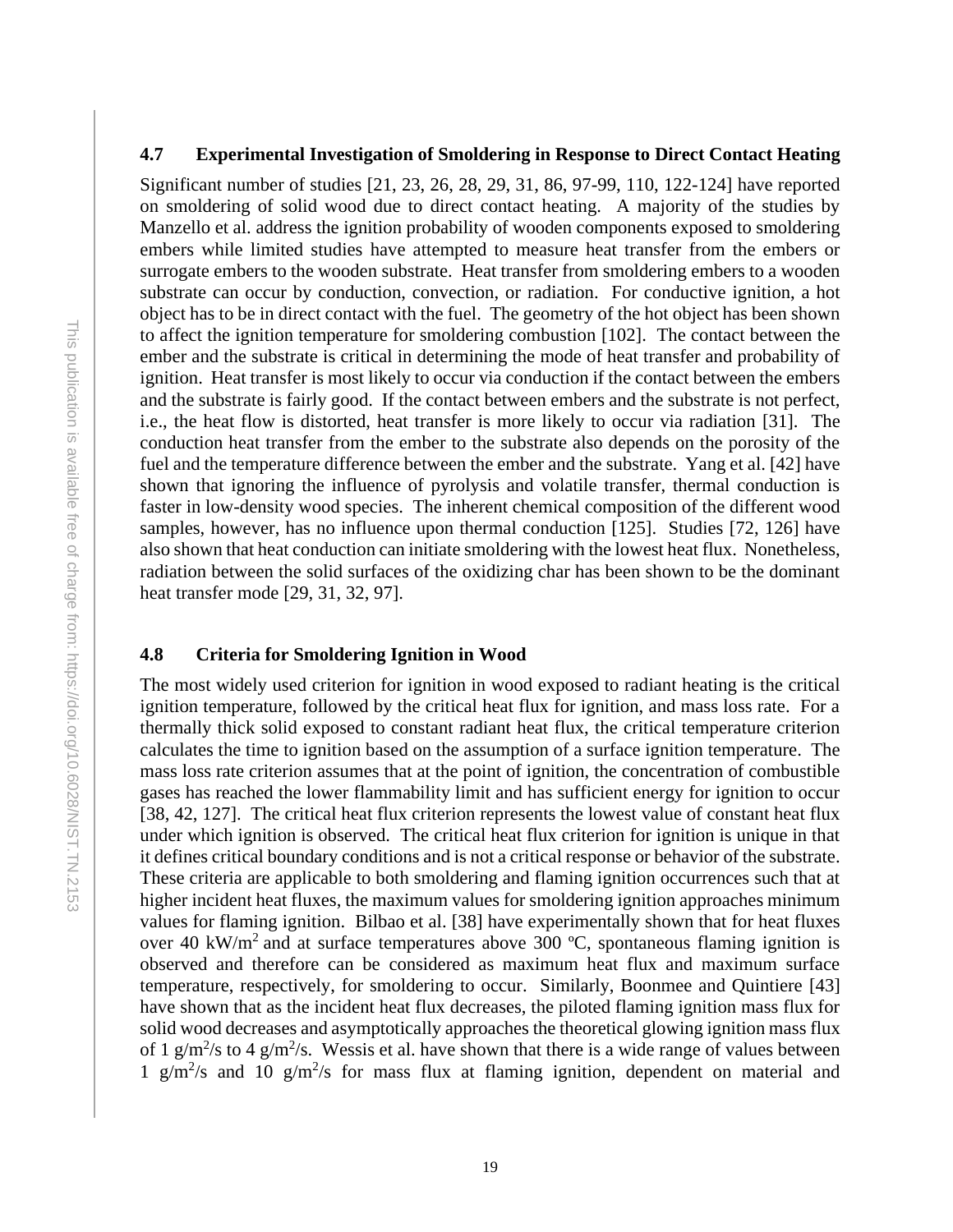environmental properties [105]. Melinek [128] has shown that the critical rate of emission of volatiles of the order of 6  $g/m^2/s$  is a suitable criterion for the flaming ignition of wood.

Vermesi et al. [127] evaluated the solid-phase ignition criteria used in the literature and found that neither criteria are a consistent indicator of ignition. They suggested that the solid-phase criteria for nonpiloted ignitions under constant heat flux exposures are not easily applicable in cases with transient irradiation. Moreover, the characterization of smoldering activation is complicated since the ignition temperature is not a fundamental parameter of the fuel and there is no unique ignition temperature characteristic of a given material [129]. Smoldering activation temperature depends on several factors including the sample mass, heating rate of the material, surrounding gas atmosphere, porosity, sample configuration, and others [45, 104, 129]. Olhemiller's experiments on smoldering ignition of porous cellulosic insulation materials concluded that ignition occurs when heat generation per unit volume of the substrate fuel exceeded heat losses. Similarly, Boonmee and Quintiere [44] developed the energy balance criteria for glowing ignition of wood. They suggested that the glowing ignition occurred when the energy gain at the wood surface was greater than the energy loss and this was found to occur at an inflection point on wood surface temperature-time plot. The time to smoldering ignition has been detected by using thermocouples to detect a sharp rise in the temperature of the substrate [96]. The characteristic point of rapid temperature increase from  $297^{\circ}$ C to 397 °C on the wooden sample surface was noted to be the moment when rapid exothermic oxidation occurred indicating the initiation of smoldering [45].

For determining smoldering ignition in wood, Gratkowski et al. [39] considered four criteria including 1) glowing of sample, 2) temperatures over 400  $^{\circ}$ C at the surface or within the sample, 3) evidence of smolder propagation wave, and 4) visual observation of decomposition of the sample and presence of residual white ash. Several researchers have reported glowing as a primary criterion for smoldering ignition while others verified smoldering combustion by post-test observation of significant consumption of the sample or the presence of residual white ash [41]. Continuous smoking which is indicative of sustained combustion within the pyrolyzing material has also been used as visual evidence of smoldering [21]. To identify different oxidation stages, Ronda et al.  $[104]$  monitored CO/CO<sub>2</sub> during the smoldering process. The highest production of CO was recorded at the beginning of the smoldering process, suggesting the importance of partial oxidation and pyrolytic processes.

It is important to note here that these criteria are appropriate for constant heat flux exposures and may not be applicable for wooden substrates exposed to smoldering embers. In this context, Hakes et al. [29] suggested that char progression beyond the areas not directly in contact with embers be considered as smolder spread in the substrate. For similar ember exposure experiments, Salehizadeh [31] used thermocouple temperature measurements within the wood samples to determine the onset of smoldering. A threshold temperature of 200 °C was set to represent smoldering ignition in wood. It was claimed that although the threshold temperature of 200 °C was much lower than what was typically considered for the onset of smoldering in wood, visual observations confirmed the initiation of smoldering process.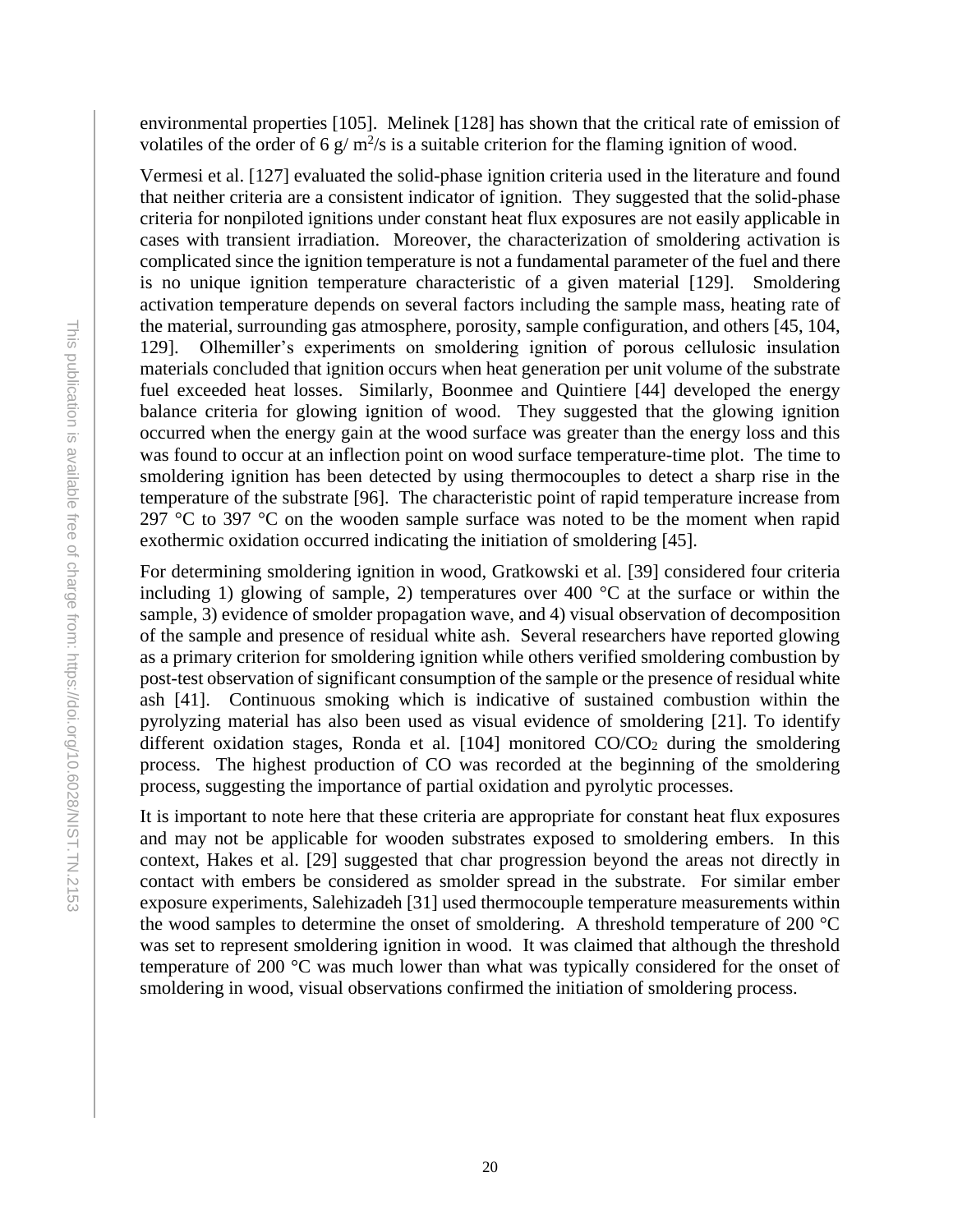# <span id="page-26-0"></span>**5. Experimental Studies of Ember Ignition of Structural Components**

Spotting fires result from complex interactions between the ember efficacy to ignite the fuel bed and ignition propensity of the recipient fuel [68]. As discussed earlier, the efficacy of embers to ignite the substrate depends on the mass and thermal characteristics of the embers discussed in Section 4 and physical and thermal properties of the substrate and surrounding environmental conditions including wind and moisture content discussed in Section 3. In this section, experimental studies describing ember ignition of structural components are reviewed and summarized.

# <span id="page-26-1"></span>**5.1 Real-Scale and Intermediate-Scale Experiments**

Several real-scale experiments studying ember ignitibility of residential and commercial structures have been conducted at the Insurance Institute for Business and Home Safety (IBHS) in South Carolina, USA. Quarles et al. studied ignition potential of decks [130], mulch [131], vents [132], and other building components including roofing and siding materials [133] subjected to ember exposure. The ember exposure capabilities at the IBHS research center consisted of five individual ember generators and array of fans to facilitate real-scale testing of structures. The ember generator design was based on a smaller scale device developed by the National Institute of Standards and Technology (NIST) Fire Research Division [133]. The real-scale testing was primarily conducted to evaluate potential vulnerabilities of a full-sized building, including roofing materials and designs, attic vents, siding materials, decking materials, and mulches exposed to a steady stream of embers for 10 min. For testing of mulch products, the exterior walls adjacent to mulch were instrumented with thermocouples and heat flux sensors. Ember entry through vents and window screens was also tested. The testing indicated the following:

- 1. The vents positioned perpendicular to the direction of wind stream were more vulnerable to ember entry. The size of embers entering the attic was a function of the screen size of the mesh.
- 2. The untreated wood shake roof ignited and burned through the shingle layers and into the roof sheathing.
- 3. The vinyl gutters ignited in the presence of flammable debris, and flaming gutters contributed towards flame spread to the sides of the building.
- 4. The maximum heat flux on the exterior wall resulting from burning of combustible mulch that was ignited from the ember shower was approximately 80 kW/m<sup>2</sup>, but this level was maintained only for a few seconds.
- 5. Ember ignition of vegetative fuel that accumulated on the deck occurred; however, the flaming from vegetative fuel was not able to ignite the deck boards.

The above experiments, however, did not quantify ignitability parameters such as time to ignition and ember flux.

Manzello et al. reported studies on ember ignition of several structural mock-ups including shingles [22], wooden decks [21, 28], fences [24], siding, roofing [122, 134, 135], walls, and glazing assemblies [123, 99]. Full-scale mock-up assemblies were tested to investigate vulnerabilities of the components of structural assemblies to quantify ember exposures. Generally, the studies quantified ember exposure in terms of number and mass of embers per unit area per unit time. The thermal insult on the target was, however, not quantified in most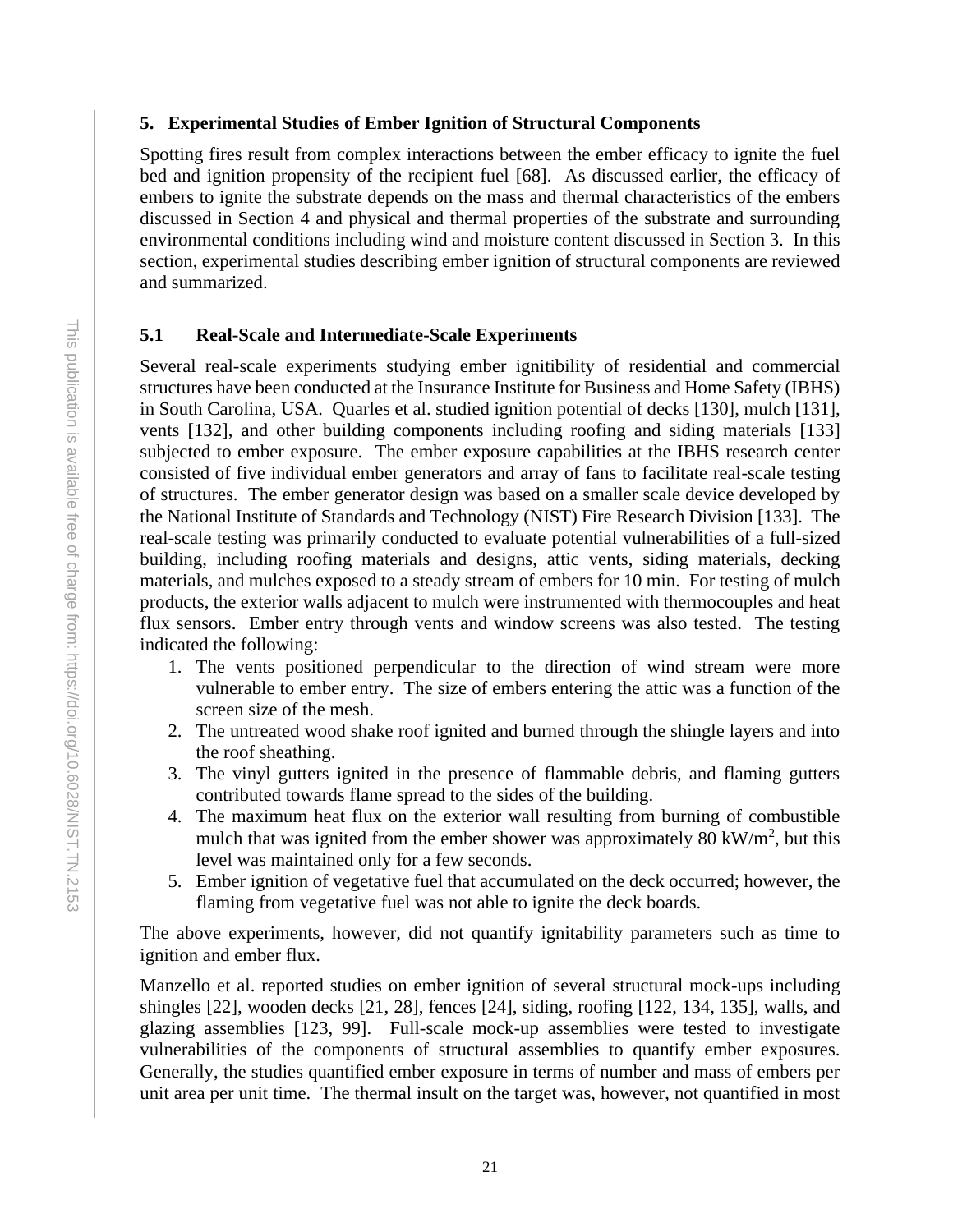studies. The authors further speculated correlation among moisture content, wood density, and time to ignition of substrates; however, no systematic conclusions were drawn or reported. Findings from these large-scale tests are summarized in [136], and qualitative observations are listed below:

- 1. The time to flaming ignition, defined as the time from when the first ember landed on the deck surface until the time when sustained flaming was observed, increased linearly with the mass of ember piles while the mass of ember pile required for flaming ignitions under a wind speed of  $\overline{8}$  m/s was considerably less compared with that required under a wind speed of 6 m/s.
- 2. The average time to flaming ignition of 437 s was the lowest for low-density cedar  $(361 \text{ kg/m}^3)$  followed by 758 s for redwood  $(437 \text{ kg/m}^3)$  and 934 s for Douglas fir  $(534 \text{ kg/m}^3)$ .
- 3. Ember accumulation was a function of wind speed and the profile of the roofing tile. In their bench-scale scaling tests, Kaye and Nguyen [137] have shown that ember removal increases and accumulation decreases with wind speed.
- 4. Cedar shake assemblies with no flame retardant treatment ignited easily from ember exposure for 20 min, and this type of roofing materials generated more embers.
- 5. Vinyl siding melted and formed holes for the embers to reach the sheathing. Under high wind speed and in a dried state, the oriented strand board (OSB) sheathing that was placed behind the siding was ignited by embers and burned through its thickness. In the case of polypropylene sidings, although the polypropylene melted, no holes were formed and ignition of OSB sheathing was never observed.
- 6. Testing of eave configurations concluded that while the number of embers arriving at the vent increased with higher wind speed, the numbers arriving at the vent were far less than those accumulating at the base of the wall. The wall ignited at the base before the embers were able to accumulate and ignite the interior of the vents. In a separate study [123] on quantification of embers penetrating through the vents, the authors studied ignitability of combustible materials such as cotton, OSB, and shredded paper placed behind the vents. It was concluded that the mesh was not effective in preventing ignition of the chosen materials. Finer meshes reduced the ignitability of the materials but were unable to completely suppress ignition.
- 7. Ignition of wall assemblies in a re-entrant corner configuration was observed at the base of the wall, both in the absence and presence of combustible vegetative fuel.
- 8. Ignition of structural components was much easier in the presence of adjacent mulch.
- 9. Embers were capable of initiating smoldering ignition in wooden fences which transitioned into flaming ignition in the presence of wind.

Grishin [58] et al. conducted field experiments to investigate the effect of wildfires on wooden constructions including fences. They concluded that in the absence of embers, timber construction located at a distance of 5 m or more from the field fire did not ignite by radiative and convective thermal fluxes. They also suggested that the risk of fence ignition could be reduced by making the fences permeable to embers and by treating the wooden surface with flame retardant chemicals.

Real-scale experiments provide qualitative data via visual observations and reveal structural vulnerabilities and ignition probabilities under given ember exposure; however, these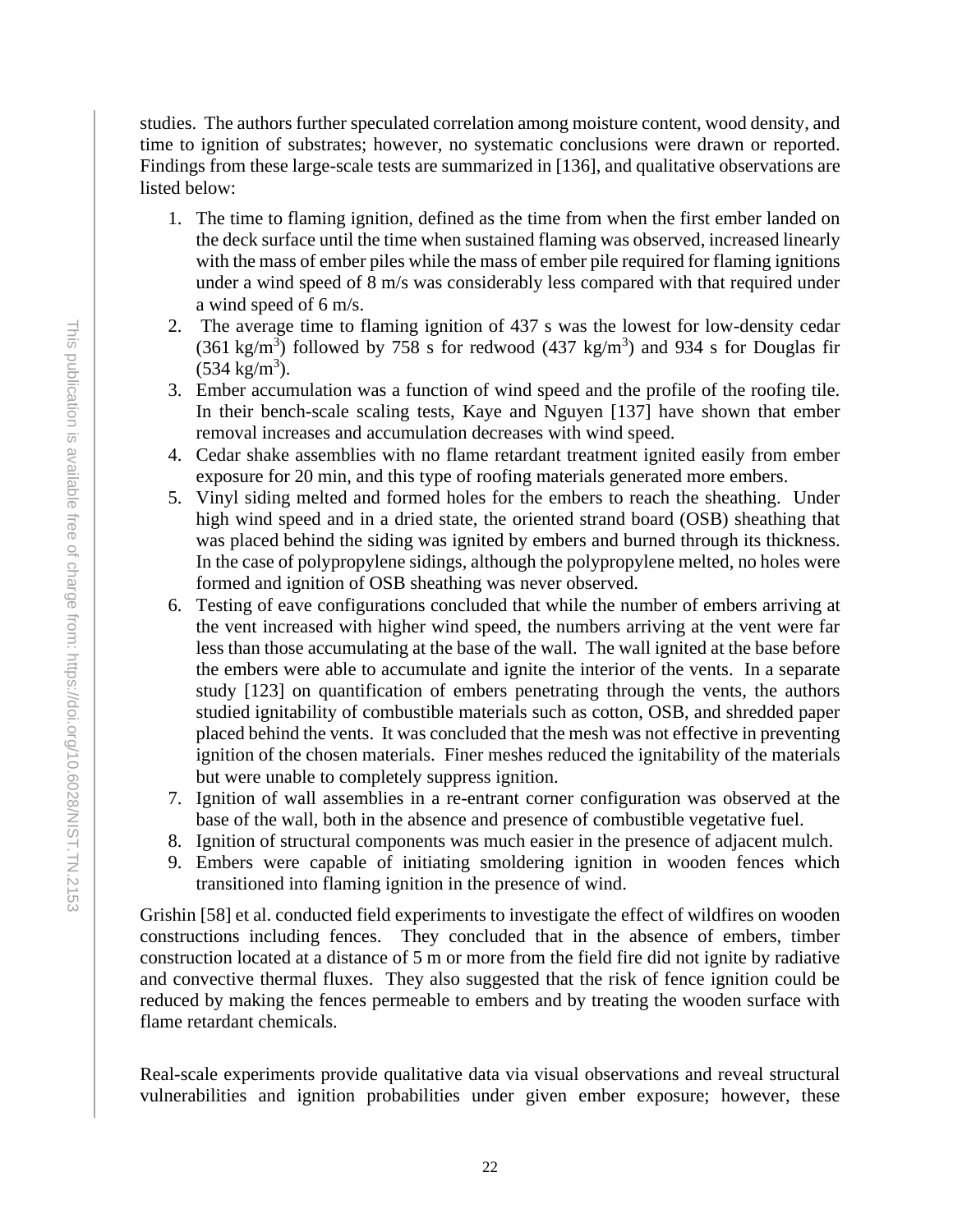experiments rarely quantify thermal insult and burning behaviors in terms of ignition times and flame spread rates. Real-scale experiments can provide insight into the vulnerabilities of test fuel configurations, such as re-entrant corner or a crevice, to ember accumulation and subsequent ignition by the accumulated embers, compared to flat fuel substrates. Real-scale experiments, however, do not necessarily provide quantitative data that could be used in predictive models.

# <span id="page-28-0"></span>**5.2 Bench-Scale Experiments**

While real-scale experiments enable the testing of products in a real fire scenario, it is expensive (time and direct costs) to instrument such tests for the measurements of key thermal parameters such as temperatures or heat fluxes, and such measurements from full-scale experiments cannot typically be generalized outside the specific test conditions. Bench-scale experiments, on the other hand, facilitate the quantification of thermal properties with greater precision and often allow for replicate tests and therefore better understanding of the uncertainty and repeatability of results. The critical conditions established in these studies for the initiation of smoldering in structural wood could be useful in designing the appropriate test methods for assessing the smoldering ignition propensity of wooden substrates and modeling spotting fires on structural elements in WUI fires.

The ignition of a recipient substrate has been reported to occur with a correct combination of ember mass, fuel type, wind speed, and the contact area between the embers and the surface of the substrate. In this section, the studies that generated such data are reviewed and reported. Where available, relevant experimental details are also included.

McArthur and Lutton [109] examined the ignition of wooden structural mock-ups under typical "bushfire conditions". Ignitibility and flame propagation in mock-ups representing a deck/reentrant corner configuration formed by two walls or window frame and timber cladding were assessed. The ignitibility of wooden planks was assessed using both artificial (cribs) and realistic (combustible debris made of dried leaves and twigs) ignition sources. These ignition sources were placed individually on the test specimen and ignited using a torch flame. The extent of flame spread on the mock-up surface was used as a criterion for ignitability, and a rating system was developed for comparison. The authors concluded that ignition occurred readily in the re-entrant corner configuration with a free burning crib as the ignition source. The moisture content of the timber specimens significantly affected ignitibility such that increasing moisture content rendered the specimen more difficult to ignite. Less than 1 g of fuel was required to ignite a specimen with 5 % moisture, 6.0 g for a specimen with 12 % moisture, but the specimen with 17 % was not ignited by the largest crib with combustible mass of 12 g. No quantitative data such as time to ignition, duration of flaming, mass loss, or charring length in the wood specimens were reported.

Dowling [98] performed experiments to investigate the ignition of wood bridge members due to ember deposition. They burned wood cribs to generate embers which were then deposited into a 10 mm gap between the wood bridge members (deck plank and gravel beam). The mass of embers (7 g to 35 g) generated was varied by altering the initial mass of the wood crib. It was observed that 7 g of embers in the 10 mm gap were able to produce smoldering ignition in the wood members. The study, however, did not report on the thermal characteristics of the embers or the extent of smoldering in the timber.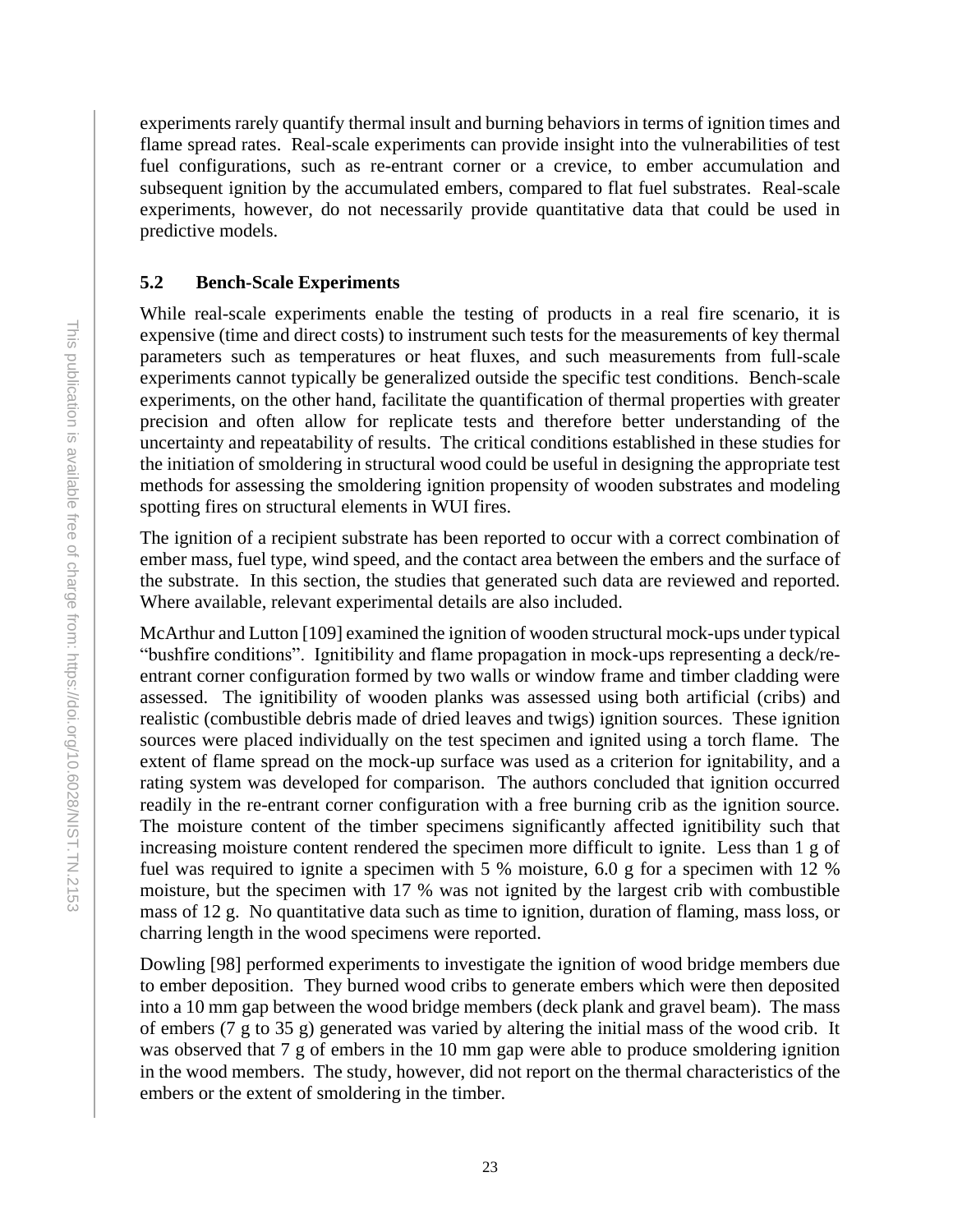Manzello et al. [21] investigated a range of conditions for glowing embers to ignite common building materials including plywood and oriented strand boards. The ignitibility of these materials was tested in a crevice configuration, and the angle between the two crevice components was varied from 60º to 135º. The ignition of the substrate was found to occur with a correct combination of ember mass, fuel type, wind speed, and the contact area between the embers and the surface of the substrate. They reported that an individual ember was not capable of initiating combustion in a solid wooden substrate and that no ignitions were observed for an airflow of 1.3 m/s. However, intense smoke generation, defined as initiation of smoldering ignition, was reported when 4 embers were piled on the substrate. Ignition occurred only when test specimens were oven-dried, and no ignitions were observed for specimens with 11 % moisture content.

Kasymov et al. [26, 107, 124] studied the ignition of solid wood samples by embers generated under laboratory conditions. To simulate the real wildfire scenario, the wood substrate was preheated up to a temperature of 220  $^{\circ}$ C, and wind flows of 1 m/s to 1.5 m/s were applied. Simulated embers were produced by exposing pine bark and twigs of varying dimensions to gas burners. The authors defined the minimum total area of smoldering embers as the product of the number of embers and their characteristic area and used this parameter to compare the ignitibility of wood substrate. The minimum total area of smoldering embers to ignite flame retardant treated wood was found to be 3 times higher than that required to ignite untreated wood. However, the values for minimum smoldering area were not reported. A very large parameter space was investigated including the effects of size and number of embers, wind speed, temperature of heated air, and effects of flame retardant treatments on the ignitability of solid wood substrate. While many variables were explored, no strong correlations were made and reported in the papers. The thermal properties of embers were not quantified, and important flammability parameters, such as time to smoldering ignition, transition to flaming, and mass loss of the substrate were not reported.

Santamaria et al. [23] performed bench-scale experiments to systematically study the smoldering ignition in wooden substrates exposed to ember piles. They calculated the heat flux from laboratory-generated smoldering embers to an inert substrate and further assessed smoldering propensity of a wooden substrate exposed to the same of ember pile mass, thus estimating the amount of heat flux from smoldering embers to initiate smoldering in the wooden substrate. The conductive heat fluxes in both the inert substrate and the wooden substrate were calculated by measuring the temperature gradient in the substrates and by assuming one-dimensional conductive heat transfer with constant conductivity (independent of temperature) and negligible heat losses. The effects of airflow and moisture content were not examined in their study.

More sophisticated instrumentation was used by the research group at the University of Maryland to study the thermal characteristics of individual embers and piles of embers. They studied the critical conditions for ignition of structural materials using piles of smoldering embers [29, 31]. The repeatability and reproducibility of measurements as well as the production of smoldering ember piles were established in their studies. The study was further extended by Tao et al. [32] to examine the effects of types of embers and geometric formations of ember piles on spatial and temporal variations of heat fluxes on a flat substrate.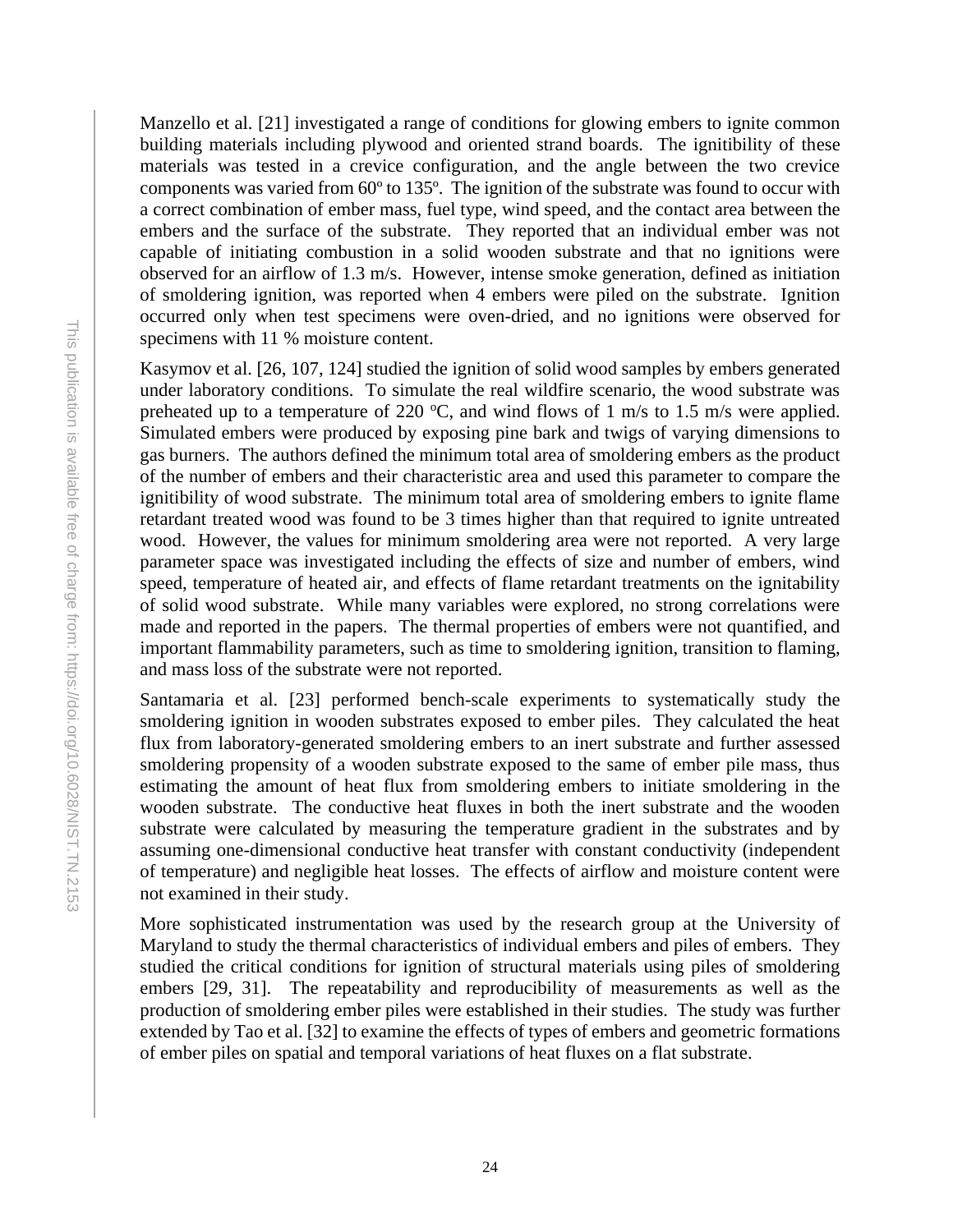# <span id="page-30-0"></span>**6 Existing Test Methods for Assessing Ignitability of Structural Components in WUI Settings and their Limitations**

In 2001 the International Code Council (ICC) recognized the need for a set of regulations for mitigating the hazard to property from wildland fire exposures and from adjacent burning structures. The first edition of the *International Wildland-Urban Interface Code* (IWUIC) was published in 2003 and was based on the data collected from tests and fire incidents, technical reports and mitigation strategies from around the world. At the national level, Australia and the US have respectively AS 3959 [138] and NFPA 1144 [139] that provide minimum requirements for new construction to reduce the potential of structure ignition from wildland fires. Very recently, the National Research Council of Canada was tasked with the development of a national WUI guide/code for Canada including new test methods to assess resilience of construction components in WUI communities. The AS 3959 refers to AS-NZ 1530.8.2 [140] for assessing the fire performance of building components and/or assemblies exposed to extreme bushfire conditions. The IWUIC and NFPA 1144 make references to the ASTM, NFPA, and UL standards (listed in Table 1) to provide requirements for materials, assemblies, and methods of construction.

The California Building Code adopted the ICC and made necessary amendments to include minimum standard requirements for structural components and assemblies exposed to flames and burning embers generated by wildland fire in Chapter 7A. The State Fire Marshall (SFM) testing standards described in the California Reference Standard Code Part 2 are summarized in Table 1 below. These standards, by far, have the most stringent requirements and were developed based on the knowledge gained from several post-WUI fire studies and numerous fire tests performed at the Forest Products Fire Research Laboratory at University of California, Berkeley. It is noted that standard test methods, e.g., the ASTM E119, using controlled gas-fired furnaces for assessing fire resistance of building components do not ensure their performance when exposed to sudden direct flame impingement or ember exposure under radiant heating conditions. Most SFM standards are designed to capture direct flame exposures.

Generally, most codes prescribe the use of non-combustible materials or ignition resistant materials for use in WUI areas. According to the ASTM E 136, a non-combustible material does not ignite or burn when exposed to heat or fire. The ASTM E136 describes a standard test method for assessing non-combustibility of building materials using a vertical tube furnace at 750 °C. Materials are classified as non-combustible if the specimen meets any of the following requirements:

- 1. An individual test specimen does not ignite or exhibit flaming combustion during the first 30 s of the test.
- 2. If the specimen ignites and burns, the mass loss of the test specimen shall not exceed more than 50 % of its original mass, and temperature of the specimen shall not increase more than 780 °C.
- 3. The mass loss of the test specimen exceeds 50 %, but the temperature of the specimen does not exceed the temperature of the furnace during the 30 min test.

Generally, cement, ceramic, gypsum, stucco, metals (excluding aluminum which is characterized to have limited combustibility), mineral wool, rock wool, and glass are classified<br>as non-combustible building materials. Composite materials can also qualify as Composite materials can also qualify as noncombustible materials as long as the substrate material meets the above-mentioned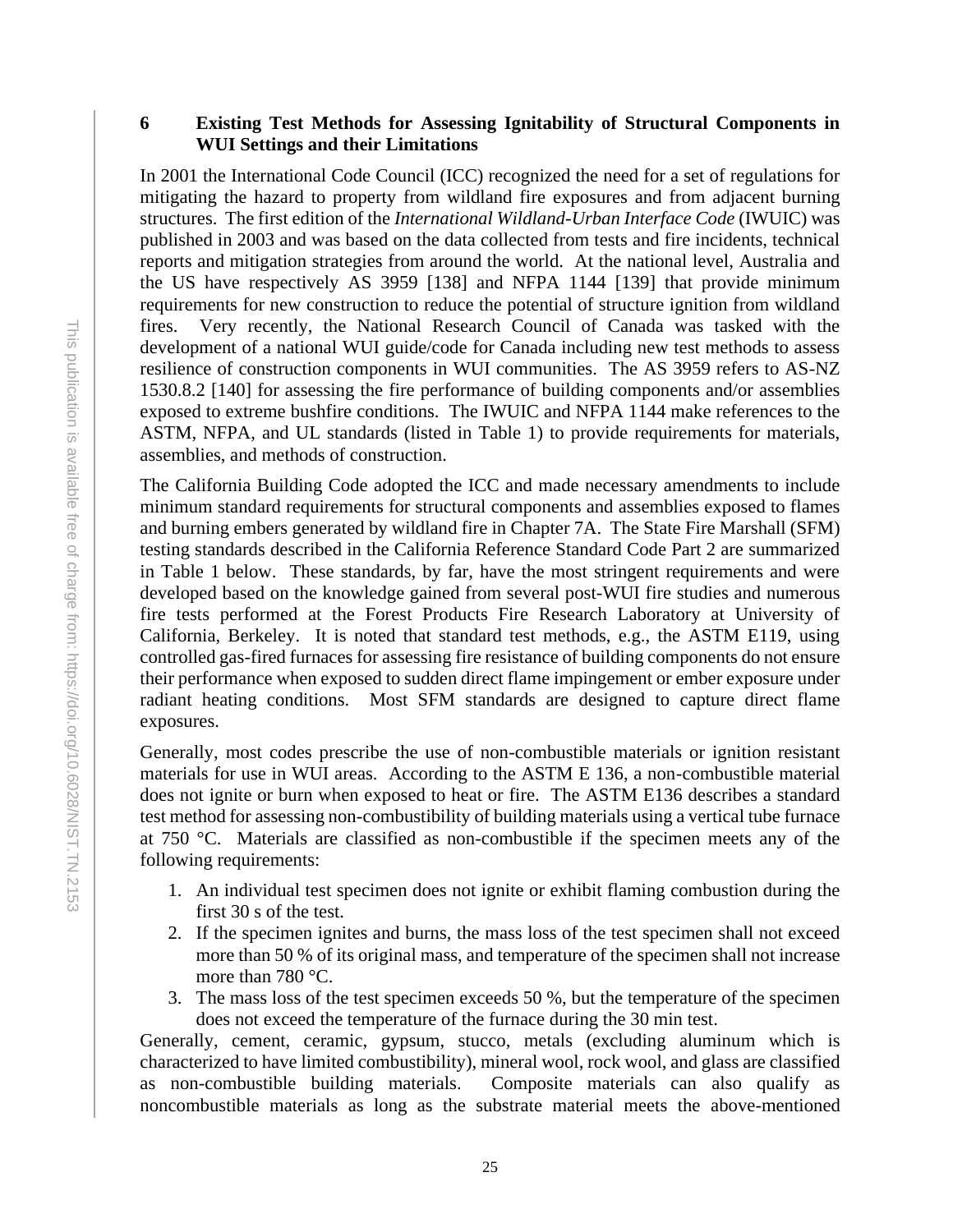requirements. Flame-retarded materials including wood and plastic are classified as combustible materials.

Ignition-resistant materials are defined as building materials that do not ignite or exhibit sustained flaming combustion in the presence of high wind and low moisture conditions. Although the ASTM E 84 describes the standard test method to assess surface burning characteristics (flame spread) of building materials, this test method is specified by the code for assessing ignition-resistant materials. If the flame spread is considered as a series of consecutive ignitions, the test method can be presumably employed to assess ignition resistance of materials. For a material to qualify as ignition-resistant, it must have a maximum flame spread index (FSI) of 25 during the test period of 30 min. The flame spread index indicates the relative rate at which flame will spread over the surface of a sample, as compared with flame spread on asbestos-cement board (rated zero) and on red oak (rated 100). The flame spread index of a sample is calculated as product of FSI of red oak (100) and the ratio of time required for flame to spread over 5.9 m (19.5 ft) of a red oak specimen to the time in which flame spreads on 5.9 m (19.5 ft) of the sample. Examples of ignition-resistant materials include all non-combustible building materials and flame-retardant treated wood and plastic. It is important to note that all non-combustible building materials are ignition-resistant but not all ignition-resistant materials are non-combustible. For example, most flame retardant treated wood and plastics can qualify as ignition resistant materials, but they do not classify as noncombustible.

If building materials are not ignition-resistant or are not classified as non-combustible materials, then the California Building Code calls for structural components or assemblies such as exterior walls, exterior windows, eaves and soffits, vents, decking, and roofs to meet the requirements of the SFM standards listed in Table 1. In addition to ignition resistance or noncombustibility, it is important that the exterior of the structure is capable of resisting entry of flying embers and should withstand radiant heat from wildland fire or nearby burning structures.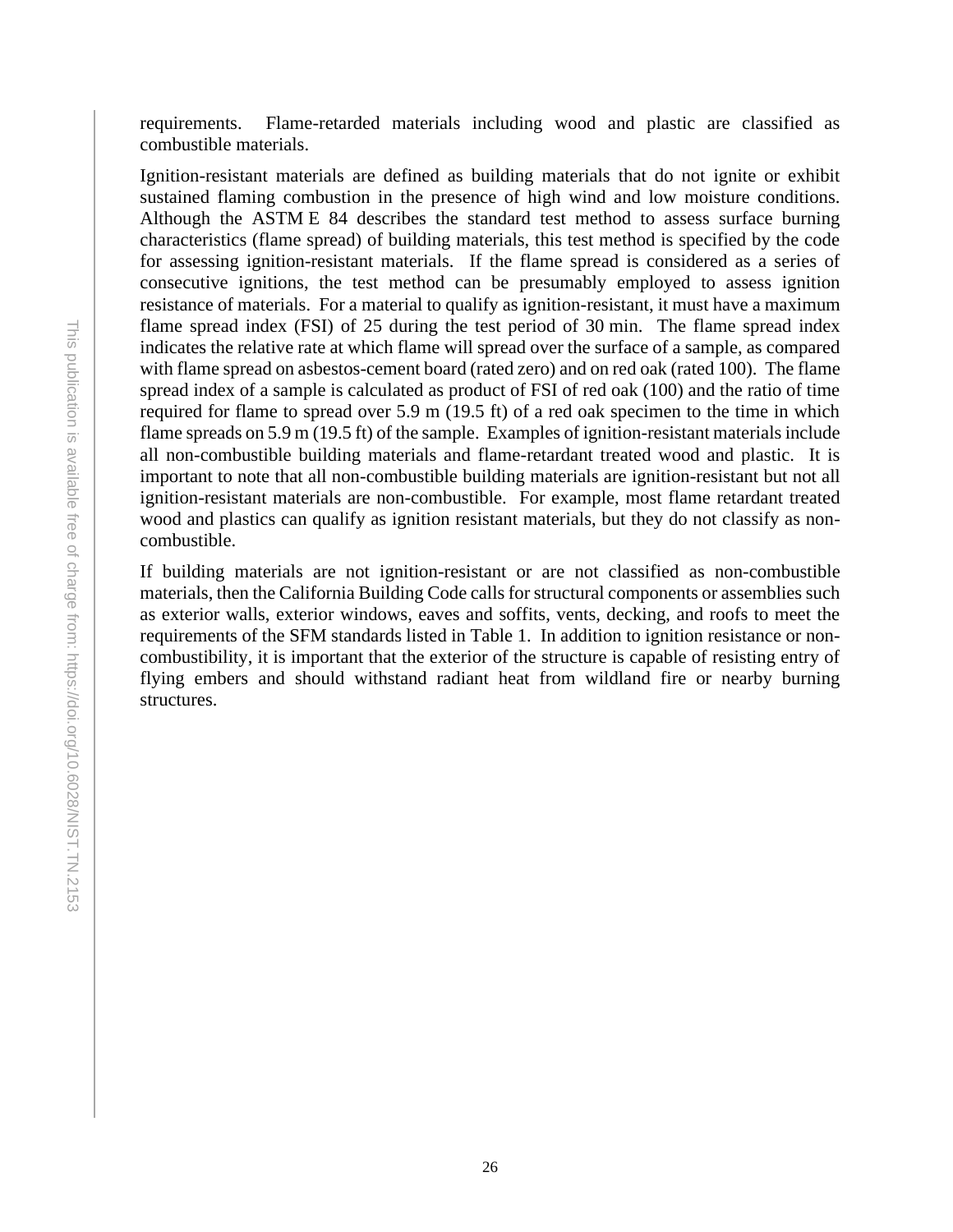<span id="page-32-0"></span>

| <b>Structural</b><br>component                             | <b>Standards</b>                                                                                   | <b>Ignition</b><br>source/intensity/duration<br>(min)                                          | <b>Test duration</b><br>(min)                         | <b>Requirements/classifications</b>                                                                     |
|------------------------------------------------------------|----------------------------------------------------------------------------------------------------|------------------------------------------------------------------------------------------------|-------------------------------------------------------|---------------------------------------------------------------------------------------------------------|
| Non-combustible<br>Materials                               | ASTM E136 [141]                                                                                    | Vertical tube furnace                                                                          | 30                                                    | No ignition<br>Mass $loss < 50%$<br>Temperature of specimen shall not<br>exceed 750 °C                  |
| Ignition resistant<br>materials                            | $SFM-12-7A-5$ uses<br><b>ASTM E 84 [142]</b>                                                       | Gas burner                                                                                     | 10<br>(30 min for flame<br>retardant treated<br>wood) | Flame spread index of $<$ 25.                                                                           |
| <b>Exterior</b> wall<br>assembly (siding<br>and sheathing) | SFM-12-7A-1<br>(NFPA 285 [143],<br>ASTM E 119 [144],<br>ASTM E 2707 [145], UL<br>263, ASTM E 1623) | Gas burner/150 kW/10                                                                           | 70                                                    | No flame penetration and no evidence of<br>glowing                                                      |
| <b>Exterior</b> window                                     | SFM-12-7A-2<br>(NFPA 257)                                                                          | Gas burner/150 kW/8                                                                            | Until flame<br>penetration occurs                     | No flame penetration and no structural<br>failure during 8 min of flame application                     |
| Horizontal<br>projections<br>including eaves               | SFM-12-7A-3<br>(ASTM E 2957 [146])                                                                 | Gas burner/300 kW/10                                                                           | 40                                                    | No flame penetration, no structural<br>failure, and no sustained combustion                             |
| Vents                                                      | <b>ASTM E 2886</b><br><b>ASTM E 2912</b>                                                           | Embers/-/3<br>Flames/ 300 kW/10                                                                | 3<br>10                                               | No ignition of cotton<br>No flame penetration                                                           |
| Decking                                                    | SFM-12-7A-4<br>Part A: Under Deck<br><b>ASTM E 2632</b>                                            | Gas burner/80 kW/3                                                                             | 40                                                    | Heat release rate $<$ 269 kW/m <sup>2</sup><br>No flaming or glowing combustion<br>No falling particles |
|                                                            | SFM-12-7A-4<br>Part B: Burning brands<br><b>ASTM E 2726</b>                                        | Class A wood crib/-/-<br>Class B wood crib/-/-<br>Wind speed: $5.3 \text{ m/s} \pm 0.2$<br>m/s | Not to exceed 90<br>min                               | No burn through<br>No sustained flaming or glowing<br>combustion                                        |

Table 1. Standard test methods for assessing ignitability of structural components in WUI communities.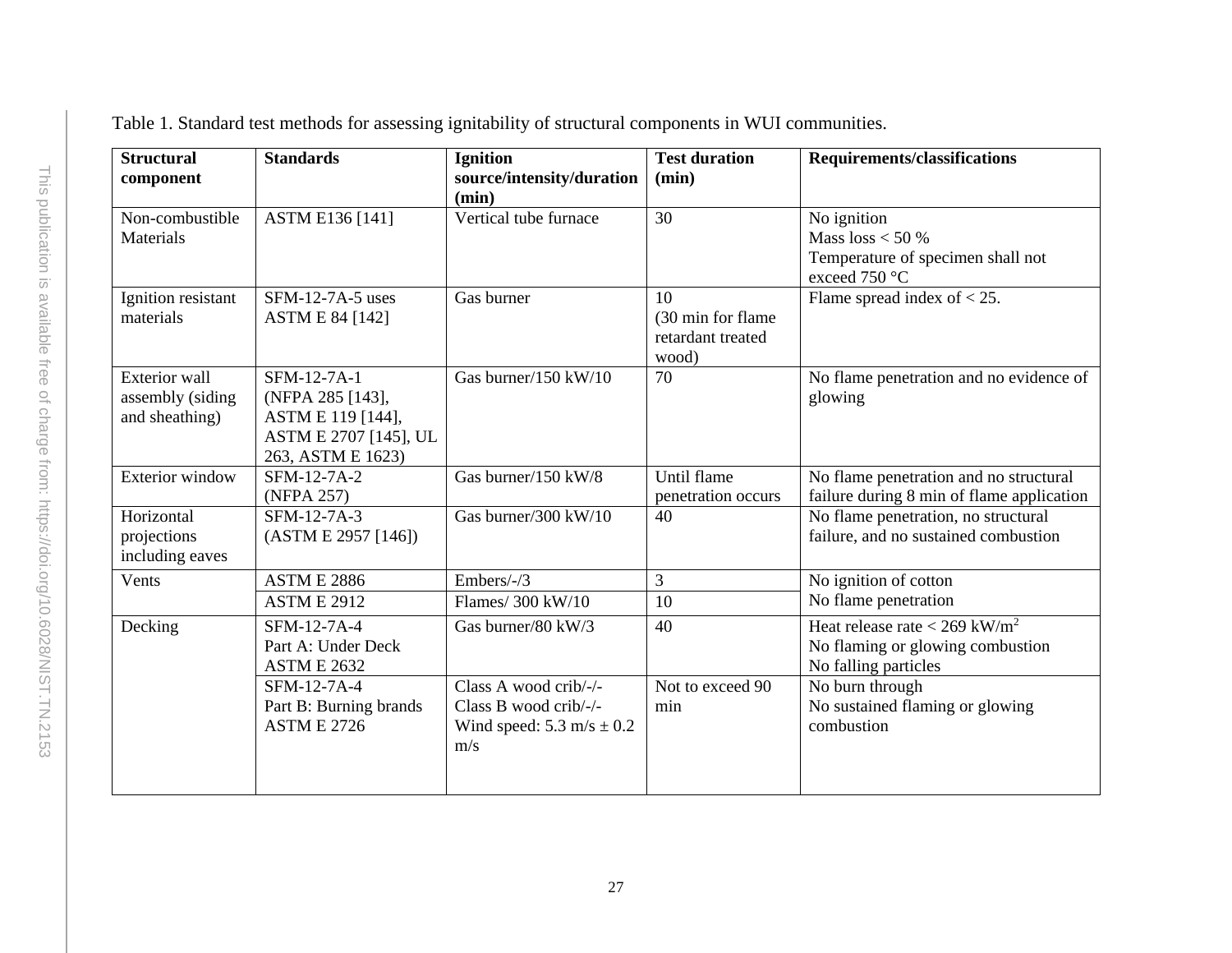| <b>Structural</b><br>component | <b>Standards</b>                    | <b>Ignition</b><br>source/intensity/duration<br>(min)                   | <b>Test duration</b><br>(min) |                                                                                                                                        | <b>Requirements/classifications</b> |
|--------------------------------|-------------------------------------|-------------------------------------------------------------------------|-------------------------------|----------------------------------------------------------------------------------------------------------------------------------------|-------------------------------------|
| Roof                           | ASTM E 108<br>Flame spread test     | Gas burner/flame<br>temperature of 760 $\degree$ C/10                   | Not to exceed 60              | Class A and Class B<br>No flame spread beyond $1.8 \text{ m}$ (6 ft) for<br>Class A and $2.4$ m $(13 \text{ ft})$ for Class B<br>roofs |                                     |
|                                |                                     | Gas flame/ flame<br>temperature of 704 $\degree$ C /4                   | min                           | Class C<br>No flame spread beyond $4.0 \text{ m}$ (13 ft)                                                                              |                                     |
|                                | Intermittent flame<br>exposure test | Gas flame/15 cycles/2<br>Gas flame/8 cycles/2<br>Gas flame/3 cycles/1   |                               | Class A<br>Class B<br>Class C                                                                                                          | No sustained flaming of the<br>deck |
|                                | Burning brand test                  | Class A wood crib/-/-<br>Class B wood crib/-/-<br>Class C wood crib/-/- | Not to exceed 90<br>min       |                                                                                                                                        | No sustained flaming of the deck    |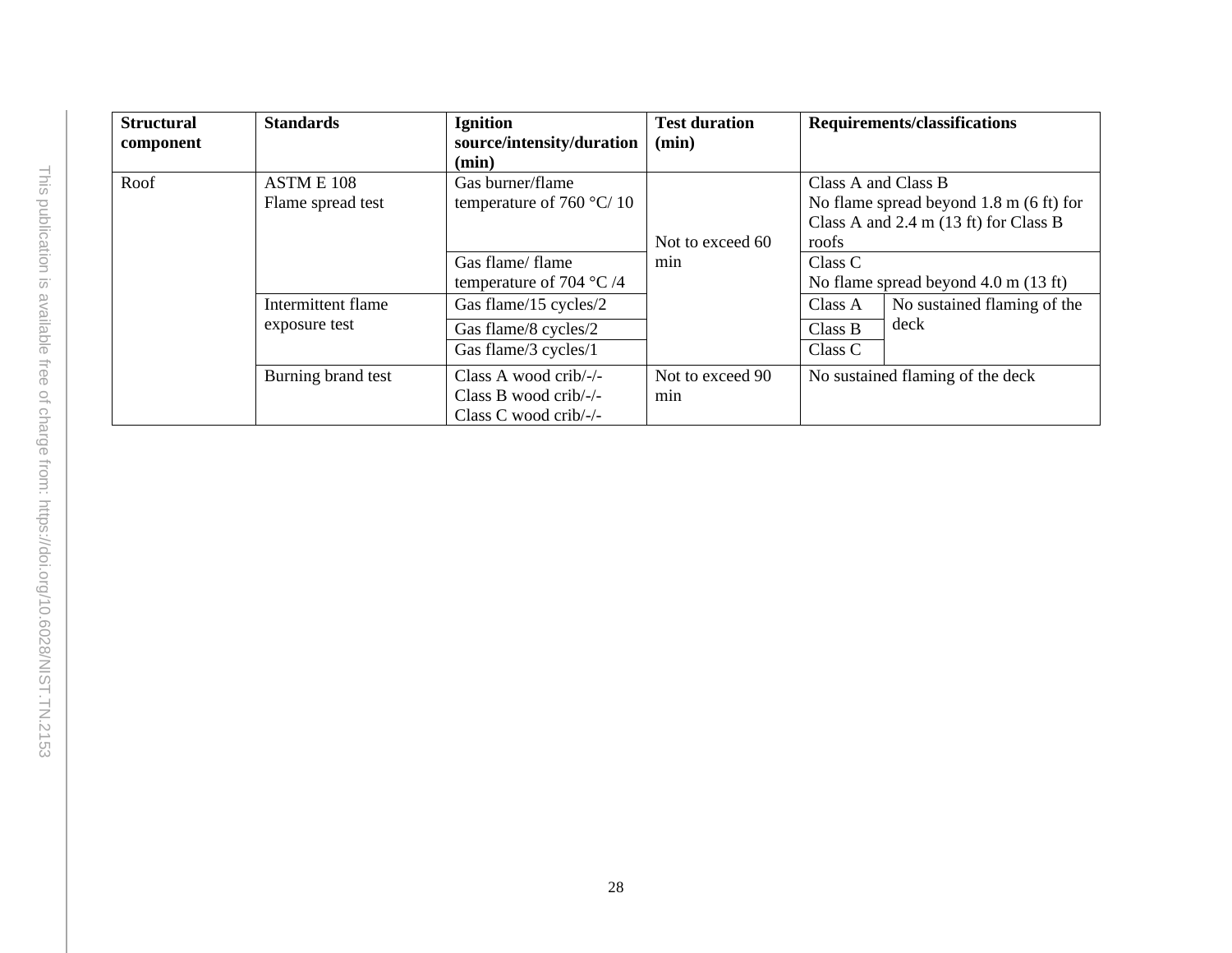## <span id="page-34-0"></span>**6.1 Exterior Wall Assemblies**

The SFM-12-7A-1 specifies a test method for assessing the performance of exterior wall assemblies exposed to direct flames. The SFM-12-7A-1 test uses a 150 kW gas burner that is applied to the face of the test specimen 1.2 m  $(4 \text{ ft})$  wide x 2.4 m  $(8 \text{ ft})$  tall for 10 min. The gas burner has nominal dimensions of 100 mm x 1000 mm (4 in x 39 in). Such exposure by flame impingement is determined by assessing the burning intensity of typical ornamental plants or similar vegetative fuel surrounding structures. The duration of exposure is based on field studies that indicate direct flame impingement for 10 min during a passing wildfire. The test specimen is monitored for 60 min following 10 min flame exposure to detect sustained smoldering in the test specimen. The wall assembly meets the requirements of the test if no flame penetration is observed through the wall assembly and there is no evidence of glowing combustion on the unexposed side of the assembly. The duration of observation (70 min) is critical since the persistence of sustained smoldering could transition into flaming combustion and lead to loss of the structure. The wall assembly is tested only for structural integrity and flame penetration. Wall construction materials such as concrete, fiber-cement siding, exterior fire-retardant treated wood siding, stucco, and masonry can resist the flame penetration for 10 min and meet the requirements of the SFM-12-7A-1 but may not qualify for fire resistance rating according to the ASTM E119. If sufficient heat is transferred through these materials, it is quite likely that the interior components of the wall may get overheated and may ignite and spread the fire. It is therefore necessary that the exterior wall assembly has a minimum of 1 h fire-resistant rating in addition to meeting the requirements of the SFM-12-7A-1. The California State Fire Marshal is also considering including a flame spread criterion, similar to the one required by the NFPA 285 standard, for assessing the fire performance of an exterior wall. Radiant heat exposure should also be considered in addition to the direct flame impingement test since thermal radiation occurs prior to the arrival of the flame front in WUI regions.

# <span id="page-34-1"></span>**6.2 Exterior Windows**

Exterior windows and skylights must comply with the requirements of the SFM-12-7A-2 standard. The test method uses a similar set up as described in the SFM-12-7A-1 except that the test specimen includes a window assembly (frame and glazing) and that the burner flame is applied for 8 min. To be compliant with the standard, the window assembly must not exhibit structural failure and/or flame penetration during flame exposure. FEMA's (Federal Emergency Management Agency) [147] Home Builder's Guide to Construction in Wildfire Zones recommends laminated glass, tempered glass, low emissivity glass, fiberglassreinforced translucent glazing, and insulated glazing units for window glazing and metal or metal-clad wood for window frames. A number of tests performed at the University of California, Berkeley, have suggested that annealed glass, ceramic glass, and plastic glazing are not suitable for structures in WUI communities [148]. Particularly, ceramic glass, which is resistant to flames, has a high tendency to transmit radiant heat that could potentially lead to the ignition of the interior of the structure. Annealed glass is prone to structural failure when exposed to high temperatures. Plastic, including acrylic and polycarbonate, glazing panels can melt and deform during wildfire and hence are not recommended for structures in WUI communities.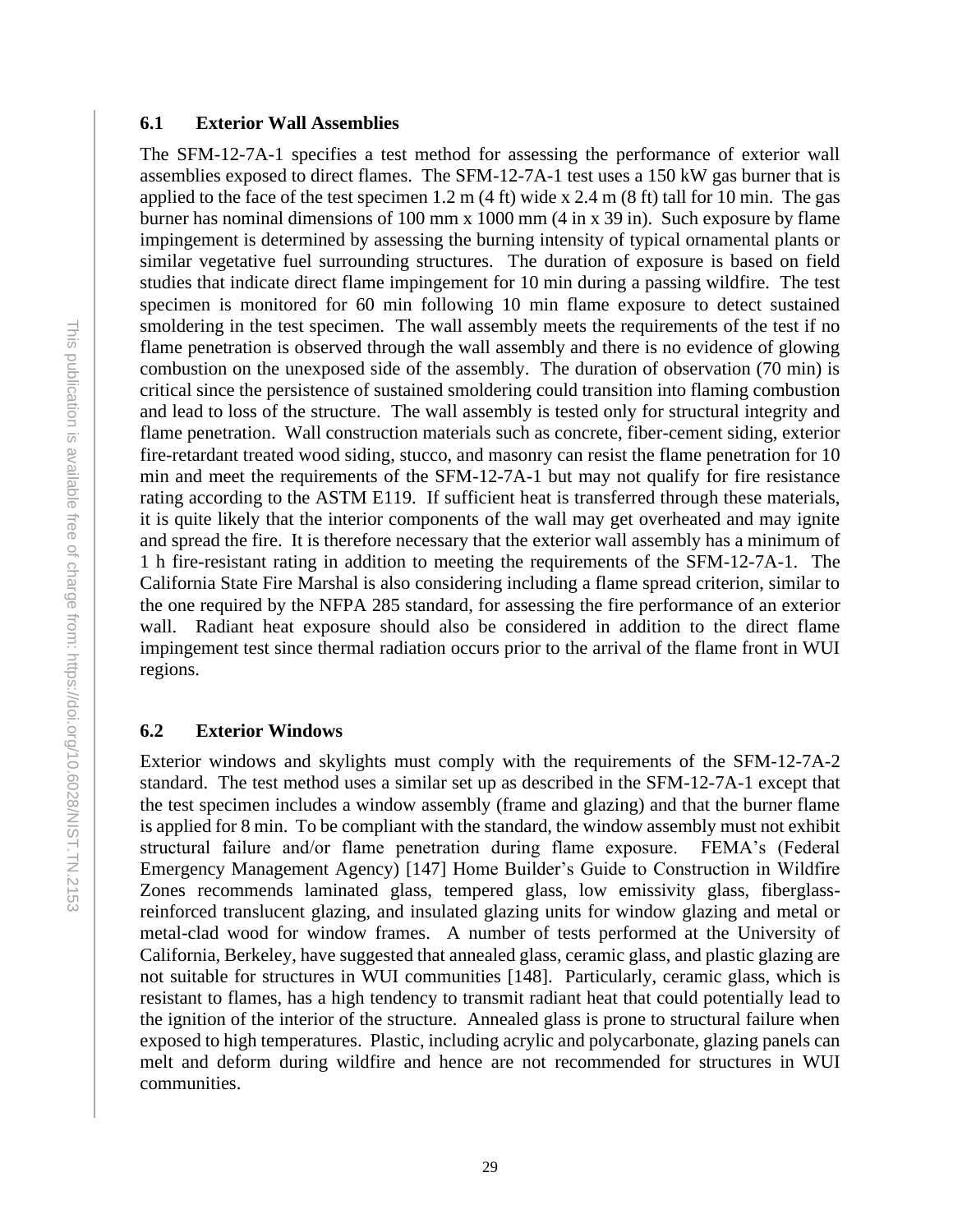## <span id="page-35-0"></span>**6.3 Eaves and Horizontal Projections**

Generally, the construction materials for eaves, soffits, and other horizontal projections are not fire resistant. However, these structural components are susceptible to ignition by embers, direct flame impingement, and radiant heat. It is, therefore, necessary for these structural components to meet the requirements of the SFM-12-7A-3 standard especially if the structure happens to be in a high risk WUI zone, i.e., structures that are in close proximity to continuous wildland fuel. The test method described in the SFM-12-7A-3 uses a similar test set-up except that the supporting wall is made of non-combustible material and the heat release rate (HRR) of the gas burner is twice that is used in the SFM-12-7A-1. The distance between the top of the burner surface and the bottom of the eave assembly is approximately 2.1 m (82 in). The duration of the post-flaming exposure observation is reduced to 30 min from 60 min in the SFM-12-7A-1. The 300 kW square (305 mm x 305 mm) gas burner is designed to account for the heat release from ignitable siding on the exterior wall in addition to the burning adjacent vegetation. To meet the requirements of the test, the eaves or the materials used in the construction of horizontal projections shall not exhibit any evidence of flame penetration, structural failure, and glowing combustion during the 40 min test period.

The established 300 kW flaming exposure is based on the preliminary testing of siding materials. The subsequent testing on a range of cladding materials including plywood, oriented strand board, vinyl, and aluminum sidings have measured high heat release rates up to 500 kW [146]. It is likely that the eaves and soffits compliant with the SFM-12-7A-3 could fail in the presence of siding materials with high heat release rates. The exposure level for testing eaves and soffits might require additional review in order to be responsive to high heat release siding materials.

#### <span id="page-35-1"></span>**6.4 Vents**

The ASTM E 2886 [149] describes the test methods to assess structural integrity of vents when exposed to ember showers and burner flames. The vents are exposed to an ember shower for approximately 3 min and to a direct flaming ignition source (with a heat release rate of 300  $kW \pm 10$  kW) for 10 min. Embers are generated by burning ten Class C brands (approximately 90 g) and agitating burning embers against steel nuts and steel rods placed along the perimeter of the tumbler. Air is pulled through the vents to generate negative air pressure to suck the embers or the flames through the vent. Vents are exposed to embers for 3 min or until all the embers in the tumbler are extracted by exhaust fan. Smoldering and/or flaming ignition of cotton batting that is used as a combustible target is reported for the ember intrusion test. Failure of a test specimen is reported when sustained smoldering and/or flaming ignition of cotton batting is observed due to ember intrusion.

The ASTM E 2886 refers to the ASTM E 2912 [150] for the test apparatus and test procedure for assessing flame intrusion performance of the vents. The square gas burner for the direct flame impingement test is similar to the one described in the ASTM E 2257 [151] and is designed to simulate exterior fire sources including burning wood piles or ornamental vegetation, or both. The test specimen is assessed for flame penetration and optional insulation performance. No flame penetration or flaming ignition of cotton batting shall occur for the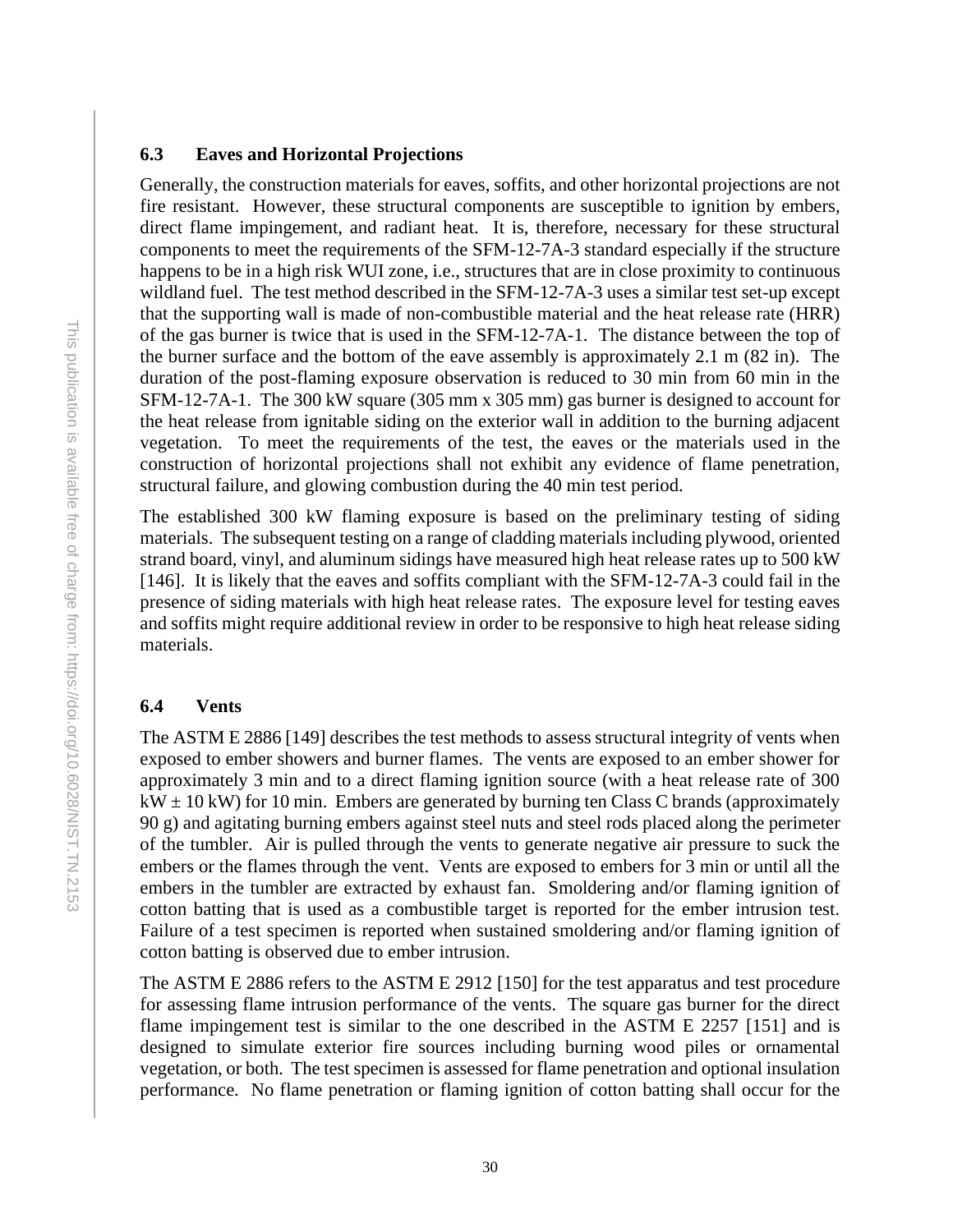test specimen to pass the test. To pass the optional criteria of insulation, the maximum temperature on the unexposed side of the vent shall not exceed 380 °C.

# <span id="page-36-0"></span>**6.5 Decks**

The SFM-12-7A-4 describes two test methods: Part A addresses under-deck flaming exposure (equivalent to the ASTM E 2632) and Part B addresses ember exposure on the decks (equivalent to the ASTM E 2726). The flaming ignition source in the under-deck test simulates the burning of combustible materials under the deck that are ignited by wildfire exposure. A square diffusion gas burner (305 mm x 305 mm) is placed under the test specimen such that the nominal distance between the top of the burner and the bottom of the test specimen is 690  $mm \pm 5$  mm. The 80 kW heat output of the gas burner and 3 min duration of flame application is based on the energy released by 1 kg of paper trash and the time it takes to burn the paper trash. For the acceptance criteria, the SFM-12-7A-4 standard specifies the maximum net peak heat release rate of 269 kW/m<sup>2</sup>, whereas the equivalent ASTM E 2632 standard has no such requirement. The heat release rate is measured using oxygen consumption calorimetry. The upper limit of 269 kW/m<sup>2</sup> (25 kW/ft<sup>2</sup>) set in the SFM standard is an arbitrary value based on the extensive testing conducted during the development of the standard. The cut-off value was chosen to ensure that the attached structural components of the wall did not get involved in burning; however, the testing of several different decking materials had suggested that the effective net PHRR (defined as: peak  $HRR =$  (peak HRR in kW-burner output in kW)/(deck surface area)) remained below 70 kW/m<sup>2</sup> in [17] and varied between 80 kW/m<sup>2</sup> and 250 kW/m<sup>2</sup> in [152].

Before the development of the SFM-12-7A-4, the decking materials were tested in accordance with the UL 723/ASTM E 84. Recently, Fabian [152] reported the comparative analysis of results from two tests methods, viz., the UL 723/ASTM E 84 and the SFM-12-7A-4 Part A. He concluded that there was no correlation between Steiner Tunnel FSI ratings (UL 723/ASTM E 84) and effective net PHRR (SFM 12-7A-4 Part A Under-Deck Flame Test) such that the Class A Steiner Tunnel FSI rating did not guarantee compliance with the SFM-12-7A-a and vice versa. However, the study suggested that PHHR measured using cone calorimetry correlated with the effective net PHRR measured in the under-deck flame test and the PHRR from cone calorimeter test could be used to predict performance of decking materials in the SFM-12-7A-4 test.

Part B of the SFM-12-7A-4 standard requires testing of decks using Class A brands (total amount of starting fuel = 2000 g  $\pm$  150g). The Class A brand is an arrayed stack of sticks which is made from 36 sticks of Douglas fir arranged in three layers of 12 sticks each. Ovendried sticks have nominal dimensions of 19 mm x 19 mm x 305 mm. The final dimensions of the formed grid are 305 mm x 305 mm x 57 mm. The brand thus formed is ignited using a gas burner with a flame temperature of 888 °C  $\pm$  28 °C. The brand is exposed to the flame for a total duration of 5 min during which the brand is rotated such that the top and bottom surfaces are exposed for 30 s each, followed by 45 s exposure of the four sides and 30 s exposure of top and bottom surfaces again. The burning brand is placed on the test specimen, and the fan is turned on to simulate wind speed of 5.3 m/s  $\pm$  0.2 m/s. The observations of flaming or glowing combustion and/or the formation of falling and flying embers are made during the 40 min test period. The test method simulates landing of flaming combustible material on the surface of the deck and assesses its combustibility and subsequent ability to ignite the adjacent wall. The equivalent ASTM E 2726 standard, however, has made a provision for selection of class of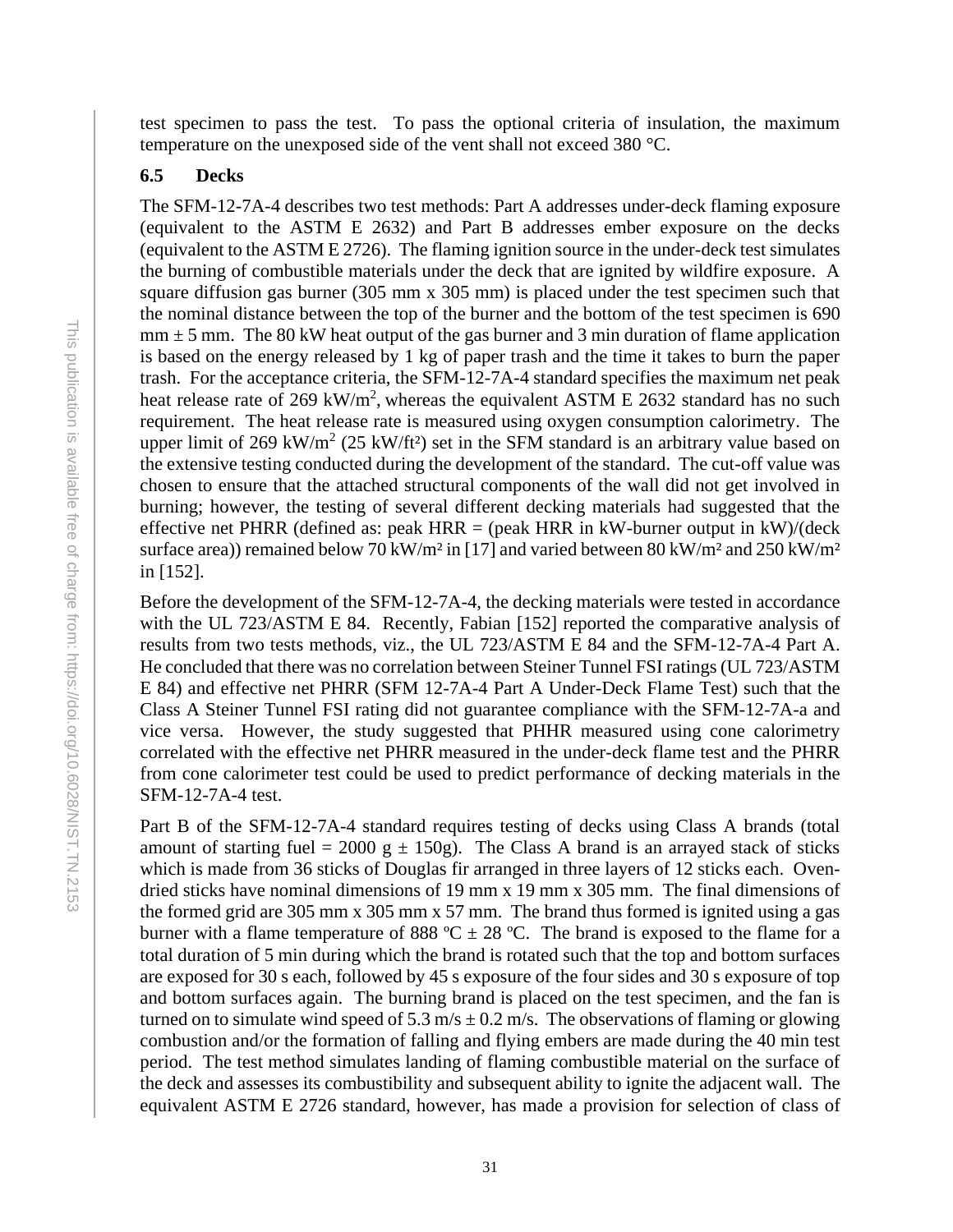brand size depending on the severity of the test. The Class B brands are smaller in size (152 mm x 152 mm x 57 mm) and mass (500 g  $\pm$  50g) and thus have less severe exposure as compared to the Class A brands.

Both parts of the decking test observe for structural failure, sustained glowing or flaming combustion, and the formation of flaming embers from decking material; however, the acceptance criteria does not relate to the ignition or contribution to the wall fire. Hasburgh et al. [17] measured the thermal exposure to the adjacent wall during both tests (under-deck and above-deck) and found that the heat flux at a distance of 152 mm (6 in) above the deck spiked between 15 kW/m² and 25 kW/m². The highest heat flux on the wall was measured during the application of the ignition source (a propane burner for the under-deck test and burning brands for the above-deck test), and very little or no contribution from the burning of the decking material was noted.

# <span id="page-37-0"></span>**6.6 Roofs**

The test methods described in the ASTM E 108 [153] define the performance of roofing materials when subjected to specific fire exposures. Roofing materials are classified as Class A, Class B, and Class C depending on the severity of fire exposure. Three types of fire exposures include intermittent flame exposure, direct flame impingement, and ember exposure. An average flame temperature of 760 °C  $\pm$  28°C is specified for the Class A and Class B roofs whereas an average temperature of 704 °C  $\pm$  28°C is used for the Class C roofs. For the flame spread test, the gas flame is applied for a period of 10 min for the Class A and Class B roofs, and the flame application time for the Class C roofs is 4 min. For the intermittent flame tests, flame is applied for 15, 8, and 3 times for the Class A, Class B and Class C roofs respectively. The flame application times for each cycle is 2 min for the Class A and Class B roofs and 1 min for the Class C roofs. The flame off times during each cycle is 2 min for all classes of roofs. For the burning brand tests, the roofs are classified based on the type of brands used for testing. The original masses for the Class A, Class B and Class C brands are specified as 2000 g  $\pm$  150 g, 500 g  $\pm$  50 g, and 9.25 g  $\pm$  1.25 g respectively. An air current of 5.3 m/s  $\pm$ 0.2 m/s is applied to all the roof tests except for flying brand test where the air current is increased to 5.4 m/s. In all the tests, observations are recorded for the appearance of sustained flaming and flame penetration through the roofing deck, the generation of flaming or glowing embers, and the structural integrity of the test specimen.

In general, structural components and assemblies are mostly tested for structural integrity when exposed to direct flames and/or embers. None of these tests, excluding the firebrand test for decks and roof, include a wind component which is often associated with wildfires. As discussed earlier, wind plays a critical role in the transition of smoldering to flaming. Moreover, most of the standard test methods are qualitative and do not make quantitative measurements.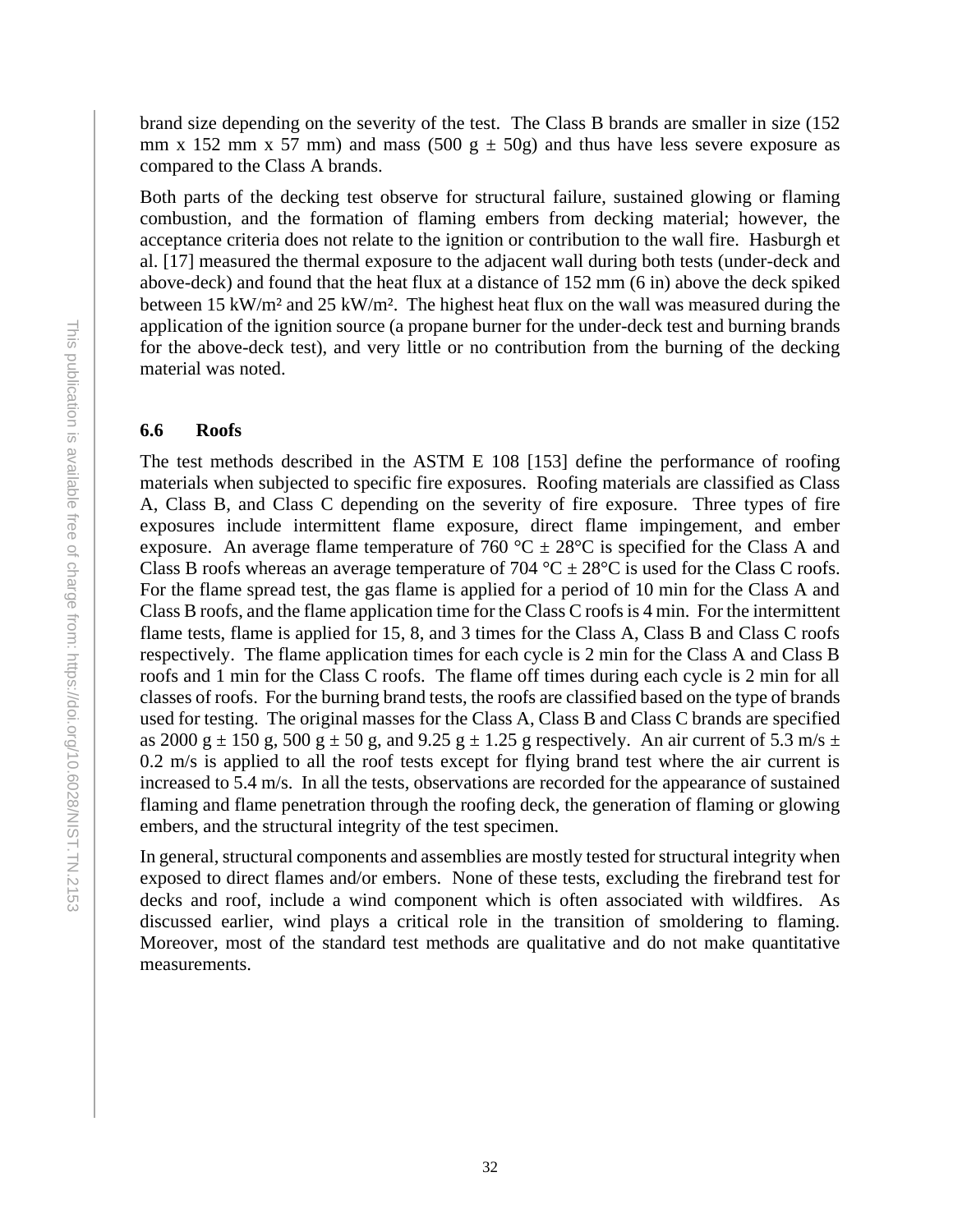# <span id="page-38-0"></span>**7 Potential Candidates for Surrogate Ignition Sources**

In this section, the surrogate ignition sources that have been studied in the published literature have been identified, and the data reported in the literature has been analyzed to characterize smoldering ignition in fuels related to wildfires. Several attributes of the desirable surrogate ignition sources are identified and reported. Ideally, a surrogate ignition source should be easyto-use, quantifiable, and capable of establishing conditions for self-sustained smoldering. The ignition (e.g., heating and oxygen availability) conditions induced by a surrogate ignition source should be repeatable and similar to those created by real piles of embers found in WUI environments.

In the early 1980s Olhemiller [129] used flat planar and tubular wire-like heaters as surrogate ignition sources to simulate light fixtures and electrical conductors that generated heat in the attic and were in constant contact with cellulosic insulation. Flat plate heaters were made by using a long, thin heating element, shaped into a raster-scan-like pattern (with less than 25 mm spacing) and sandwiched between two brass plates. The tubular heater was made by concentrically housing a heating element in a copper tube of 4.8 mm diameter. Both designs provided good temperature uniformity  $(\pm 1 \degree C$  except at the edges) and heating times to reach typical set-point temperatures spanned between 12 min and 14 min. The heater sources were coated with a thin layer of colloidal graphite paint to provide a reproducible surface emissivity. These surrogate ignition sources with different shapes were used in variety of configurations to study smolder initiation in cellulosic insulation. Minimum ignition temperatures were measured, and the results showed that the geometry of the heat source had significant influence on the smoldering ignition temperature. The time to smoldering ignition, however, was not measured. The study concluded that the larger the size of the ignition source, the lower the ignition temperature. It was shown that the minimum heat source temperature necessary to cause smoldering ignition in cellulosic insulation could be varied by at least 150 °C just by varying the heat source geometry. The author attributed this to the rate of heat losses (due to change in the configuration) and heat generation in the porous insulation.

Grishin et al. [112] determined the time to smoldering ignition of porous vegetative fuel using heated nichrome coil. A heated nichrome coil was used as a surrogate for smoldering twigs, cigarettes, and a burning match. A 1.5 mm diameter coil was formed by densely winding nichrome wire of 0.15 mm diameter. The coil was 20 mm long with a resistance of 23  $\Omega$ . The coil was heated by a controlled electrical supply to obtain temperatures in the range of 425 ºC to 1025 ºC. Within the scope of the study, the authors were able to determine the power required for minimum ignition time of the fuel. They also reported that the ignition times became almost constant but never equaled to zero at any higher power.

Pitts [154] used a heated copper plate (102 mm x 102 mm) to study smoldering ignition of porous cellulosic fuels. The heated copper plate was used to simulate heated exhaust surfaces of outdoor power equipment that could potentially ignite typical organic outdoor fuels. The copper plate was heated by 4 cartridge heaters embedded in it. The heated plate was placed in contact with porous fuel such that the dominant mode of heat transfer was conduction. Such electrical resistance heaters are easily controllable in terms of power output. Cartridge heaters consist of electrical resistance wiring inside a cylindrical housing. Applying power results in a temperature distribution along the length of the cartridge, with the center being hotter than the ends. The temperature of the copper plate was monitored using three type K thermocouples tapped in the plate. The copper plate was heated up to  $525 \degree C$  at which temperature the time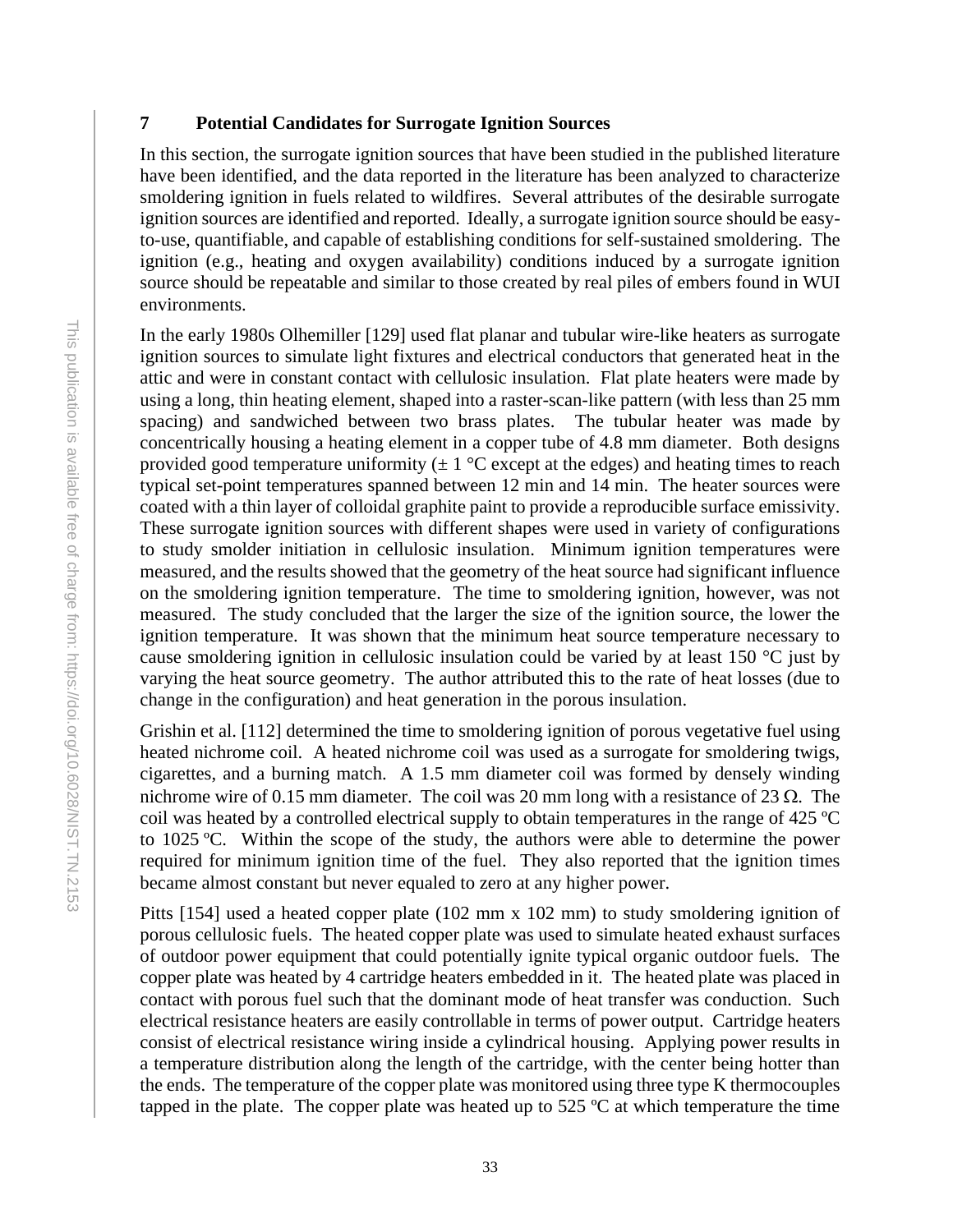to ignition for most fuels tested was within few seconds. The measured ignition times for various fuels showed exponential dependence on the temperature of the heated plate.

In an attempt to gain insights into the processes that govern the ignition of porous fuel beds by embers, Blunck and Bean [155] used a surrogate ember to ignite wood shavings. A 250 W, 6.35 mm diameter, and 51 mm long cartridge heater was used as a surrogate for an ember. The temperature of the cartridge was continually recorded using a type-K thermocouple attached to the top of the cartridge heater and was held to within  $\pm 6\%$  of the set point using PID (proportional integral derivative) controller. The cartridge heater temperatures were varied between 600 ºC and 750 ºC, and the time to ignition was recorded using a photodiode to capture the lowering of the cartridge heater and the flames resulting from the ignition event.

Santamaria et al. [23] used an electric strip heater to simulate a smoldering ember pile on wood. The strip heater measured 130 mm x  $45$  mm with a heating area of  $45$  mm x  $45$  mm. The heater was clamped to the wood samples using steel C-type clamps. The electrical heater provided a power of 150 W at 120 V. A voltage variator or variac was used to vary the electrical supply voltage between 60 V and 120 V. In this study and for the very first time, the authors attempted to calculate the heat flux from the surrogate ignition source onto the inert and also on the wooden substrates. At 60 V, the heat flux provided by the heater was not sufficient to initiate charring in the wood. Charring was observed at 90 V, but the smoldering process was not self-sustained despite heating for 30 min. At 90 V supply to the heater, the calculated heat flux at 3 mm depth in the wooden substrate was  $10 \, \text{kW/m}^2$ , whereas a maximum heat flux of 5 kW/m<sup>2</sup> was measured in the inert substrate. The lower heat flux in the inert substrate was attributed to lower thermal inertia of the inert substrate (vermiculite) resulting in lower stored energy compared to wood. The heat flux values calculated for the wooden substrate were comparable to but slightly lower than those reported by Hakes et al. [29], Salehizadeh [31], and Tao et al. [32] with real ember piles. The lower heat flux values could be attributed to absence of wind in the case of Santamaria's experiments.

In the limited number of experiments, sustained smoldering was not achieved with the electrical heater. The authors reported that the separation between the heater and the wood occurred due to shrinkage, i.e. decomposition, of the sample that decreased the efficiency of the conductive heat transfer. It also impacted the development of smoldering combustion at the surface of the sample since air currents increased convective losses but also increased oxygen supply which speeded up the oxidative reaction. The study showed that the heater allowed for a closer study of ignition by conduction of wood but that it constrained the oxygen supply at the surface (since it occupies the total surface of contact) and might prevent smoldering ignition at lower heat fluxes. The strip electric heater used by Santamaria and the heated copper plate used by Pitts have major disadvantage of restricted air supply at the smoldering front as opposed to characteristic porous ember piles that allows for more oxygen supply facilitating increased reaction rates or increased cooling of the smoldering surface and therefore increased heat losses from embers.

It is important to note here that electrical resistance heaters are capable of initiating smoldering ignition in both porous vegetative substrates and solid wooden substrates. These heaters are easy to control in terms of power output. Two heating modes can be examined. First, the heater power is controlled so that the heater/substrate interface temperature is maintained constant. The heater is powered to generate a peak heater/substrate interface temperature comparable to the peak value measured for embers. Generally, such experiments with a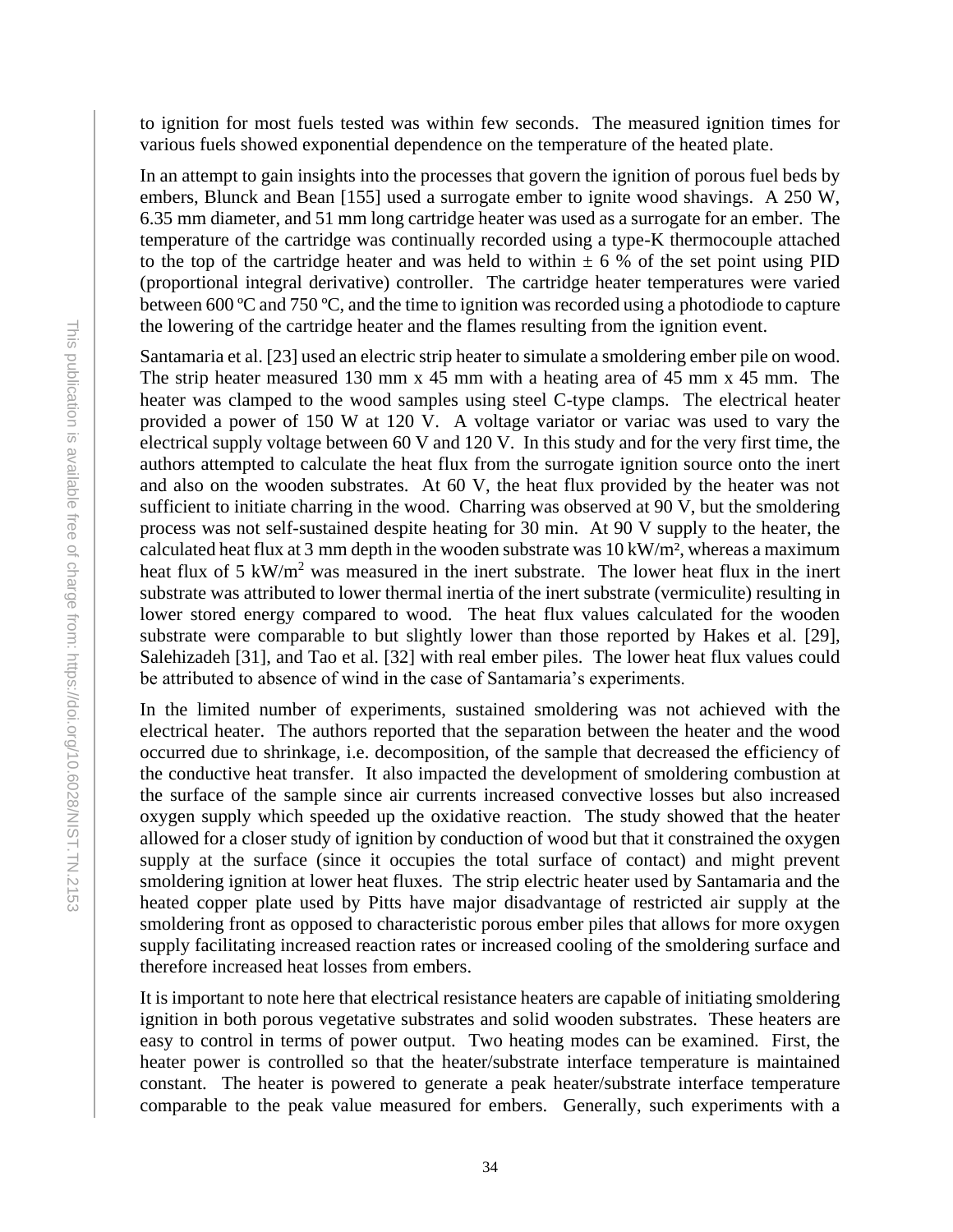surrogate ignition source typically seek to identify the lowest temperature of the ignition source or the heat flux to the substrate and the time to ignition. Second, the supplied power is kept constant. The initial power and duration of heating can be obtained from experiments similar to those performed by Hakes et al. [29], Salehizadeh [31], and Tao et al. [32]. The shape and area under the temperature/time curve for a pile of embers on an inert substrate can be matched for the heater/inert substrate experiments to determine initial power and duration of heating.

Heated metal spherical balls as surrogate ignition sources simulating metal particles from clashing power-lines or hot metal particles generated by machines, grinding, and welding have been reported by Fernandez-Pello et al. [156] and summarized in [116]. Typically, spherical metal balls of varied dimensions (2 mm to 11 mm) were pre-heated in a furnace and transported directly on the porous cellulosic fuels to observe if flaming ignition or smolder ignition occurred. Typical temperatures ranged from 575 °C to 1100 °C. The thermal properties of the material (type of metal) did not have a significant effect on ignition. For all the metals used, the temperature required for ignition decreased with increasing particle diameter. Their data suggested that for large diameter particles, ignition was primarily dependent on particle surface temperature and for small diameter particles, ignition was a function of both mass and temperature. Krause and Schmidt [118] highlighted that the ignition sources had to satisfy certain criteria according to the energy stored therein to successfully ignite a bulk material. These criteria might vary between different substrates in addition moisture content. While the spherical particles were capable of initiating ignition in porous cellulosic substrates, it is difficult to envisage the ignition of solid wood substrates using such metal particles or cylindrical rods.

It is clear from the above studies that preheated spherical metal balls and tubular electric resistance heaters are suitable as surrogate ignition sources for porous fuels. Such ignition sources in discrete forms may not be appropriate for heating flat wooden substrates or may not be representative of ember piles since the contact area between the substrate and an individual metal ball or cartridge heater is very small. The area of intimate contact at the surface takes place only at the crest of curvature between the spherical ball or cartridge heater and the flat substrate and is only a small fraction of the nominal area. Moreover, the heat losses from spherical metal balls or tubular electric heaters to the surrounding may exceed net heat flux to the substrate, and self-sustained smoldering combustion in a solid wooden substrate may not occur. For ember piles, the surrogate ignition source should have a minimum contact area with the substrate that is equivalent to the area of a typical pile of embers. Experimental studies [19, 60] have reported pile areas between 40 cm² to 80 cm² for initiation of smoldering in solid wood substrates. The studies, however, do not report the bulk density of ember piles.

For a reactive ignition source such as an ember there can be thermal interaction with the substrate, resulting in the acceleration of the ignition process. There will be some thermal interaction for a non-reactive source, but it is likely to be different in character. This difference needs to be determined experimentally in order to relate the ignition performance of surrogate ignition sources and embers on wooden substrates.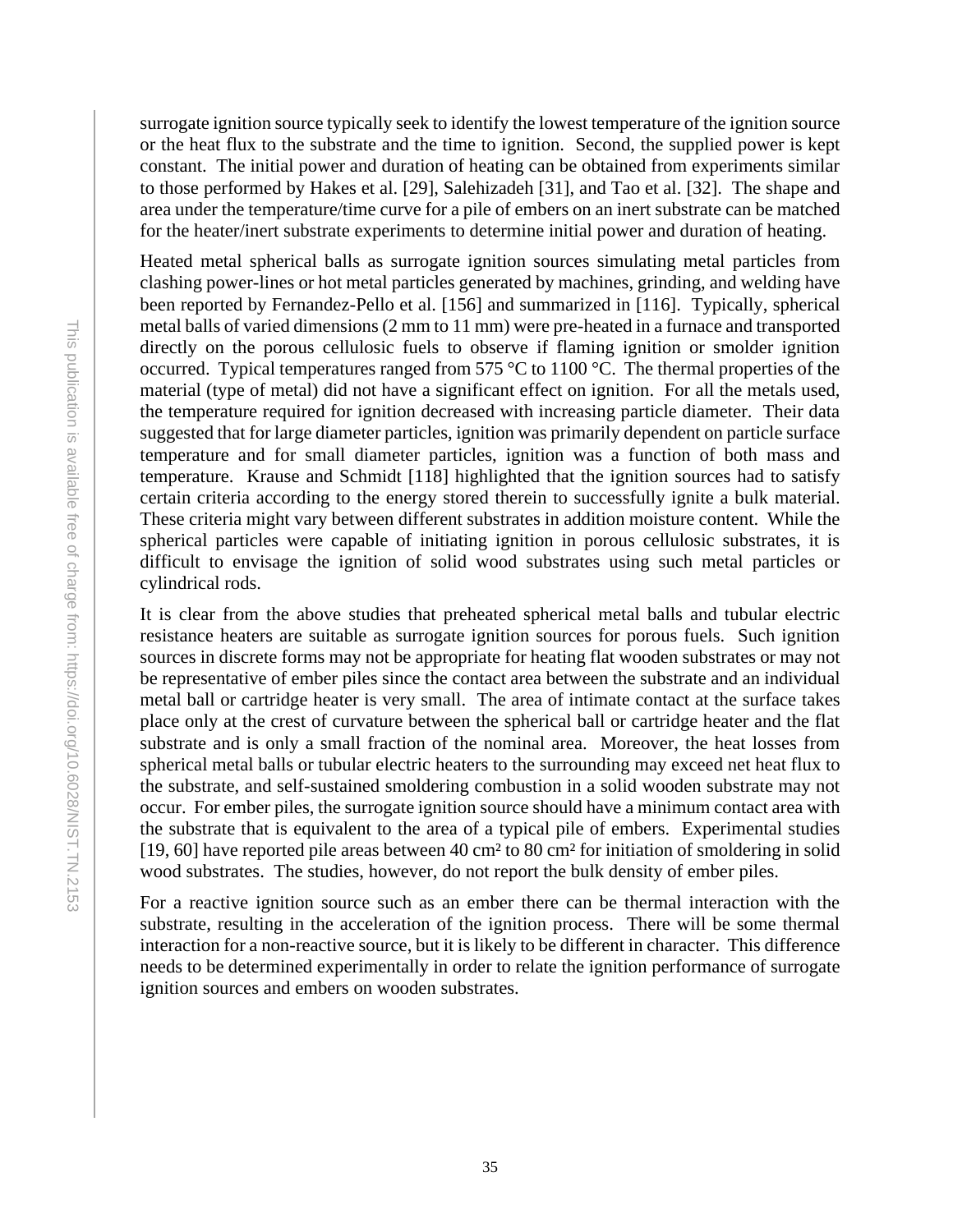#### <span id="page-41-0"></span>**8 Summary and Future Work**

This extensive literature review has indicated that previous works exist that focus discretely on ember generation and ember characterization, the ignition of wood, WUI exposures, or on other factors affecting the ignitability of wood. This review paper is unique in that it provides information on all these topics organized in systematic manner with a focus on the ignitibility of structural wood products exposed to embers during wildland fires. Additionally, this study has reviewed several surrogate ignition sources that are used to assess the smoldering propensity of wooden substrate exposed to smoldering embers.

Several case studies on structural ignitions in WUI communities have shown that indoor structural ignitions in WUI communities occur due to ember intrusion through eaves, attic vents, or openings formed in the structures due to the combined effects of radiant heat and high winds. In addition to ember exposures, many large-scale and intermediate-scale experiments have shown that embers tend to accumulate externally on solid substrates, particularly into gaps or re-entrant corner spaces. When lodged in such configurations, the heat losses from the embers to the environment are minimal and, in the presence of an increased airflow, heat production increases in the reaction zone of the ember pile, which may cause glowing ignition of the substrate and, in some cases, transition to flaming ignition. Such structural ignitions have been observed long after flaming fire has passed through WUI zones. Since wood and wood products are commonly used in US residential structures, they present ideal fuels for the occurrence of self-sustained smoldering in WUI settings.

Previous studies have characterized the onset of smoldering ignition by defining an ignition temperature. The surface temperature at the onset of smoldering ignition has been reported from 270 ºC up to 400 ºC depending on the incident heat flux. These studies have indicated that the surface temperature at ignition depends not only on the substrate but also strongly on the experimental conditions (irradiation and sample configuration) and the instrumentation used to measure the temperature. Experimental investigations of wood smoldering in response to direct contact heating from embers have shown that the contact between the embers and the substrate is critical in determining the mode of heat transfer and the probability of ignition. If the contact between the embers and the substrate is fairly good, heat transfer is most likely to occur via conduction. However, if the contact between the embers and the substrate is not perfect, heat transfer is more likely to occur via radiation and/or convection.

For determining the smoldering ignition in wood, researchers have considered different criteria including 1) glowing of the sample, 2) observation of temperatures over 400  $\degree$ C at the surface or within the sample, 3) evidence of a smolder propagation wave, 4) a characteristic point of rapid temperature increase from 297  $\degree$ C to 397  $\degree$ C on the surface of wood, 5) visual decomposition and presence of residual white ash, 6) continuous and excessive smoking, and 7) excessive production of CO during pyrolysis.

A number of studies have reported on the effects of moisture content and wind speed on the smoldering ignition of a wooden substrate. Reviews on the role of moisture content on burning behavior of solid wood have generally shown that the samples containing moisture have delayed ignition, increased ignition temperature, and reduced smoldering velocity. However, a single critical moisture content value does not exist, and it has been shown to depend on the type of fuel and the size of the ignition source. Considering the atmospheric conditions during wildfires, low relative humidity values (5 % to 10 %) in WUI regions suggest that the testing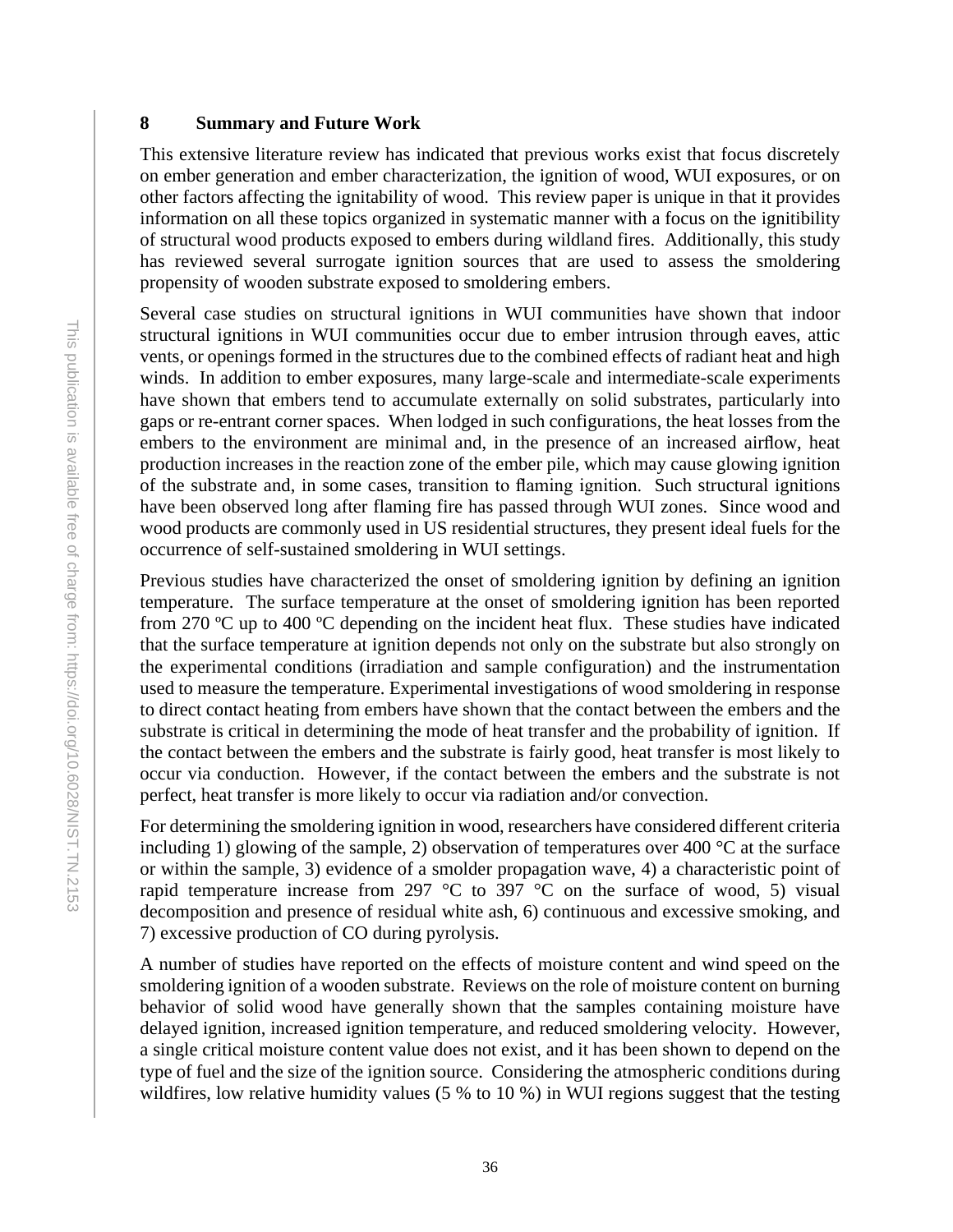of oven dry samples represents the worst-case scenario. Previous studies on the effects of wind generally concluded that airflow had two competing effects on the smoldering combustion of fuel substrate. The increased supply of oxygen could enhance pyrolysis resulting in early ignition but increased airflow could also lower the surface temperature and dilute flammable gas mixtures, thereby delaying ignition. However, previous bench-scale or intermediate-scale laboratory studies have only explored wind speeds up to 5.5 m/s. Wind speeds in the range of 8 m/s to 25 m/s have been typically recorded during wildfires. It is not known if the effects of lower wind speeds could be extrapolated to higher wind speeds.

A review of the existing test methods for assessing the ignitability of structural components and assemblies indicates that the existing State Fire Marshall (SFM) standard test methods have direct flaming exposures with a maximum heat output of 300 kW with no wind and no radiant heat exposure. Radiant heat and exposure to wind and smoldering ignition sources should also be considered since thermal radiation occurs prior to the arrival of the flame front in WUI regions and high wind conditions are often associated with wildfires. Moreover, most building codes prescribe for non-combustible construction materials to be used in high risk WUI regions, i.e., the material shall not ignite when exposed to furnace temperature of 750 °C. However, in these tests, ignition is defined as flaming, not smoldering, and samples that do ignite can still be defined as non-combustible if they lose less than 50% of their initial mass during the test. Under such exposure conditions, materials or construction assemblies designated as non-combustible can fail or present a smoldering ignition risk in real WUI fires. It is therefore necessary to develop a standard test method to assess the ignition resistance of wooden structural components to the heating conditions of real ember piles. An important step in developing such a test method is to establish a surrogate ignition source that is easy-to-use, quantifiable, and capable of establishing conditions for self-sustained smoldering.

A review of literature on potential surrogate ignition sources has shown that electrical resistance heaters are capable of initiating smoldering ignition in solid wooden substrates and their power output (and thus applied heat flux to the substrate) can be controlled. Electric heaters can be powered to generate heating conditions comparable to those measured for piles of real embers. However, direct application of electric strip heaters or heated plates to a substrate may restrict air supply at the smoldering front, as compared to porous ember piles. The impact of this change on oxygen supply and thus smoldering reaction rates must be explored.

Future experiments will explore the use of electric heaters as surrogate ignition sources for smoldering embers. The power supplied and duration of heating can be designed to match conditions measured in previous experiments using real ember piles. Preliminary experimental measurements will assess whether smoldering ignition is developed, and if so, the heating times required will be recorded. The very first step, however, would be to demonstrate the equivalence in heating between the selected surrogate ignition source and real embers. Dimensional analysis will be used to identify key parameters controlling material response under these heating conditions. It is expected that the use of surrogate ignition sources will provide a robust, accurate, and efficient approach to validate the performance of computational models designed to quantitatively predict the smoldering behavior of a combustible solid based on simulation of the chemical and physical mechanisms controlling this behavior and knowledge of the material's thermophysical properties. Further, when fully validated to capture the controlling mechanisms of smoldering ignition, such an experimental configuration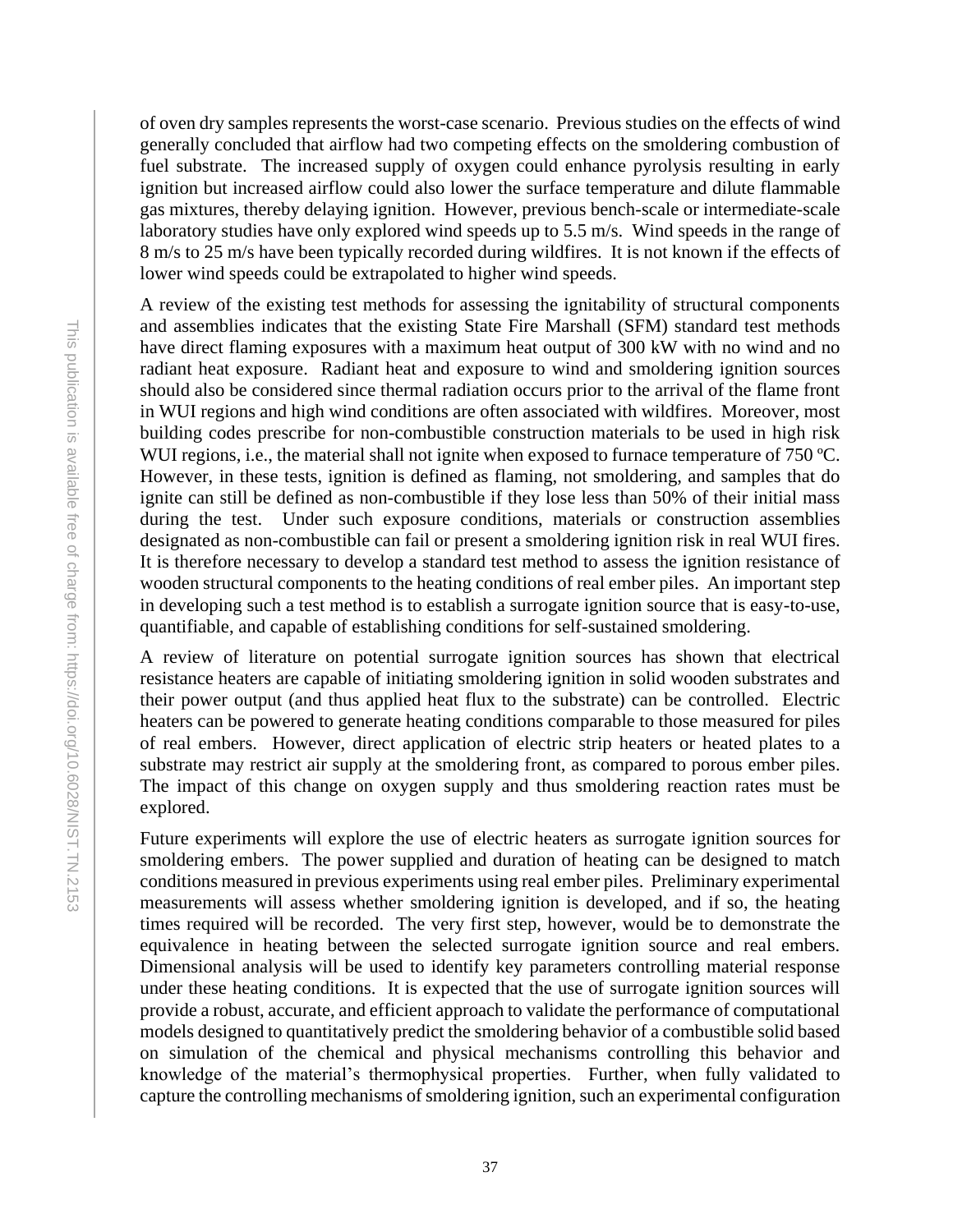may offer a valuable screening tool to evaluate the smoldering propensity of wood-based materials and products used in the WUI.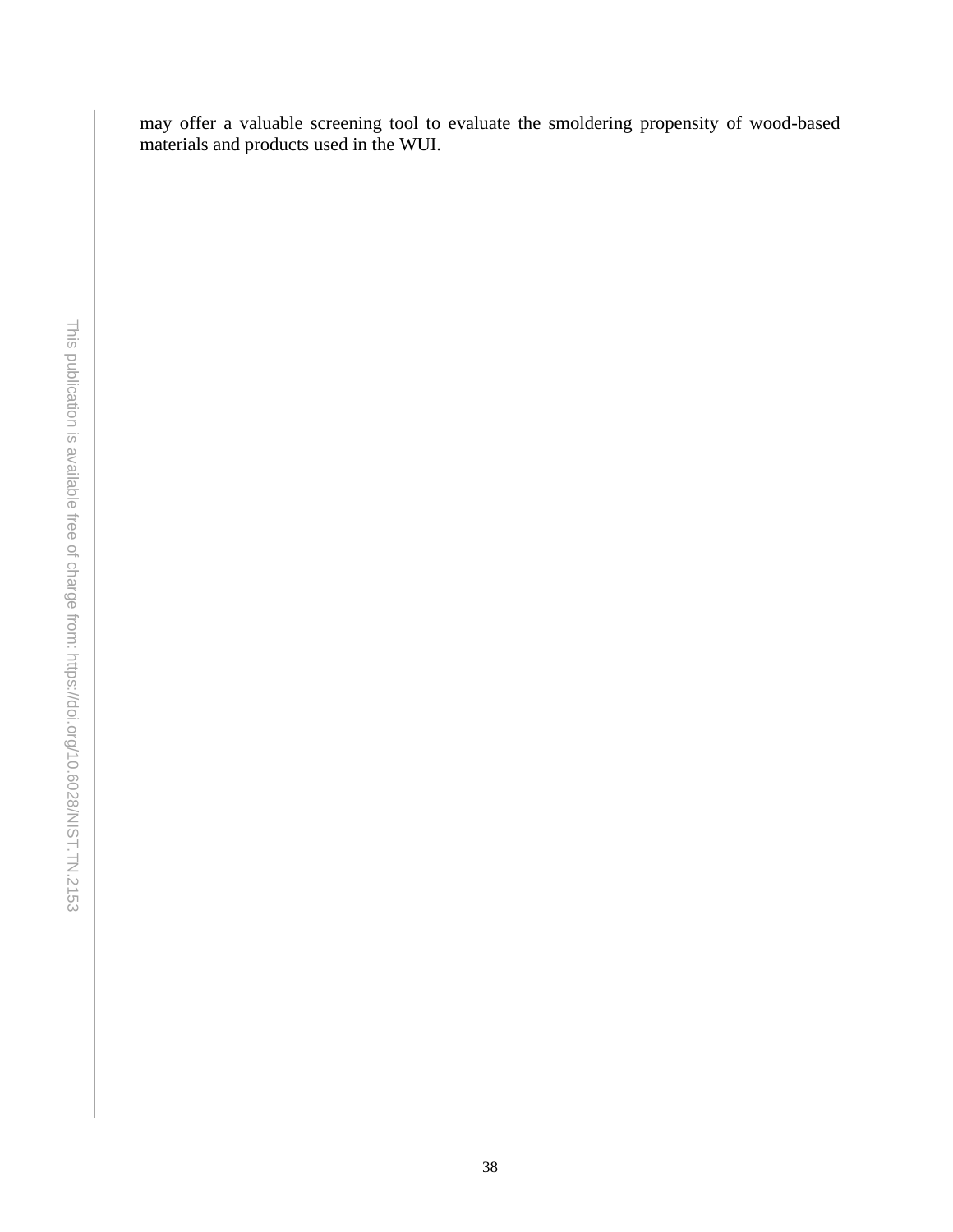## <span id="page-44-0"></span>**References**

- [1] Housssami ME, Mueller E, Thomas JC, Simeoni A, Filkov A, Skowronski N, Gallagher M, and Kermens. Experimental procedures characterizing firebrand generation in wildland fires. *Fire Technology* (2016)52: 731-751.
- [2] Cohen JD. What is the wildland fire threat to homes? In: Thompson Memorial Lecture, April 10, 2000 School of Forestry, Northern Arizona University, Flagstaff, AZ. [http://www.fs.fed.us/rm/pubs\\_other/rmrs\\_2000\\_cohen\\_j003.pdf.](http://www.fs.fed.us/rm/pubs_other/rmrs_2000_cohen_j003.pdf)
- [3] Cohen J. An Analysis of wildland-urban fire with implications for preventing structure ignitions. [https://www.eenews.net/assets/2019/01/08/document\\_gw\\_02.pdf](https://www.eenews.net/assets/2019/01/08/document_gw_02.pdf)
- [4] Manzello S and Quarles SL. Special section on structure ignition in wildland-urban interface fires. *Fire Technology* (2017) 53; 425-427.
- [5] Quarles SL. Vulnerabilities of buildings to wildfire exposures. Article in Surviving Wildfire, August 2019. [https://surviving-wildfire.extension.org/vulnerabilities-of](https://surviving-wildfire.extension.org/vulnerabilities-of-buildings-to-wildfire-exposures/)[buildings-to-wildfire-exposures/](https://surviving-wildfire.extension.org/vulnerabilities-of-buildings-to-wildfire-exposures/)
- [6] Maranghides A and Mell W. Framework for addressing the national wildland urban interface fire problem-Determining fire and ember exposure zones using a WUI hazard scale. NIST Technical Note 1748. January 2013.

http://dx.doi.org/10.6028/NIST.TN.1748

- [7] Babrauskas V. Firebrands and embers. In Encyclopedia of Wildfires and Wildland-Urban Interface (WUI) Fires. S.L. Manzello (ed.) [https://doi.org/10.1007/978-3-319-](https://doi.org/10.1007/978-3-319-51727-8_3-1) [51727-8\\_3-1](https://doi.org/10.1007/978-3-319-51727-8_3-1)
- [8] Koo E, Pagni PJ, Weise DR, and Woycheese JP. Firebrand and spotting ignition in large-scale fires. *International Journal of Wildland Fire* (2010)19; 818-843.
- [9] Manzello SL, Suzuki S., Gollner MJ. And Fernandez-Pello AC. Role of firebrand combustion in large outdoor fire spread. *Progress in Energy and Combustion Science* (2020) 76;100801.<https://doi.org/10.1016/j.pecs.2019.100801>
- [10] Mell WE, Manzello SL, Maranghides A, Butry D, and Rehm RG. The wildland-urban interface fire problem-current approaches and research need. *International Journal of Wildland Fire* (2010) 19: 238-251.
- [11] Quarles SL, Valachovic Y, Nakamura GM, Nader GA, and Lasaux MJ. Home survival in wildfire-prone areas: Building materials and design considerations. University of California Agriculture and Natural Resources, Publication 8393. May 2010. <https://escholarship.org/content/qt4vt8w5qk/qt4vt8w5qk.pdf?t=p1zfsl>
- [12] Fact sheet: wildland–urban interface building codes. California Department of Forestry and Fire Protection, May 2007. Available at http://www.fire.ca.gov/fire\_prevention/downloads/BSR\_fact\_sheet.pdf
- [13] Manzello S and Quarles SL. Summary of Workshop on Structure ignition in Wildland-Urban Interface (WUI) Fires. NIST Special Publication 1198 (2015). http://dx.doi.org/10.6028/NIST.SP.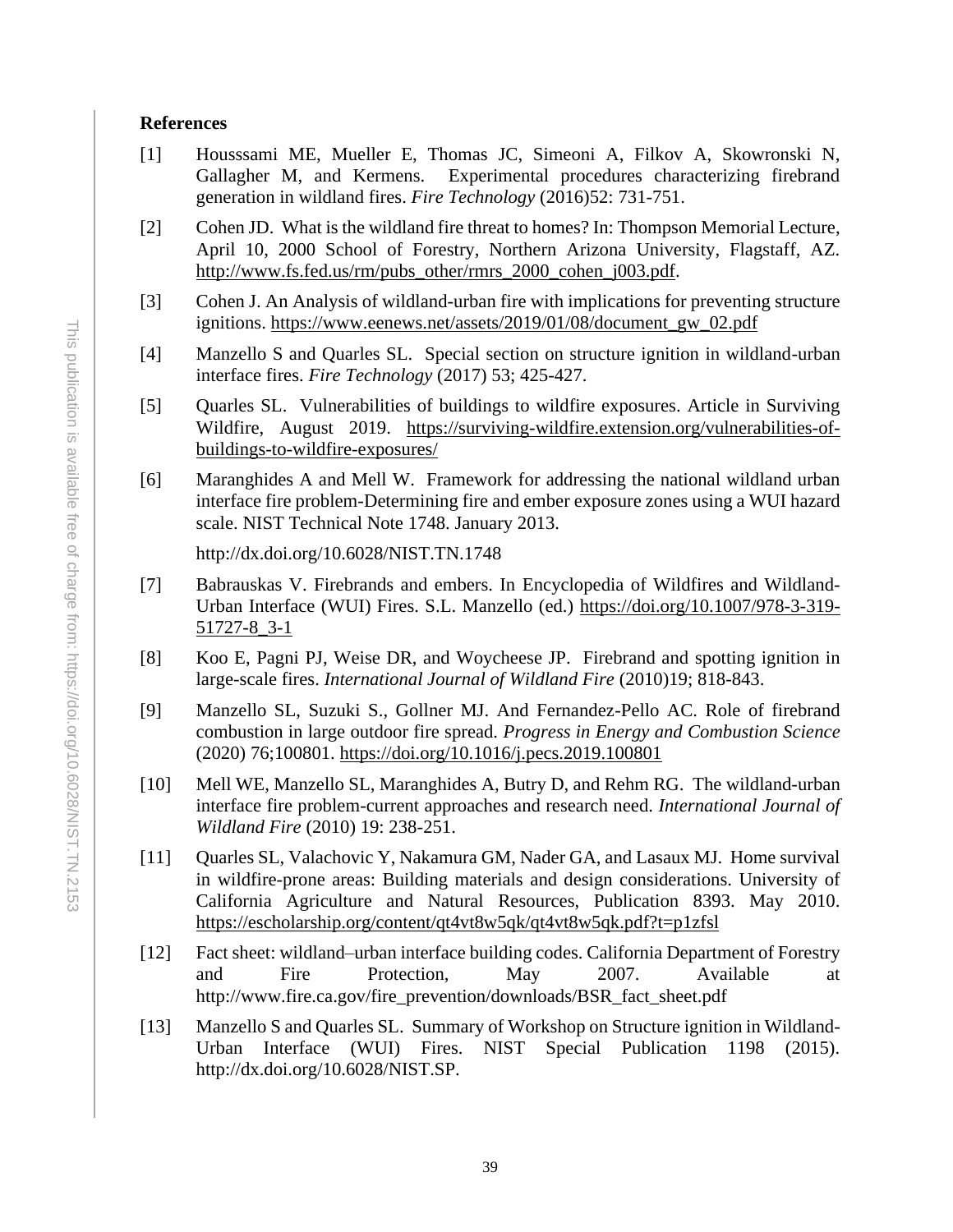- [14] Santoso MA, Christensen EG, Yang J, and Rein G. Review of the transition from smouldering to flaming combustion in wildfires. *Frontiers in Mechanical Engineering* (2019)5; 49, 1-20.
- [15] Pagni PJ. Causes of the 20 October 1991 Oakland Hills Conflagration. *Fire Safety Journal* (1993) 21; 331-339.
- [16] Gollner MJ. Pathways to fire spread in the wildland urban interface (WUI). In Summary of workshop on structure ignition in wildland-urban interface. September 2015. 1198 http://dx.doi.org/10.6028/NIST.SP.
- [17] Hasburgh LE, Zelinka SL, and Stone DS. Laboratory investigation of fire transfer from exterior wood decks to buildings in the wildland–urban interface. *Fire Technology* (2017) 53: 517–534. DOI: 10.1007/s10694-016-0588-0
- [18] Pellegrino JL, Bryner NP, and Johnsson EL. Wildland-Urban Interface Fire Research Needs, Workshop Summary Report. NIST Special Publication 1150, May 2013. http://dx.doi.org/10.6028/NIST.SP.1150.
- [19] Manzello SL, McAllisterS, Suzuki S, Blanchi R, Pastor E, and Ronchi E. Large Outdoor Fires and the Built Environment (LOF&BE): Summary of Workshop at Interflam 2019. NIST SP 1241. August 2019. https://doi.org/10.6028/NIST.SP.1241
- [20] Waterman TE, and Takata AN. Laboratory study of ignition of host materials by firebrands. Final Technical Report Project J6142-OCD Work Unit 2539A. June 1969.
- [21] Manzello SL, Park SH, and Cleary TG. Investigation on the ability of glowing firebrands deposited within crevices to ignite common building materials. *Fire Safety Journal* (2009) 44; 894-900.
- [22] Manzello SL, Cleary TG, Shields JR, and Yang JC. Urban-Wildland Fires: On the ignition of fuel beds by firebrands. *Fire and Materials* (2006) 30: 77-87.
- [23] Santamaria S, Kempna K, Thomas JC, Houssami M E, Mueller E, Kasimov D, Filkov A, Gallagher MR, Skowronski N, Hadden R, and Simeoni A. Investigation of structural wood ignition by firebrand accumulation. In proceedings of The First International Conference on Structural Safety under Fire & Blast, At Glasgow, Scotland, UK. September 2015.
- [24] Suzuki S, Johnsson E., Maranghides A, and Manzello SL. Ignition of wood fencing assemblies exposed to continuous wind-driven firebrand showers. *Fire Technology*  (2016) 15(4); 1051-1067.
- [25] Manzello SL, Suzuki S, and Daisaku Nii. Full-scale experimental investigation to quantify building component ignition vulnerability from mulch beds attacked by firebrand showers. *Fire Technology* (2017) 53 (2); 535-551.
- [26] Kasymov D and Paletsky A. Effect of a fire retardant on the ignition of pine wood exposed to smoldering particles of pine bark, EPJ Web of Conferences (2017) 159; 00026. DOI: 10.1051/epjconf/201715900026.
- [27] Suzuki S and Manzello SL. On the development and characterization of a reduced scale continuous feed firebrand generator. *Fire Safety Science* 10: 1437-1448.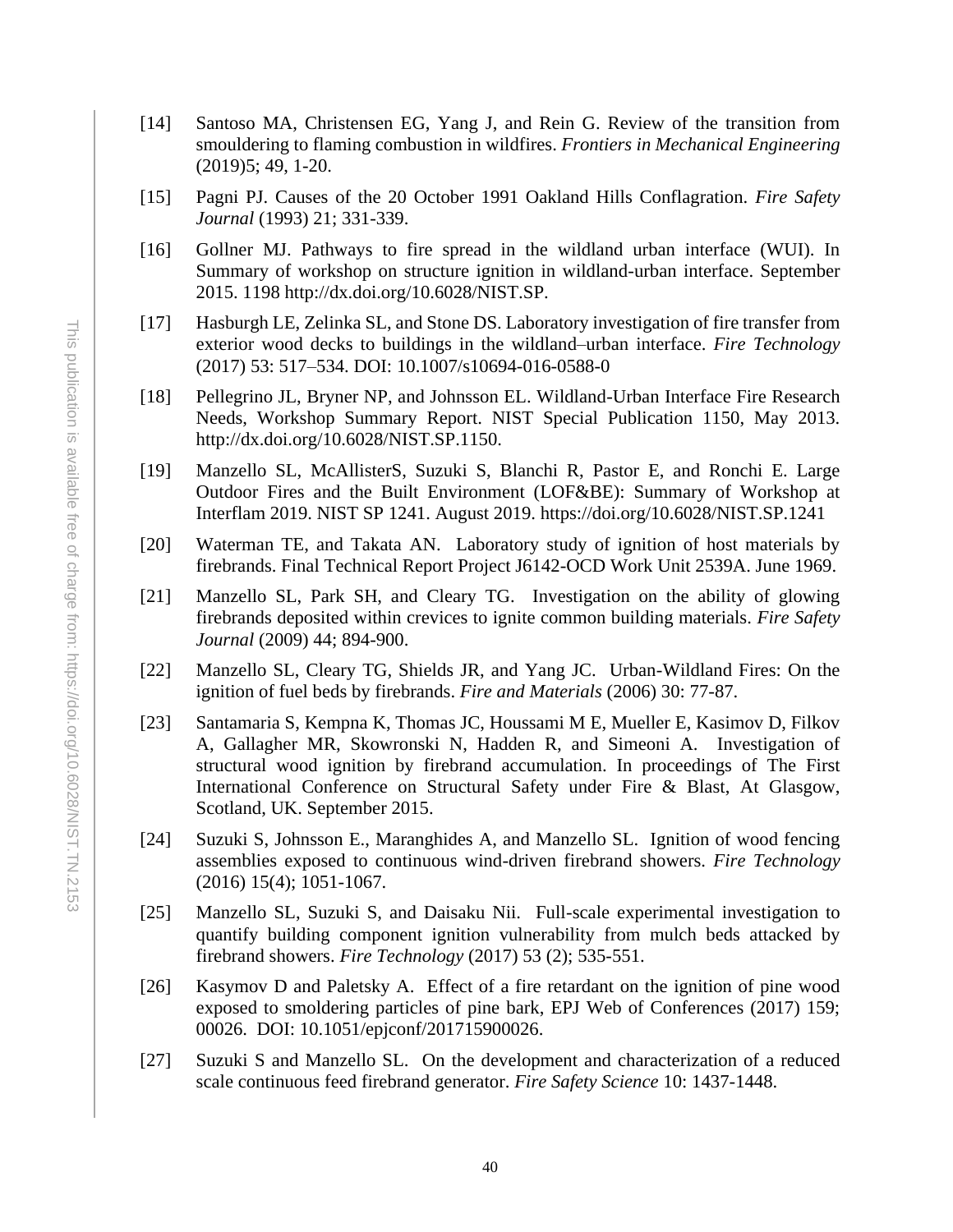- [28] Manzello SL, and Suzuki S. Exposing decking assemblies to continuous wind-driven firebrand showers. In proceedings of the  $11<sup>th</sup>$  International Symposium, International Association for Fire Safety Science, (2013) pp 1339-1352.
- [29] Hakes RSP, Salehizadeh H, Weston-Dawkes MJ, and Gollner MJ. Thermal characterization of firebrand piles. *Fire Safety Journal* (2019) 104; 34-42. <https://doi.org/10.1016/j.firesaf.2018.10.002>
- [30] Kim DK, and Sunderland PB. Fire ember pyrometry using a color camera. *Fire Safety Journal* (2019) 106; 88-93.<https://doi.org/10.1016/j.firesaf.2019.04.006>
- [31] Salehizadeh H. Critical Ignition Conditions of Structural Materials by Cylindrical Firebrands. (2019) Masters Thesis, University of Maryland.
- [32] Tao Z, Bathras B, Kwon B, Biallas B, Gollner M, and Yang R. Effect of firebrand size and geometry on heating from a smoldering pile under wind. *Fire Safety Journal*. <https://doi.org/10.1016/j.firesaf.2020.103031>
- [33] Urban JL, Vicariotto M, Dunn-Rankin D and Fernandes-Pello CA. Temperature measurement of glowing embers with color pyrometry. *Fire Technology* (2019) 55; 1013-1026. https://doi.org/10.1007/s10694-018-0810-3
- [34] Bearinger ED, Hodges JL, Yang F, Rippe CM, Lattimer BY. Localized heat transfer from firebrands to surfaces. *Fire Safety Journal* (2020) https://doi.org/10.1016/j.firesaf.2020.103037
- [35] Atreya A, Carpentier C, Harkleroad M. Effect of sample orientation on piloted ignition and flame spread. Fire Safety Science -Proceedings of the first international symposium. Hemisphere, Washington, 1986, pp 97-109.
- [36] Janssens M. Piloted ignition of wood: A review. *Fire and Materials* (1991)15; 151- 167.
- [37] Shen DK, Fang MX, and Chow WK. Ignition of wood-based materials by thermal radiation. *International Journal on Engineering Performance-Based Fire Codes* (2006) 8 (2); 69-83.
- [38] Bilbao R, Mastral JF, Aldea ME, Ceamanos J, and Betran M. Experimental and theoretical study of the ignition and smoldering of wood including convective effects. *Combustion and Flame* (2001) 126; 1363-1372.
- [39] Gratkowski MT, Dembsey NA, and Beyler CL. Radiant smoldering ignition of plywood. *Fire Safety Journal* (2006) 41; 427-443.
- [40] Schaffer EL. Smoldering initiation in cellulosics under prolonged low-level heating. *Fire Technology* (1980)16(1); 22-28.
- [41] Swann J, Hartman J, and Beyler C. Study of radiant smoldering ignition of plywood subjected to prolonged heating using the cone calorimeter, TGA, and DSC. Fire Safety Science- proceedings of the 9th international symposium, pp.155-166. Doi: 10.3801/IAFSS.FSS.9-155.
- [42] Yang L, Guo Z, Ji J, and Fan W. Experimental study on spontaneous ignition of wood exposed to variable heat flux. Journal of Fire Sciences (2005) 23; 405-416.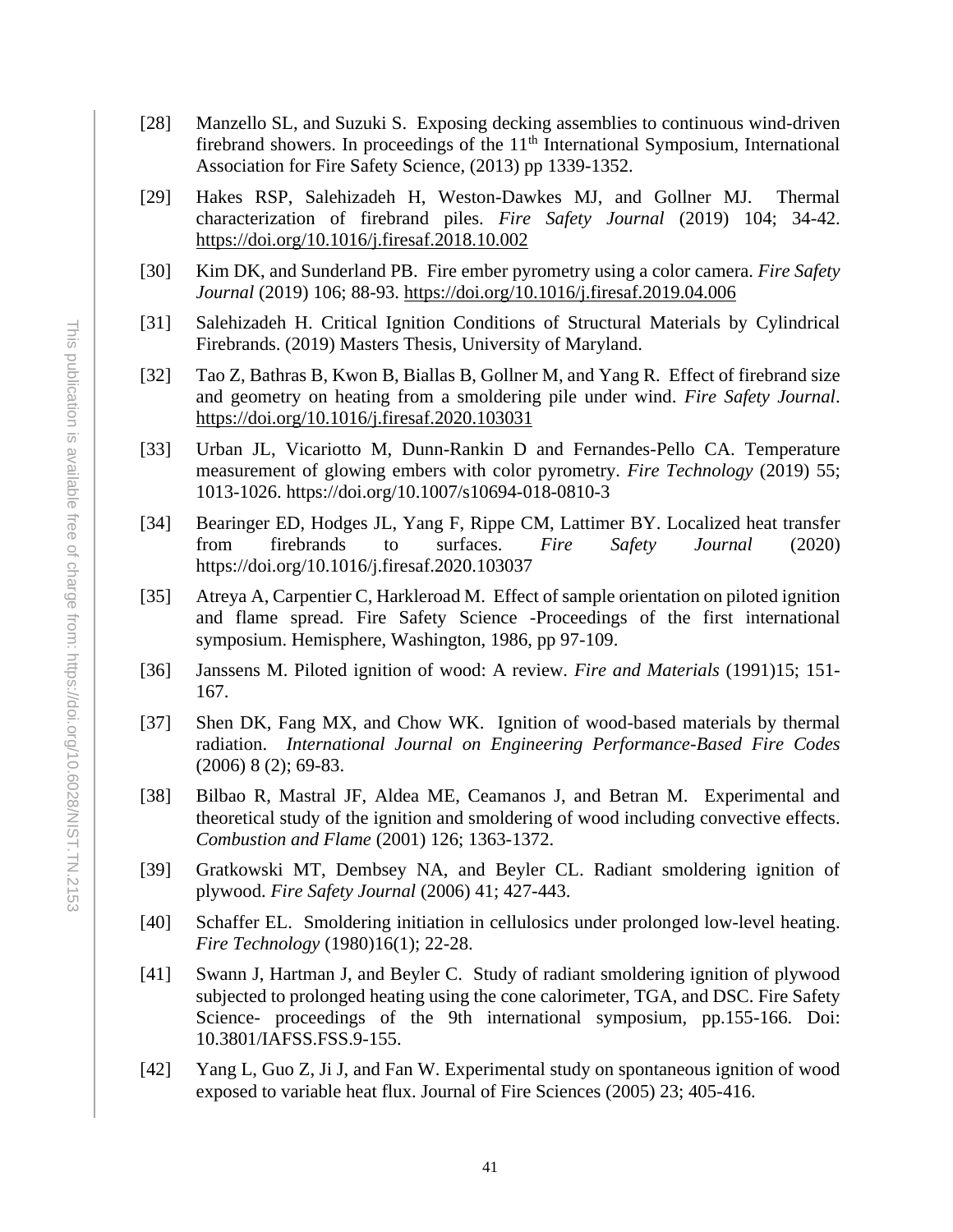- [43] Boonmee N, Quintiere JG. Glowing and flaming autoignition of wood. In: Twentyninth Symposium (international) on combustion. The Combustion Institute; 2002. p. 289–96.
- [44] Boonmee N, Quintiere JG. Glowing ignition of wood: the onset of surface combustion. In: Thirtieth symposium (international) on combustion. The Combustion Institute; 2004.
- [45] Fangrat J, Hasemi Y, Yoshida M, and Hirata T. Surface temperature at ignition of wooden based slabs. *Fire Safety Journal* (1996); 249-259.
- [46] Kuznetsov VT and Filkov AI. Ignition of various wood species by radiant energy. *Combustion, Explosion, and Shock Waves* (2011) 47 (1); 65-69.
- [47] McAllister S, Critical mass flux for flaming ignition of wet wood. *Fire Safety Journal* (2013) 16; 200-206.<https://doi.org/10.1016/j.firesaf.2013.09.002>
- [48] Lardet P, Georges V, Terrei L, and Nichane M. An engineering model for ignition and extinction of wood flames using bench-scale data. *Journal of Physics*: Conference Series 1107 (2018). Doi: 10.1088/1742-6596/1107/3/032005.
- [49] Moghtaderi B, Novozhilov V, Fletcher DF, and Kent JH. A new correlation for benchscale piloted ignition data of wood. *Fire Safety Journal* (1997) 29: 41-59.
- [50] McAllister S and Finney M. Autoignition of wood under combined convective and radiative heating. Proceedings of the Combustion Institute (2017)36: 3073-3080.
- [51] Steckler KD, Evans DD, and Snell JE. Preliminary Study of the 1991 Oakland Hills Fire and Its Relevance to Wood-Frame, Multi-Family Building Construction, NISTIR 4724, National Institute of Standards and Technology, Gaithersburg, MD (1991).
- [52] Cohen JD, and Stratton RD. Home destruction examination Grass Valley Fire. USDA Forest Service Report R5-TP-026b. 2008.
- [53] Cohen JD. An Examination of the Summerhaven, Arizona Home Destruction Related to the Local Wildland Fire Behavior during the June 2003 Aspen Fire, US Department of Agriculture, Forest Service, Rocky Mountain Research Station, Missoula, MT (2003).
- [54] Maranghides A and Mell W. A case study of a community affected by the Witch and Guejito fires. NIST Technical Note 1635. April 2009.
- [55] Caton SE, Hakes RSP, Gollner MJ, Gorham DJ, and Zhou A. Review of pathways for building fire spread in the wildland urban interface Part I: Exposure conditions. *Fire Technology* (2017) 53: 429-473. DOI: 10.1007/s10694-016-0589-z.
- [56] Hakes RSP, Caton SE, Gollner MJ, Gorham DJ. A review of pathways for building fire spread in the wildland urban interface Part II: Response of components and systems and mitigation strategies in the United States. *Fire Technology* (2017) 53: 475-515. DOI: 10.1007/s10694-016-0601-7
- [57] Laranjeiraa J, Cruz H. Building vulnerabilities to fires at the wildland urban interface. Chapter 3 in Advances in Forest Fire Research- Fire Management. Editors: Imprensa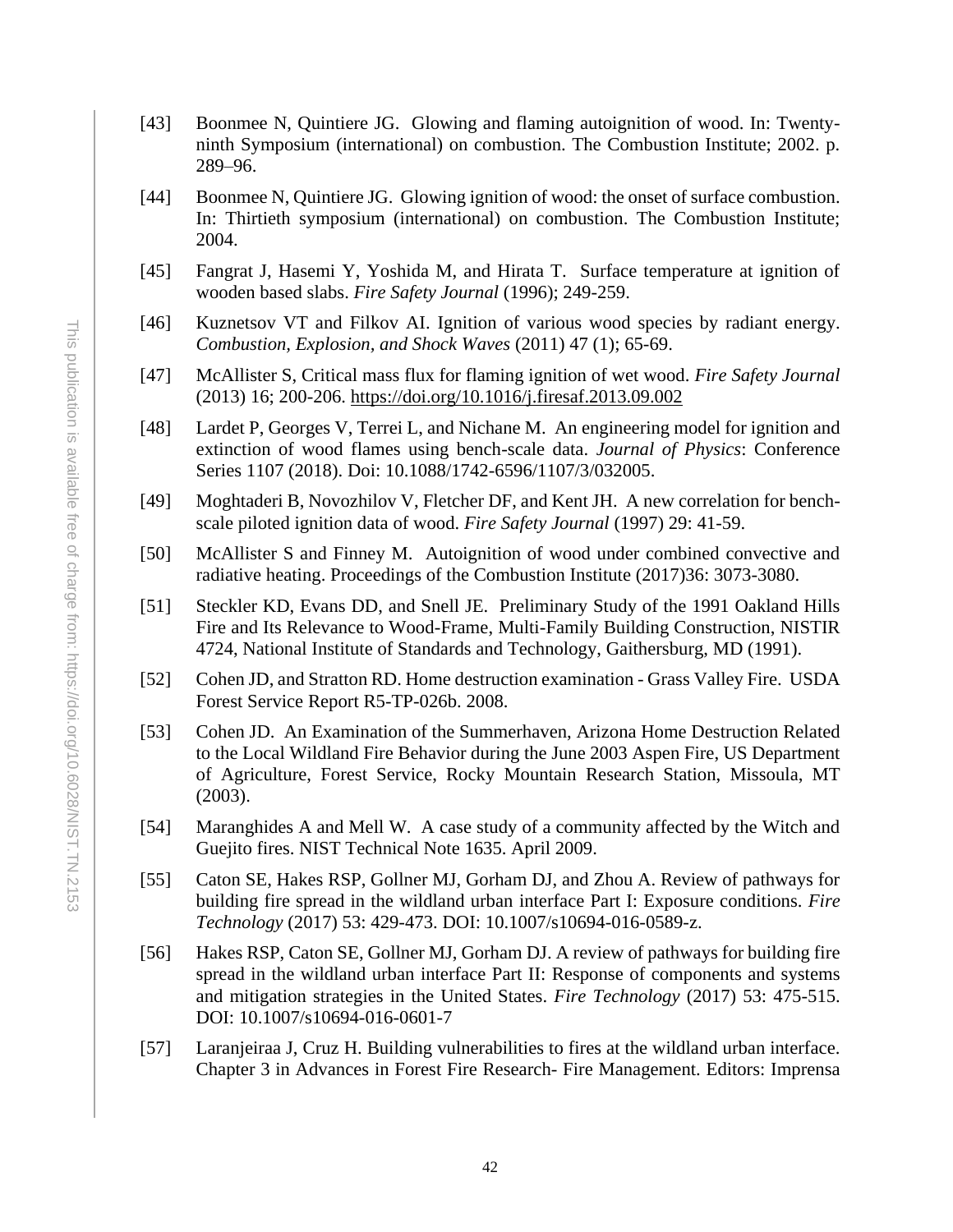da Universidade de Coimbra. Available at http://dx.doi.org/10.14195/978-989-26- 0884-6\_76

- [58] Grishin AM, Filkov AI, Loboda EL, Reyno VV, Kozlov AV, Kuznetsov VT, Kasymov DP, Andreyuk SM, Ivanov AI, and Stolyarchuk. A field experiment on grass fire effects on wooden constructions and peat layer ignition. *International Journal of Wildland Fire* (2014) 23; 445-449. [http://dx.doi.org/10.1071/WF12069.](http://dx.doi.org/10.1071/WF12069)
- [59] Stephens SL, Molina DM, Carter R, Martin RE. Comparison of Fuel Load, Structural Characteristics, and Infrastructure Before and After the Oakland Hills Tunnel Fire, in Weise, D, R. and Martin, R. E., eds., *The Biswell Symposium: Fire Issues and Solutions in Urban Interface and Wildland Ecosystems*, General Technical Report PSW-GTR-158, US Department of Agriculture, Forest Service, Pacific Southwest Research Station, Albany, CA, 189-191 (2005).
- [60] Maranghides A, Mc Namara D, Mell W, Trook J, and Toman B. A case study of a community affected by the Witch and Guejito fires report: #2-Evaluating the effects of hazard mitigation actions on structure ignitions. NIST Technical Note 1796. May 2013. http://dx.doi.org/10.6028/NIST.TN.1796
- [61] Maranghides A and McNamara D. 2011 Wildland urban interface Amarillo fire report #2- Assessment of fire behavior and WUI measurement science. NIST TN 1909. February 2016. [http://dx.doi.org/10.6028/NIST.ITN.1909.](http://dx.doi.org/10.6028/NIST.ITN.1909)
- [62] Cohen JD and Butler BW. Modeling potential structure ignitions from flame radiation exposure with implications for wildland/urban interface fire management. 13th Fire and Forest Meteorology Conference. Lorne, Australia 1996.
- [63] Maranghides A, Mell W, Ridenour K, McNamara D. Initial Reconnaissance of the 2011 Wildland-Urban Interfaces Fires in Amarillo, Texas. NIST TN 1708.

http://dx.doi.org/10.6028/NIST.TN.1910

- [64] Ramsay GC, McArthur NA, and Dowling VP, Preliminary-results from an examination of house survival in the 16 February 1983 bushfires in Australia, *Fire and Materials* (1987)**11**: 49-51.
- [65] Leonard JE, and McArthur NA, [A History of Research into Building Performance in](http://www.cmmt.csiro.au/research/papers/abstract.cfm/30)  [Australian Bushfires,](http://www.cmmt.csiro.au/research/papers/abstract.cfm/30) *Proceedings of the Australian Bushfire 99 Conference*, Albury, NSW, Australia, 219–225 (1999).
- [66] Blanchi R. and Leonard J. Investigation of Bushfire Attack Mechanisms Resulting in House Loss in the ACT Bushfire 2003, Bushfire CRC Report CMIT Technical Report - 2005-478 (April 2005).
- [67] Viegas DX, Almedia M, Raspo J, Oliveria R, Vigeas CX. Ignition of mediterranean fuel beds by several types of firebrands. *Fire Technology* (2014) 50: 61-77.
- [68] Ganteaume A, Guijarro M, Jappiot M, Hernando C, Lampin-Maillet C, Perez-Gorostiaga P, and Vega JA. Laboratory characterization of firebrands involved in spot fires. *Annals of Forest Science* (2011) 68: 531-541.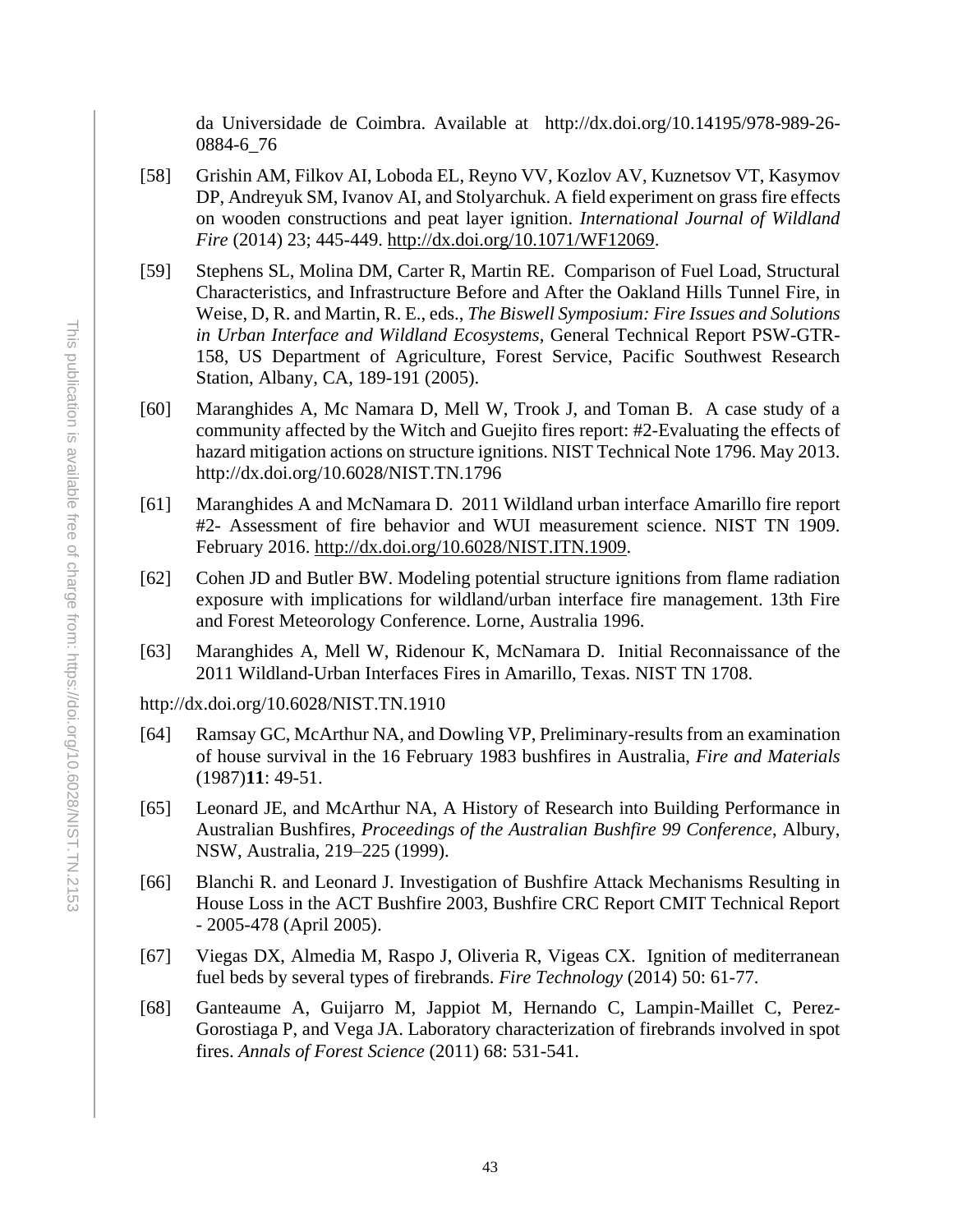- [69] Manzello SL, Maranghides A, Mell WE. Firebrand generation from burning vegetation. *International Journal of Wildland Fire* (2007) 16: 458–462. doi:10.1071/WF06079
- [70] Manzello SL and Foote EID. Characterizing firebrand exposure from wildlandurbaninterface (WUI) fires: results from the 2007 Angora fire. *Fire Technology* (2014) 50: 105–124.
- [71] Pellegrino JL, Bryner NP, Johnsson EL. Wildland-urban interface fire research needs workshop summary report. NIST (2013).
- [72] Warey A. Influence of thermal contact on heat transfer from glowing firebrands. *Case Studies in Thermal Engineering* (2018) 12; 301-311.
- [73] Ganteaume A, Maillet CL, Guijarro M, Hernando C, Jappiot M, Fonturbel T, Rerez-Gorostiaga P, and Vega JA. Spot fires: fuel bed flammability and capability of firebrands to ignite fuel beds. *International Journal of Wildland Fire* (2009)18: 951- 969.
- [74] Ellis PFM. The Likelihood of ignition of dry-eucalypt forest litter by firebrands. *International Journal of Wildfire* (2015) 24: 225-235.
- [75] Urban JL, Zak CD, and Fernandez Pello C. Spot fire ignition of natural fuels by hot aluminum particles. *Fire Technology* (2018) 54; 797-808.
- [76] Moghtaderi B, Poepowati T, Kennedy EM, and Dlugogorski BZ. The role of extinction on the re-ignition potential of wood-based embers in bushfires. *International Journal of Wildland Fire* (2007)16: 547-555.
- [77] Matvienko OV, Kasymov DP, Filkov AI, Daneyko OI, and Gorbatov DA. Simulation of fuel bed ignition by wildland firebrands. *International Journal of Wildland Fire* (2018) 27: 550-561.
- [78] Hedayati F, Bahrani B, Zhou A, Quarles SL and Gorham DJ. A framework to facilitate firebrand characterization. *Frontiers in Mechanical Engineering* (2019) 5: 43 *doi: 10.3389/fmech.2019.00043.*
- [79] Blunck DL, Butler B, Bailey J, and Wagenbrenner N. Multi-Scale Study of Ember Production and Transport under Multiple Environmental and Fuel Conditions. Final Report FSP PROJECT ID:15-1-04-9, October 2019.
- [80] Suzuki S, Brown A, Manzello SL, Suzuki J, and Hayashi Y. Firebrands generated from a full-scale structure burning under well-controlled laboratory conditions. *Fire Safety Journal* (2014) 63: 43-51.
- [81] Suzuki S and Manzello S. Firebrand production from building components fitted with siding treatments. *Fire Safety Journal* (2016) 80: 64-70.
- [82] Suzuki S and Manzello S. Investigating effect of wind speeds on structural fire brand generation in laboratory scale experiments. *International Journal of Heat and Mass Transfer* (2019) 130: 135-140.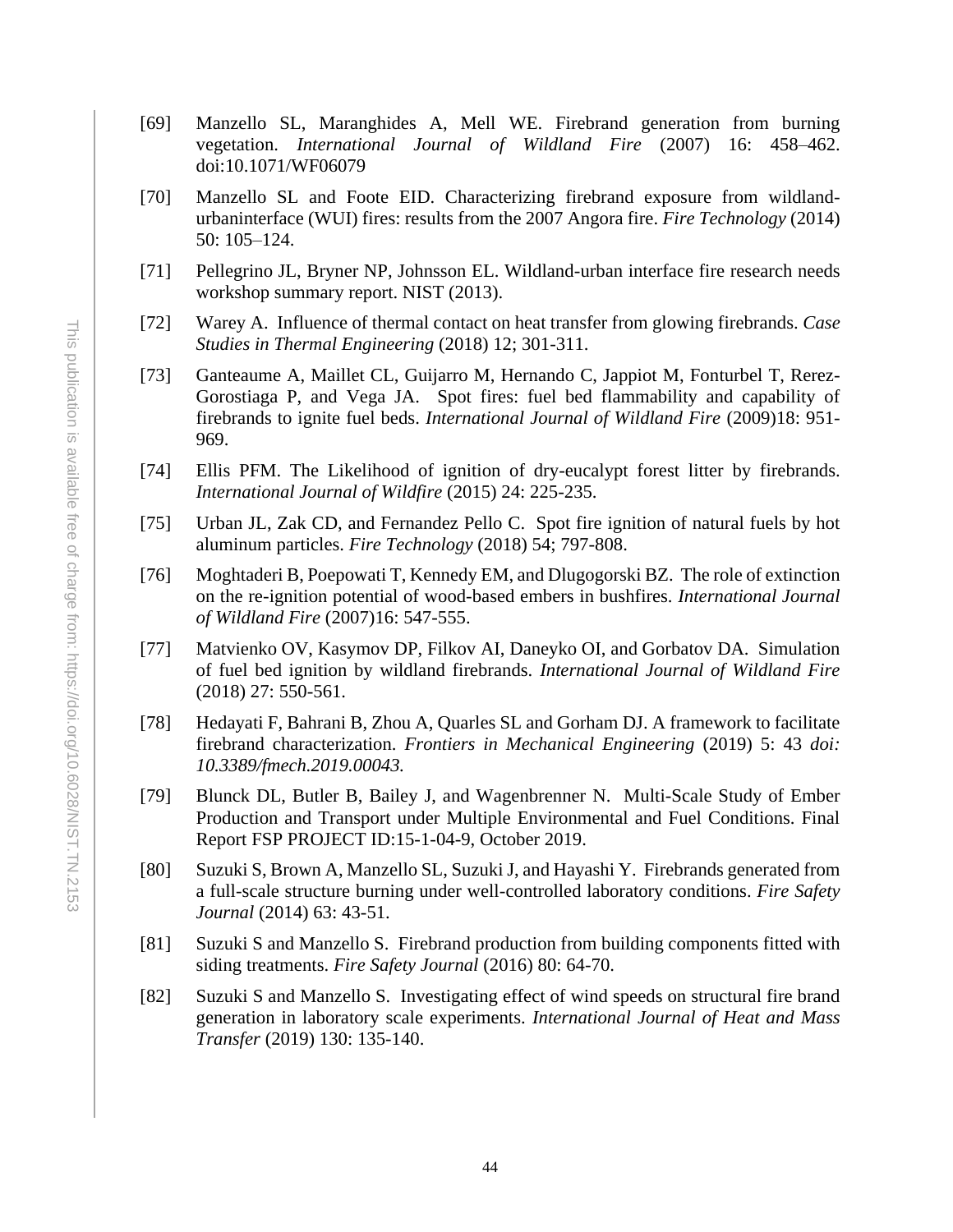- [83] Woycheese JP, Wooden combustion for spot fire spread. In proceedings of the  $9<sup>th</sup>$ International Interflam Conference Edingburgh, September 17-19 2001, Interscience Communication Ltd., England, pp 101-112.
- [84] Bouvet N, Link ED, and Fink SA. Development of a new approach to characterize firebrand showers during wildland-urban interface (WUI) fires: a step towards highfidelity measurements in three dimensions. NIST TN 2093, Available at: https://doi.org/10.6028/NIST.TN.2093.
- [85] Fateev V, Agafontsev M, Volkow S, and Filkov A. Determination of smoldering time and thermal characteristics of firebrands under laboratory conditions. *Fire Safety Journal*. (2017) 9: 791-799.
- [86] Manzello SL and Suzuki S. Experimental investigation of wood decking assemblies exposed to firebrand showers. *Fire Safety Journal* (2017) 92: 122-131. [https://doi.org/10.1016/j.firesaf.2017.05.019.](https://doi.org/10.1016/j.firesaf.2017.05.019)
- [87] Abul-huda YM. Development of a spatially resolved optical technique for measuring heat flux and thermal footprint of firebrand piles. NIST Technical. Note 2052 28 (2019).
- [88] Ohlemiller TJ. Smoldering Combustion, National Bureau of Standards, NBSIR 85- 3294 (1986)
- [89] Hadden R, Alkatib A, Rein G, Torero JL. Radiant ignition of polyurethane foam: the effect of sample size. *Fire Technology* (2014)50: 673–691.
- [90] Rein G. Smoldering Combustion, SFPE Handbook 5<sup>th</sup> Edition, Hurley, M.J. ed., pp. 581-603 (2016).
- [91] Ohlemiller, TJ. Modeling of smoldering combustion propagation. *Progress in Energy and Combustion Science* (1985)11: 277-310.
- [92] White RH and Dietenberger MA. Wood Products: Thermal Degradation and Fire. In Encyclopedia of Materials: Science and Technology, pp 9712-9716.
- [93] Rein G, Carlos Fernandez-Pello A, and Urban DL. Computational model of forward and opposed smoldering combustion in microgravity. Proc. Combust. Inst. 31, 2677– 2684(2007). doi: 10.1016/j.proci.2006.08.047
- [94] Dodd AB, Lautenberger C, Fernandez-Pello C. Computational modeling of smolder combustion and spontaneous transition to flaming. *Combustion and Flame* (2012) 159: 448-461.
- [95] Saidi MS, Hajaligol MR, Mhaisekar A, and Subbiah M. A 3D modeling of static and forward smoldering combustion in a packed bed of materials. *Applied Mathematical Modelling* (2007), 31: pp. 1970-1996
- [96] Yang J, Rein G., Chen H. Smoldering Propensity in Upholstered Furniture: Using Computational and Experimental Methods to Aid the Selection of an Appropriate Smoldering Scenario. NIST Technical Note 2087 (2020) https://doi.org/10.6028/NIST.TN.2087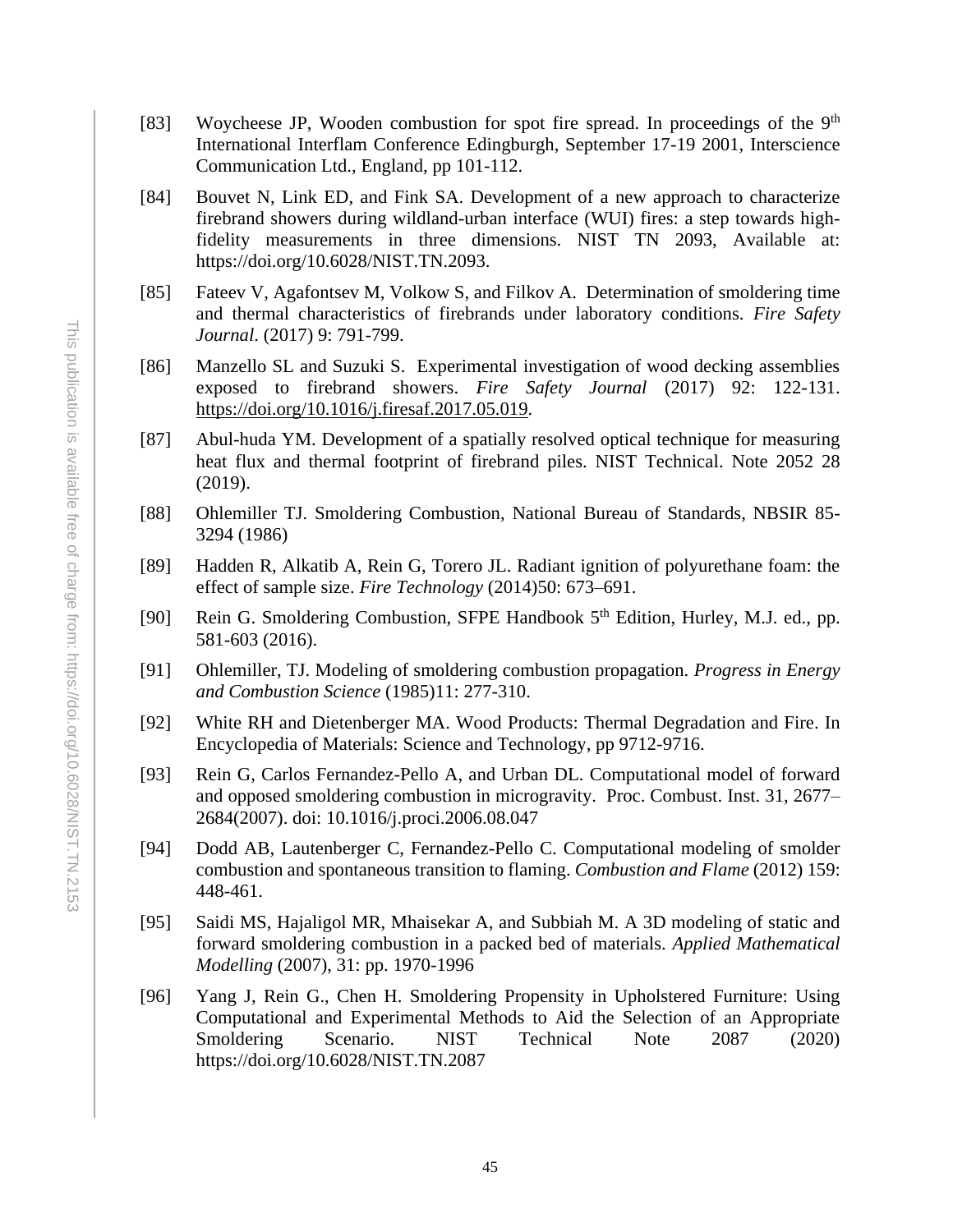- [97] Ohlemiller T. Smoldering combustion propagation on solid wood. In: G. Cox (Ed.) Fire Safety Science*-*Proceedings of the Third International Symposium, (1991), IAFSS, 3:565, http://dx.doi.org/10.3801/IAFSS.FSS.3-565.Dowling VP. Ignition of timber bridges in bushfires, *Fire Safety Journal* (1994) 22: 145–168.
- [99] Manzello SL, Suzuki S, and Hayashi Y. Exposing siding treatments, walls fitted with eaves, and glazing assemblies to firebrand showers. *Fire Safety Journal* (2012) 50: 25– 34.
- [100] Hagen BC. Onset of smoldering and transition to flaming fire. Doctoral Thesis submitted to Department of Physics and Technology University of Bergen, April 2013.
- [101] Putzeys O, Bar-Ilan Aa, Rein G, Fernandez-Pello AC, and Urban DL. The role of secondary oxidation in the transition of smoldering to flaming. Proceedings of the Combustion Institute 31 (2007) 2669–2676.
- [102] Mikalsen RF. Fighting flameless fires: Initiating and extinguishing self-sustained smoldering fires in wood pellets. Doctoral Thesis submitted to the Faculty of Process and Systems Engineering of the Otto-von-Guericke-University of Magdeburg, 2018.
- [103] Hadden RM, Scott S, and Fernandez-Pello AC. Ignition of combustible fuel beds by hot particles: An experimental and theoretical study. *Fire Technology* (2011) 47: 341- 355.
- [104] Ronda A, Zassa MD, Biasin A, Martin-Lara MA, and Canu P. Experimental investigation on the smoldering of pine bark. *Fuel* (2017) 193: 81-94.
- [105] Wessies SS, Chang MK, Marr KC and Ezekoye OA. Experimental and analytical characterization of firebrand Ignition of home insulation materials. *Fire Technology* (2019) 55: 1027–1056. https://doi.org/10.1007/s10694-019-00818-8
- [106] Torero JL. Flaming ignition of solid fuels. In: Dinenno PJ, Drysdale D, Beyler CL, Walton WD, Custer RLp (eds) SFPE handbook of fire protection engineering, Published by the National Fire Protection Association, National Fire Protection Association, Inc., One Batterymarch Park Quincy, Massachusetts (2008).
- [107] Kasymov DP, Agafontsev MV, Perminov VV, Tarakanova VA. Studying the resistance to fire of wood under the different type of thermal impact while forest fires. Proc. SPIE 10833, 24th International Symposium on Atmospheric and Ocean Optics: Atmospheric Physics, 1083356 (13 December 2018); doi:10.1117/12.2504454
- [108] Beyler C, Dinaburg J, and Mealy C. Development of test methods for assessing the fire hazard of landscaping mulch. *Fire Technology* (2014) 50: 39-60.
- [109] McArthur NA and Lutton P. Ignition of exterior building details in bushfires: An experimental study. *Fire and Materials* (1991) 15: 59-64.
- [110] Friquin KL. Material properties and external factors influencing the charring rate of solid wood and glue-laminated timber. *Fire and Materials* (2011) 35(5): 303-327.
- [111] Yin P, Liu N, Chan H, Lozano JS, and Shan Y. New correlation between ignition time and moisture content for pine needles attacked by firebrands. *Fire Technology* (2014) 50: 79-91. DOI: 10.1007/s10694-012-0272-y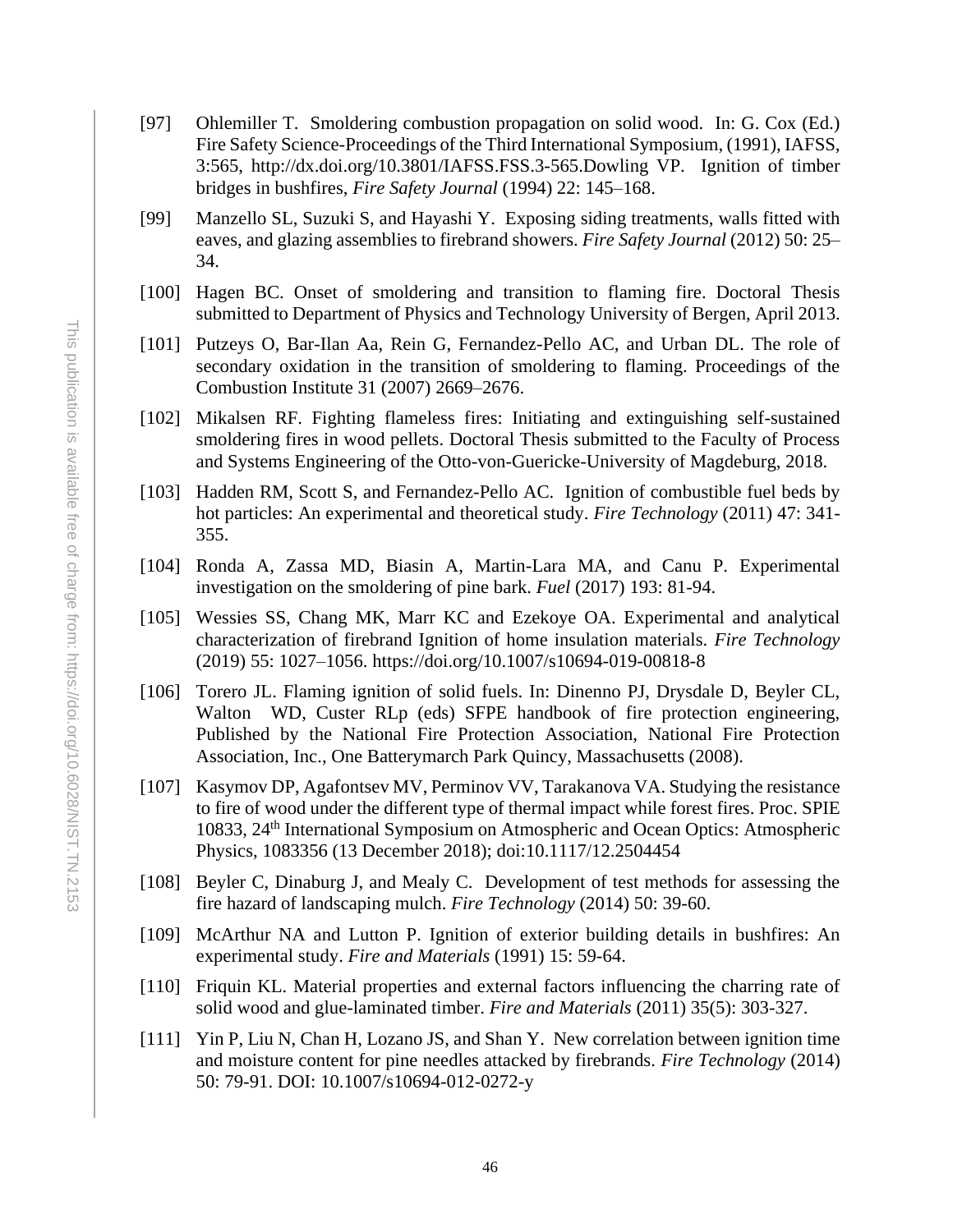- [112] Grishin AM, Dolgov AA, Zima VP, KryuchovDA, Reino VV, Subbotin AN, and Tsvyk RSh. Ignition of a layer of combustible forest materials. *Combustion, Explosion, and Shock Waves* (1998) 34(6): 613-620.
- [113] Davies GM and CJ Legg. Fuel moisture thresholds in the flammability of Calluna Vulgaris. *Fire Technology* (2011) 47: 421-436. DOI: 10.1007/s10694-010-0162-0.
- [114] Bartlett AI, Hadden RM, and Bisby LA. A review of factors affecting the burning behavior of wood for application to tall timber construction. *Fire Technology* (2019) 55: 1-49. //doi.org/10.1007/s10694-018-0787-y
- [115] Wang S, Huang X, Chen H, and Liu N. Interaction between flaming and smouldering in hot- particle ignition of forest fuels and effects of moisture and wind. *International Journal of Wildland Fire* (2017) 26: 71-81.
- [116] Fernandez-Pello AC. Wildland fire spot ignition by sparks and firebrands. *Fire Safety Journal* (2017) 91: 2-10.
- [117] Ellis PFR. Fuelbed ignition potential and bark morphology explain the notoriety of the eucalypt messmate 'stringybark' for intense spotting. *International Journal of Wildland Fire* (2011) 20: 897-907.
- [118] Krause U and Schmidt M. The influence of initial conditions on the propagation of smouldering fires in dust accumulations. *Journal of Loss Prevention in the Process Industries* (2001) 14: 527–532.
- [119] Chen X, Zhou Z, Li P, Zhou D and Wang J. Effects of sample orientation on pyrolysis and piloted ignition of wood. *Journal of Fire Sciences* (2014) 32(6): 483–497.
- [120] Yang L, Wang Y, Zhou X, Dai J and Deng Z. Experimental and numerical study of the effect of sample orientation on the pyrolysis and ignition of wood slabs exposed to radiation. *Journal of Fire Sciences* (2012) 30(3): 211–223.
- [121] Babrauskas V. Charring rate of wood as a tool for fire. *Investigations. Fire Safety Journal* (2005) 40: 528–554.
- [122] Suzuki S, Nii D, and Manzello SL. The performance of wood and tile roofing assemblies exposed to continuous firebrand assault. *Fire and Materials* (2017) 41: 84- 96.
- [123] Manzello SL, Park SH, Suzuki S, Shields JR, and Hayashi Y. Experimental investigation of structure vulnerabilities to firebrand showers. *Fire Safety Journal* (2011) 46: 568-578.
- [124] Kasymov D and Agafontsev M. Studying the effect of fire-retardant coating on the fire hazard characteristics of wood using infrared thermography. EPJ Web of Conferences (2017) 159: 00018.<https://doi.org/10.1051/epjconf/201715900018>
- [125] Suleiman BM, Larfeldt J, Leckner B, Gustavsson M. Thermal conductivity and diffusivity of wood. *Wood Science and Technology* (1999)33: 465-473.
- [126] Rein G. Smoldering Combustion. Chapter 19 in M.J.Hurley et al ( Ed.) SFPE Handbook of Fire Protection Engineering , 5th Edition, Vol 1, Springer , New York (2016) pp. 581-603.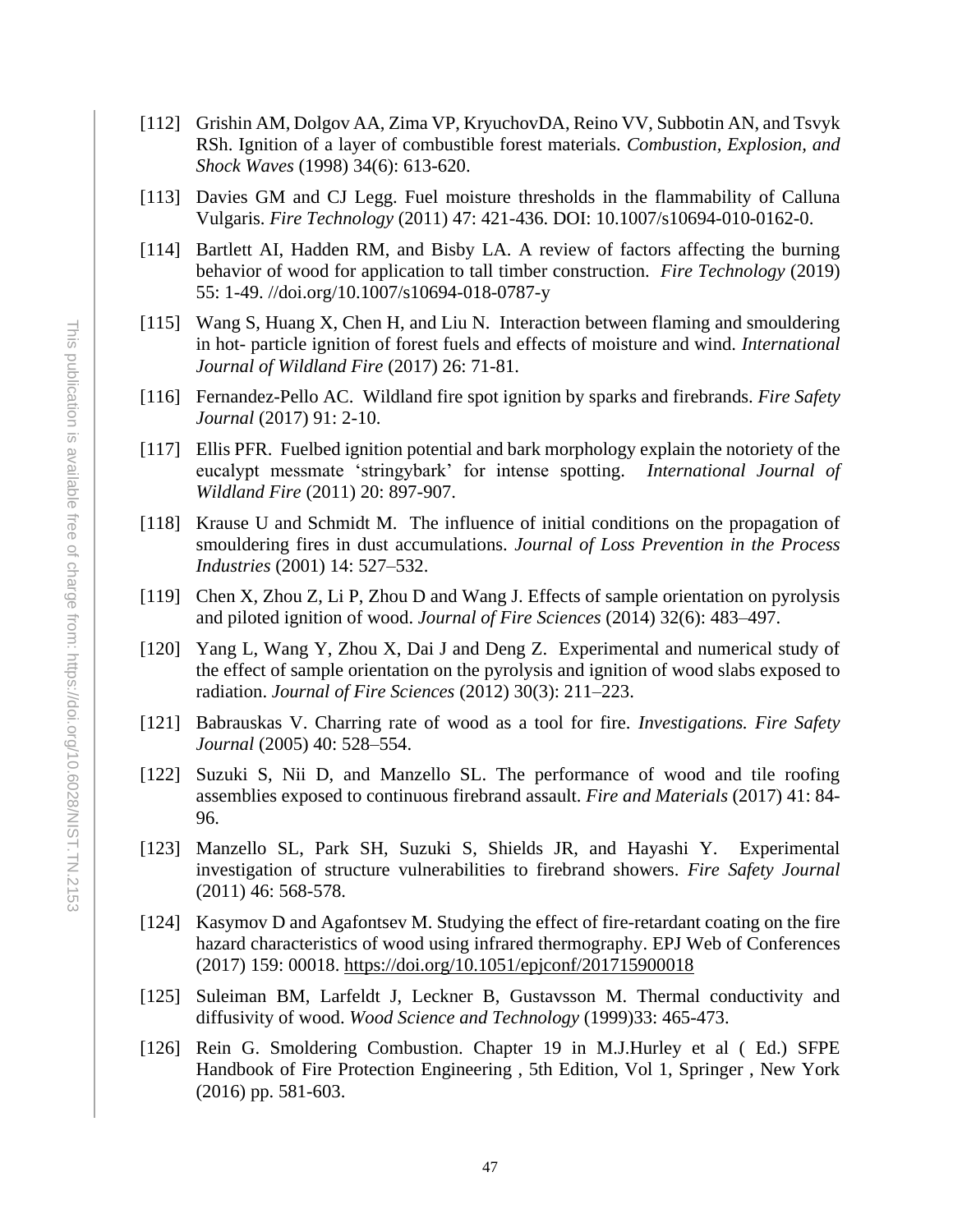- [127] Vermesi I, DiDomizio MJ, Ritcher F, Weckman EJ, and Rein G. Pyrolysis and spontaneous ignition of wood under transient irradiation: Experiments and a-priori predictions. *Fire Safety Journal* (2017) 91: 218-225.
- [128] Melinek SJ. Ignition behavior of heated wood surfaces. Fire Research Note. No 755. March 1969. Fire Research Station Borehamwood, Herts, UK.
- [129] Ohlemiller TJ. Cellulosic insulation material III. Effects of heat flow geometry on smolder initiation. *Combustion science and Technology* (1981) 26(3-4): 89-105.
- [130] Quarles SL and Standohar-Alpano. Ignition potential of decks subjected to an ember exposure. Insurance Institute for Business & home Safety. October 2017.
- [131] Hedayati F, Stansell C, Gorham D, and Quarles SL. Near Building Noncombustible Zone, Wildfire Research. December 2018. Technical Report, Insurance Institute for Business and Home Safety. https://21ro1f2g715d2qfj633cf0mm-wpengine.netdnassl.com/wp-content/uploads/wpmembers/files/Near-Building\_Noncombustible\_Zone\_Report\_IBHS.pdf
- [132] Quarles SL. Vulnerability of vents to wind-blown embers. August 2017. [https://21ro1f2g715d2qfj633cf0mm-wpengine.netdna-ssl.com/wp](https://21ro1f2g715d2qfj633cf0mm-wpengine.netdna-ssl.com/wp-content/uploads/wpmembers/files/Vulnerability-of-Vents-to-Wind-Blown-Embers_IBHS.pdf)[content/uploads/wpmembers/files/Vulnerability-of-Vents-to-Wind-Blown-](https://21ro1f2g715d2qfj633cf0mm-wpengine.netdna-ssl.com/wp-content/uploads/wpmembers/files/Vulnerability-of-Vents-to-Wind-Blown-Embers_IBHS.pdf)[Embers\\_IBHS.pdf](https://21ro1f2g715d2qfj633cf0mm-wpengine.netdna-ssl.com/wp-content/uploads/wpmembers/files/Vulnerability-of-Vents-to-Wind-Blown-Embers_IBHS.pdf)
- [133] Quarles SL and Sindler M. Wildfire Ignition Resistant Home Design (WIRHD) Program: Full-scale testing and demonstration final report, DE- AI09-00SR22188, December 2011.
- [134] Suzuki S and Manzello SL. Experiments to provide the scientific basis for laboratory standard test methods for firebrand exposure. *Fire and Safety Journal* (2017) 91: 784- 790.
- [135] Suzuki S and Manzello SL. Initial study on thatched roofing assembly ignition vulnerabilities to firebrand showers. Fire Safety Journal (2019) 103; 34-37.
- [136] Manzello SL, Suzuki S, and Hayashi Y. Enabling the study of structure vulnerabilities to ignition from wind driven firebrand showers: A summary of experimental results. *Fire Safety Journal*. (2012) 54:181-196.<https://doi.org/10.1016/j.firesaf.2012.06.012>
- [137] Kaye N and Nguyen D. Improving Disaster Resilience by Quantifying WUI Community Ember Exposure. Presented at the 2020 NIST Disaster Resilience Symposium, July 28 – July 29, 2020.
- [138] AS 3959- Australian Standard for Construction of Buildings in Bushfire-Prone Areas.
- [139] NFPA 1144 Standard for Reducing Structure Ignition Hazards from Wildland Fire. Current Edition: 2018.
- [140] AS-NZ 1530.8.2: Australian Standard-Methods for fire tests on building materials, components and structures Part 8.2: Tests on elements of construction for buildings exposed to simulated bushfire attack—Large flaming sources
- [141] ASTM E136- Standard Test Method for Assessing Combustibility of Materials Using a Vertical Tube Furnace at 750°C.